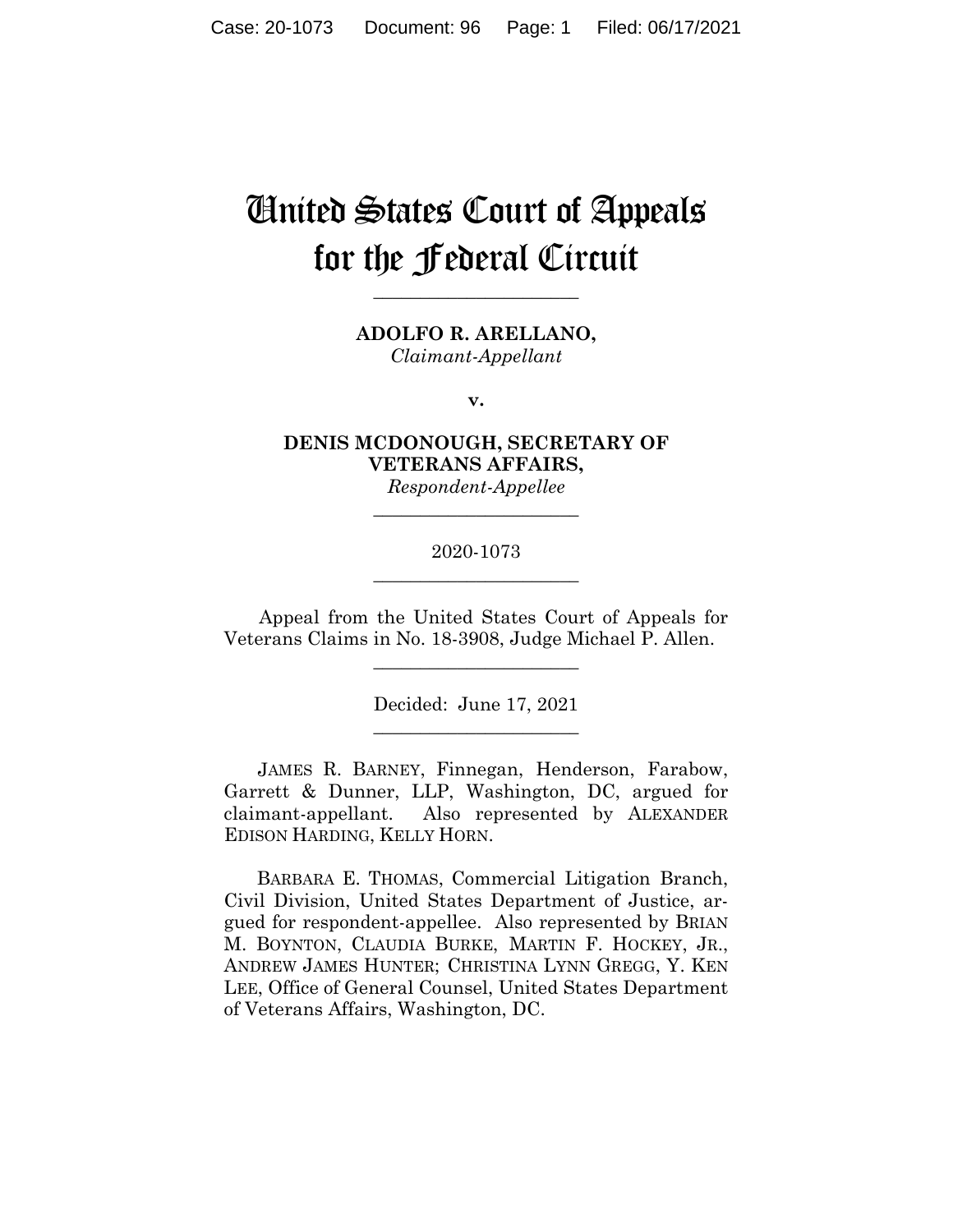MELANIE L. BOSTWICK, Orrick, Herrington & Sutcliffe LLP, Washington, DC, for amicus curiae Military-Veterans Advocacy Inc. Also represented by ANNE SAVIN; JOHN B. WELLS, Law Office of John B. Wells, Slidell, LA.

JILLIAN BERNER, UIC John Marshall Law School Veterans Legal Clinic, Chicago, IL, for amicus curiae National Law School Veterans Clinic Consortium.

LIAM JAMES MONTGOMERY, Williams & Connolly LLP, Washington, DC, for amici curiae National Organization of Veterans' Advo-cates, Inc., National Veterans Legal Services Program. Also represented by DEBMALLO SHAYON GHOSH, ANNA JOHNS HROM; BRIAN WOLFMAN, Georgetown Law Appellate Courts Immersion Clinic, Washington, DC.

HANNAH LAUREN BEDARD, Kirkland & Ellis LLP, Washington, DC, for amicus curiae Charles J. Raybine. Also represented by WILLIAM H. BURGESS.

PAUL WRIGHT, Marietta, SC, as amicus curiae, pro se.

Before MOORE, *Chief Judge[\\*](#page-1-0)*, NEWMAN, LOURIE, DYK, PROST[\\*\\*](#page-1-1), O'MALLEY, REYNA, WALLACH[\\*\\*\\*,](#page-1-2) TARANTO, CHEN, HUGHES, and STOLL, *Circuit Judges*.

 $\overline{\phantom{a}}$  , we can assume that the contract of the contract of  $\overline{\phantom{a}}$ 

Opinion for the court filed PER CURIAM.

<span id="page-1-0"></span><sup>\*</sup> Chief Judge Kimberly A. Moore assumed the position of Chief Judge on May 22, 2021.

<span id="page-1-1"></span><sup>\*\*</sup> Circuit Judge Sharon Prost vacated the position of Chief Judge on May 21, 2021.

<span id="page-1-2"></span><sup>\*\*\*</sup> Circuit Judge Evan J. Wallach assumed senior status on May 31, 2021.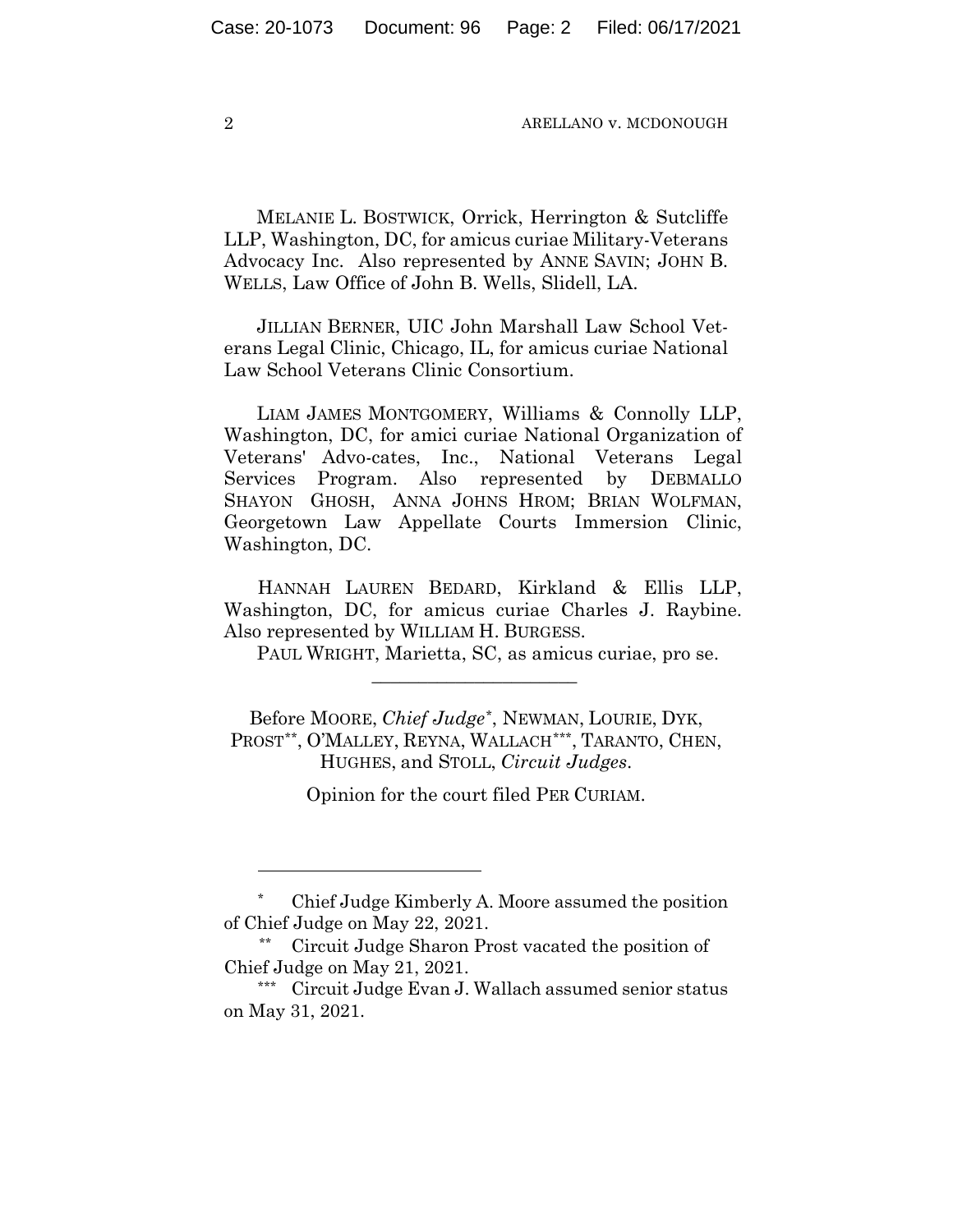# Concurring opinion filed by CHEN, *Circuit Judge*, in which MOORE, *Chief Judge*, and LOURIE, PROST, TARANTO, and HUGHES, *Circuit Judges*, join.

Concurring opinion filed by DYK, *Circuit Judge*, in which NEWMAN, O'MALLEY, REYNA, WALLACH, and STOLL, *Circuit Judges*, join.

PER CURIAM.

Upon consideration en banc, a unanimous court holds that equitable tolling is not available to afford Mr. Arellano an effective date earlier than the date his application for benefits was received.

The court is equally divided as to the reasons for its decision and as to the availability of equitable tolling with respect to 38 U.S.C. § 5110(b)(1) in other circumstances. The effect of our decision is to leave in place our prior decision, *Andrews v. Principi*, 351 F.3d 1134 (Fed. Cir. 2003), which held that principles of equitable tolling are not applicable to the time period in 38 U.S.C. § 5110(b)(1).

Accordingly, the judgment of the United States Court of Appeals for Veterans Claims is affirmed.

## **AFFIRMED**

COSTS

No costs.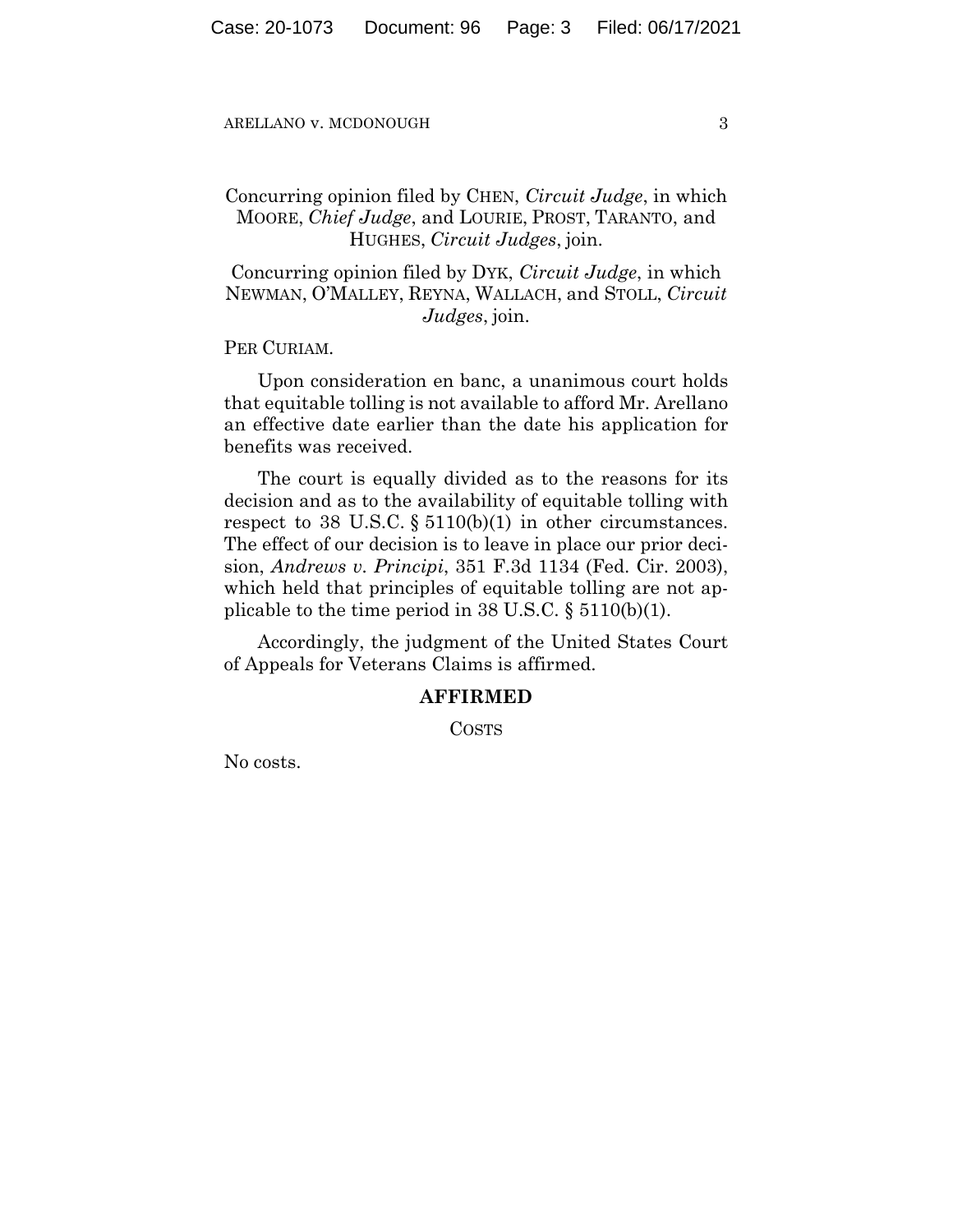# United States Court of Appeals for the Federal Circuit

**\_\_\_\_\_\_\_\_\_\_\_\_\_\_\_\_\_\_\_\_\_\_**

**ADOLFO R. ARELLANO,** *Claimant-Appellant*

**v.**

**DENIS MCDONOUGH, SECRETARY OF VETERANS AFFAIRS,**

*Respondent-Appellee* **\_\_\_\_\_\_\_\_\_\_\_\_\_\_\_\_\_\_\_\_\_\_**

# 2020-1073 **\_\_\_\_\_\_\_\_\_\_\_\_\_\_\_\_\_\_\_\_\_\_**

Appeal from the United States Court of Appeals for Veterans Claims in No. 18-3908, Judge Michael P. Allen.

 $\overline{\phantom{a}}$  , where  $\overline{\phantom{a}}$  , where  $\overline{\phantom{a}}$  , where  $\overline{\phantom{a}}$ 

Decided: June 17, 2021  $\overline{\phantom{a}}$  , where  $\overline{\phantom{a}}$  , where  $\overline{\phantom{a}}$  , where  $\overline{\phantom{a}}$ 

CHEN, *Circuit Judge*, with whom MOORE, *Chief Judge*, and LOURIE, PROST, TARANTO, and HUGHES, *Circuit Judges*, join, concurring in the judgment.

By statute, the "effective date of an award" of disability compensation to a veteran "shall not be earlier than the date" the veteran's "application" for such compensation is received by the Department of Veterans Affairs (VA). 38 U.S.C. § 5110(a)(1). Section 5110(b)(1), however, provides an exception that permits an earlier effective date if the VA receives the application within one year of the veteran's discharge from military service: under such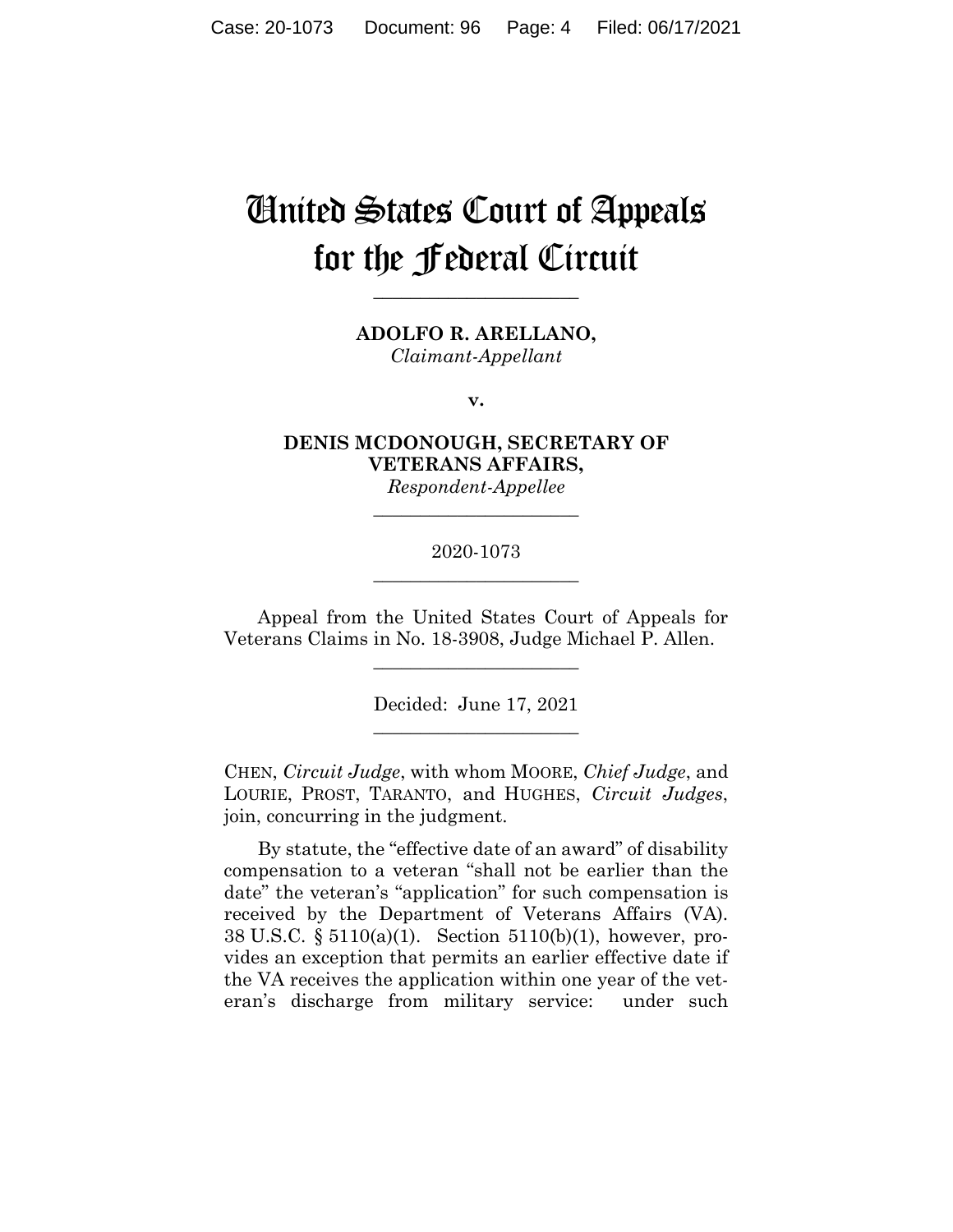circumstances, the effective date of the award shall date back to "the day following the date of the veteran's discharge or release." *Id*. § 5110(b)(1). This case poses the question of whether, under an equitable-tolling theory, an award on an application received more than one year after the veteran's discharge date may still be accorded an effective date of the day after discharge. Specifically, we consider whether the rebuttable presumption of equitable tolling for statutes of limitations established in *Irwin v. Department of Veterans Affairs*, 498 U.S. 89 (1990), applies to the one-year period in  $\S 5110(b)(1)$ .

This question arises from Adolfo R. Arellano's appeal from a decision of the Court of Appeals for Veterans Claims (Veterans Court) denying him an effective date earlier than the date his disability benefits application was received by the VA. Though Mr. Arellano filed his application more than 30 years after he was discharged from the Navy, he argues that  $\S 5110(b)(1)$ 's one-year period should be equitably tolled in his case to afford his award an earlier effective date (and his compensation an earlier starting date) reaching back to the day after his discharge from service.

Mr. Arellano also urges us to overrule our prior decision in *Andrews v. Principi*, which held that § 5110(b)(1) is not a statute of limitations amenable to equitable tolling but merely establishes an effective date for the payment of benefits, thereby categorically foreclosing equitable tolling under this provision. 351 F.3d 1134, 1137–38 (Fed. Cir. 2003). Because this court sitting en banc is equally divided on this issue, our decision today does not alter our precedent that  $\S 5110(b)(1)$  is not a statute of limitations to which *Irwin*'s presumption of equitable tolling applies. Accordingly, the Veterans Court's decision, which relies on *Andrews* to deny Mr. Arellano an earlier effective date under  $\S 5110(b)(1)$ , is affirmed.

Judge Dyk and five of our colleagues, however, would overturn *Andrews* and conclude that § 5110(b)(1) is a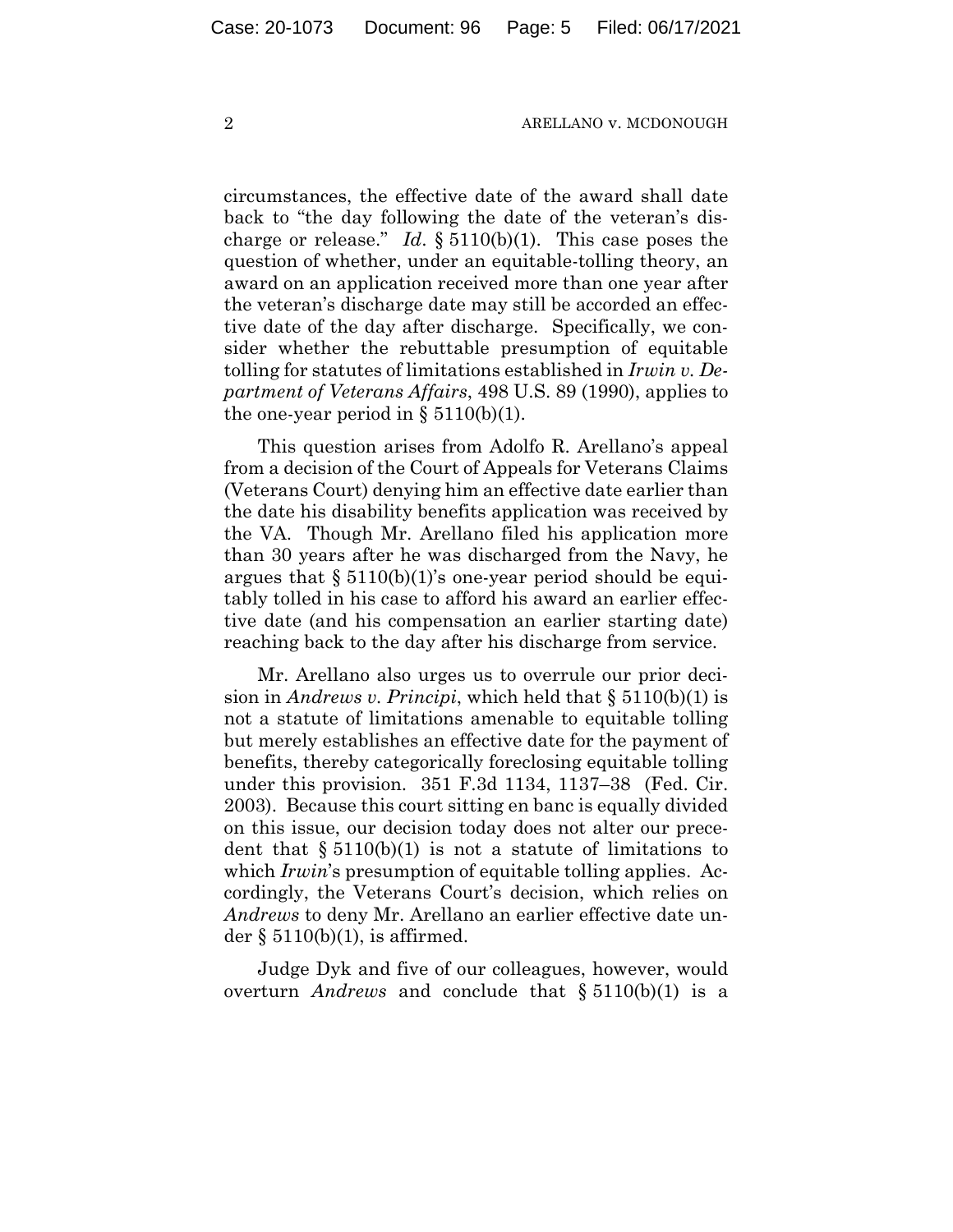statute of limitations entitled to *Irwin*'s presumption. But their basis for affirming the Veterans Court's decision rests on deciding, in the first instance, that the facts of Mr. Arellano's case do not warrant equitable tolling. We disagree with this approach both in substance and process. Even if *Irwin*'s presumption were to somehow apply here, it would be rebutted by the statutory text of § 5110, which evinces clear intent from Congress to foreclose equitable tolling of § 5110(b)(1)'s one-year period. Moreover, it is not our role as an appellate court to decide whether Mr. Arellano's factual circumstances warrant equitable tolling where no prior tribunal has considered the issue and no party has argued for such an outcome.

## **BACKGROUND**

# A

Congress has provided by statute for the payment of monetary benefits to veterans with disabilities arising from service. 38 U.S.C. § 1110. To obtain disability compensation, veterans must first file a claim with the VA. 38 U.S.C. § 5101(a)(1). With certain limited exceptions not relevant here, no compensation may be paid before such a claim is filed. *Id*. (with exceptions not applicable here, a "claim . . . must be filed in order for benefits to be paid or furnished to any individual under the laws administered by the Secretary"). The size of a veteran's disability compensation award is determined, in part, by the effective date assigned to his award—i.e., the date on which benefits begin to accrue. An earlier effective date means a greater accrual of benefits.

Section 5110 of Title 38 governs the effective date of VA benefits awards. Two of its provisions are at issue in this appeal. First,  $\S 5110(a)(1)$  sets forth the default rule that the effective date of an award cannot be earlier than the date the VA receives the veteran's application submitting a claim for that award: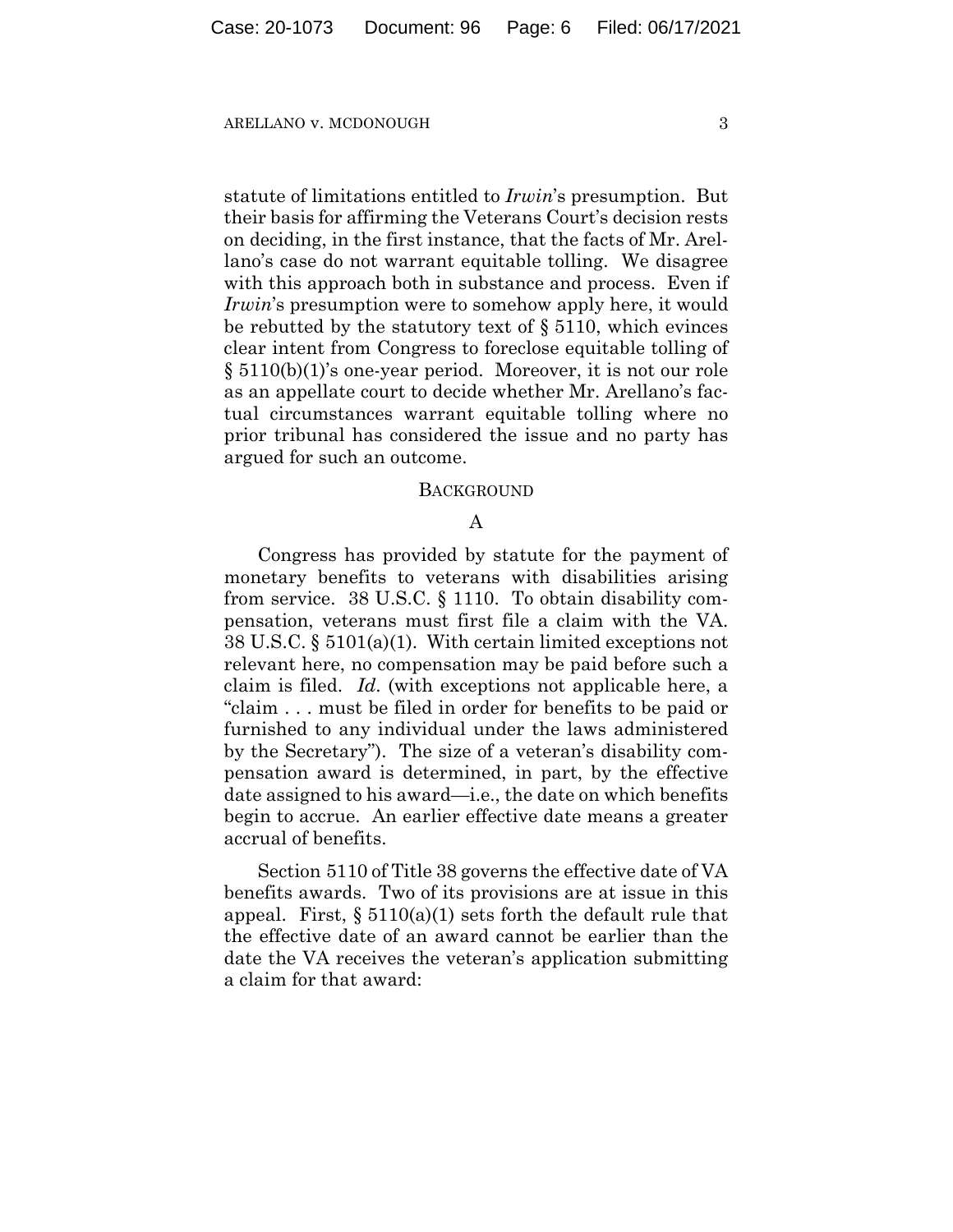Unless specifically provided otherwise in this chapter, the effective date of an award based on an initial claim, or a supplemental claim, of compensation, dependency and indemnity compensation, or pension, shall be fixed in accordance with the facts found, but shall not be earlier than the date of receipt of application therefor.

 $§ 5110(a)(1).<sup>1</sup>$  Accordingly, the natural consequence of § 5110(a)(1)'s default rule is that no disability compensation is payable for periods predating the VA's receipt of the application for benefits, "[u]nless specifically provided otherwise" by statute.

Section 5110 sets forth several exceptions to § 5110(a)(1)'s default rule, each providing for a retroactive effective date—that is, an effective date earlier than the date VA received the application—which, in turn, leads to a greater benefits award than under the default rule. *See*  $\S 5110(b)$ –(n). Many of  $\S 5110$ 's exceptions pertain to specific circumstances that may delay the filing of an application for benefits. These include: discharge from the military,  $\S 5110(b)(1)$ ; increase in the severity of a disability,  $\S 5110(b)(3)$ ; the "permanent] and total[] disab[ility]" of a veteran,  $\S 5110(b)(4)$ ; death of a spouse,  $\S 5110(d)$ ; and correction of military records,  $\S 5110(i)$ . Each of  $\S 5110's$ enumerated exceptions, however, expressly limits the retroactivity of the effective date to one year. *See*, *e.g.*,

<span id="page-6-0"></span><sup>1</sup> No party has identified a material difference, for present purposes, between "claim" and "application," and the VA's regulations appear to use these terms interchangeably. *See*, *e.g.*, 38 C.F.R. § 3.1(p) (defining "claim" as "a written or electronic communication requesting a determination of entitlement or evidencing a belief in entitlement, to a specific benefit under the laws administered by the [VA] submitted on an application form prescribed by the Secretary").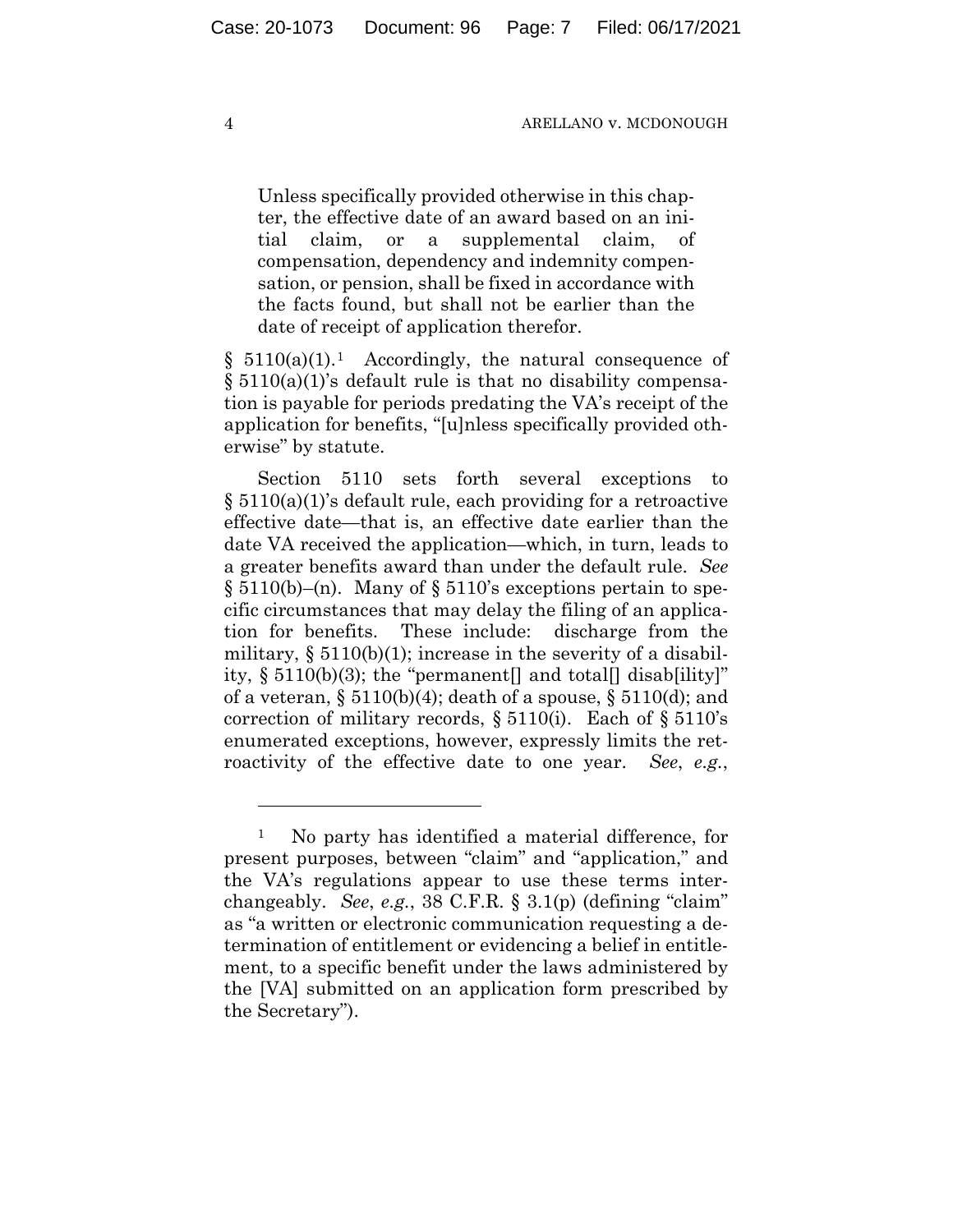§ 5110(g) ("In no event shall [an] award or increase [under this paragraph] be retroactive for more than one year from the date of application therefor  $\dots$ .").

As relevant here, one of those enumerated exceptions—  $§ 5110(b)(1)$ —provides that a disability compensation award's effective date may date back to the day after a veteran's discharge if the application for such benefits is received within one year after discharge:

The effective date of an award of disability compensation to a veteran shall be the day following the date of the veteran's discharge or release if application therefor is received within one year from such date of discharge or release.

## $§ 5110(b)(1).$

On the face of the statute, then, the effective date for awards based on applications received more than one year after discharge (that do not otherwise fall within any of § 5110's other enumerated exceptions) "shall not be earlier than the date of receipt of application therefor."  $\S 5110(a)(1)$ . This appeal considers whether equitable tolling may apply to  $\S 5110(b)(1)$ 's one-year period to permit an effective date reaching back to the day after the veteran's discharge from service, even though the application for that award was received more than one year after discharge.

The equitable-tolling doctrine, as traditionally understood, "permits a court to pause a statutory time limit 'when a litigant has pursued his rights diligently but some extraordinary circumstance prevents him from bringing a timely action.'" *See Cal. Pub. Emps.' Ret. Sys. v. ANZ Sec., Inc.*, 137 S. Ct. 2042, 2050 (2017) (quoting *Lozano v. Montoya Alvarez*, 572 U.S. 1, 10 (2014)) . Such "extraordinary circumstances" include "where the claimant has actively pursued his judicial remedies by filing a defective pleading during the statutory period, or where the complainant has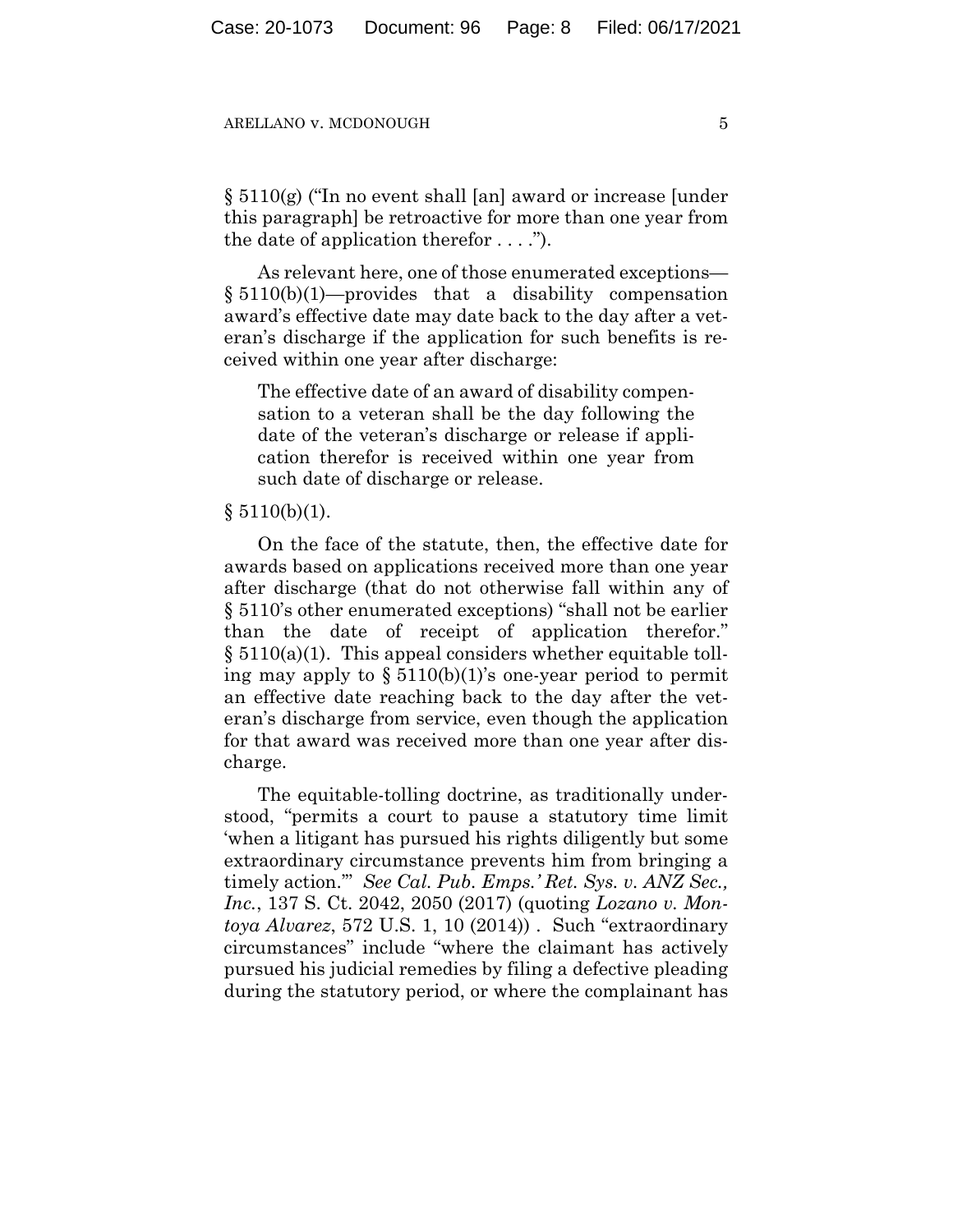been induced or tricked by his adversary's misconduct into allowing the filing deadline to pass," but exclude "a garden variety claim of excusable neglect." *Irwin*, 498 U.S. at .96 (footnote omitted). But before deciding whether the factual circumstances are extraordinary enough to justify equitable tolling, a court must first determine whether the statutory time limit at issue is one amenable to equitable tolling.

This court has previously addressed whether § 5110(b)(1)'s one-year period is subject to equitable tolling in *Andrews*. There, the claimant-appellant, Ms. Andrews, submitted a claim for disability compensation approximately fourteen months after her discharge from service. 351 F.3d at 1135. As a result, she was awarded compensation effective as of the date the VA received her claim. Ms. Andrews appealed that decision, arguing that § 5110(b)(1)'s one-year period should be equitably tolled for at least two months (on a failure-to-notify theory) to qualify her for an earlier effective date dating back to the day after discharge. We disagreed, holding that the "principles of equitable tolling . . . are not applicable to the time period in  $\S 5110(b)(1)$ ." *Id.* at 1137. This follows, we explained, because § 5110(b)(1) "does not contain a statute of limitations, but merely indicates when benefits may begin and provides for an earlier date under certain limited circumstances." *Id*. at 1138. Unlike how a statute of limitations operates, this statutory provision "addresses the question of when benefits begin to accrue, not whether a veteran is entitled to benefits at all," and "[p]assage of the one-year period in  $\S 5110(b)(1)$ ... does not foreclose payment for the veteran." *Id*. On that basis, we affirmed the denial of an earlier effective date for Ms. Andrews's claim.

## B

We now turn to the facts of Mr. Arellano's appeal. Mr. Arellano served honorably in the Navy from November 1977 to October 1981. Nearly 30 years later, on June 3, 2011, the VA regional office (RO) received Mr. Arellano's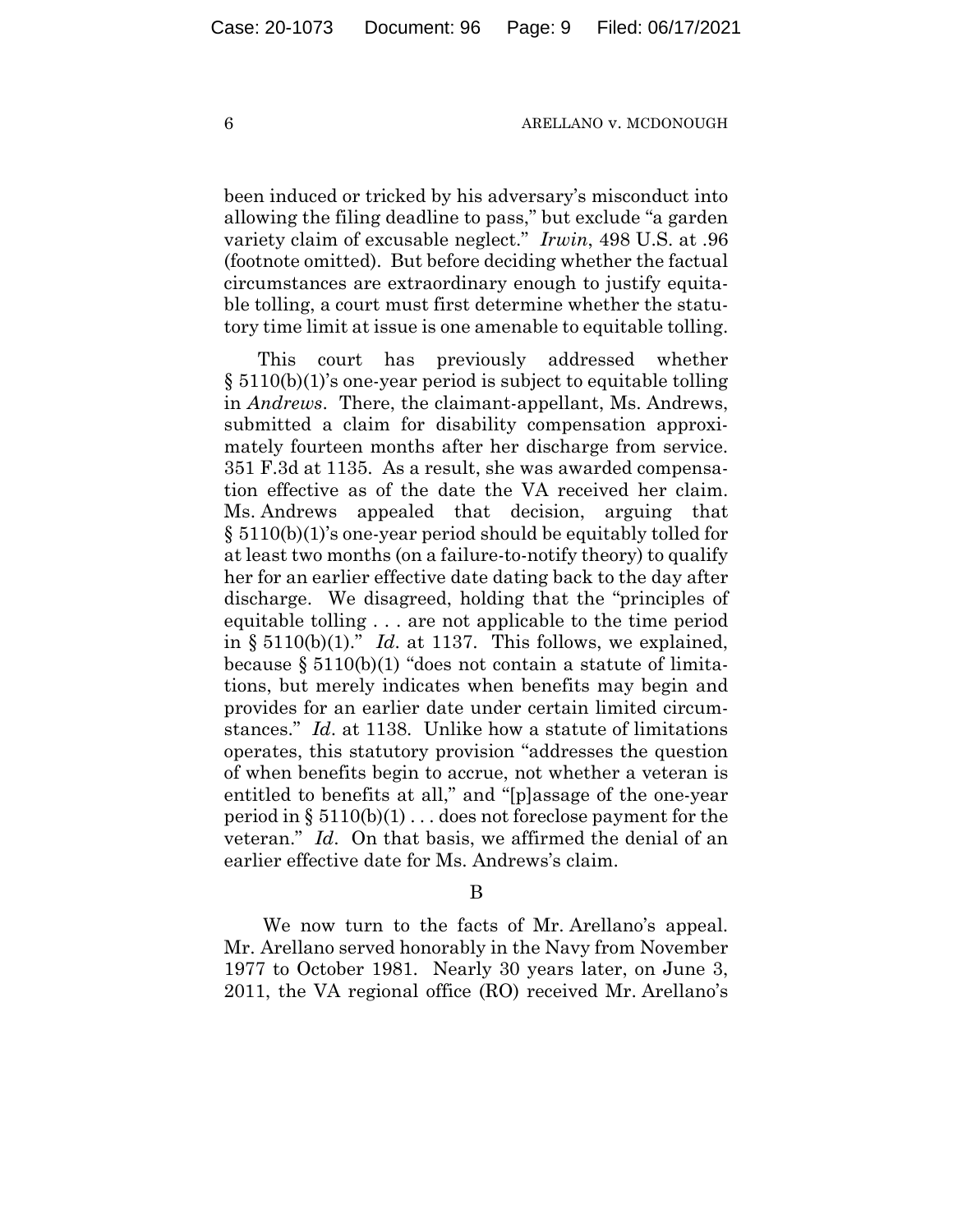claim for service-connected disability benefits for his psychiatric disorders. The RO granted service connection with a 100 percent disability rating for "schizoaffective disorder bipolar type with PTSD [post-traumatic stress disorder]." J.A. 506. The granted effective date of Mr. Arellano's award was the date his claim was received—i.e., June 3, 2011.

Mr. Arellano appealed his effective-date determination to the Board of Veterans' Appeals (Board), arguing that his mental illness had prevented him from filing his claim earlier. Mr. Arellano submitted, as support, a medical opinion by his psychiatrist indicating that he had been "100% disabled since 1980," when he was "almost crushed and swept overboard while working on the flight deck of [an] aircraft carrier." J.A. 529. Given his disability, Mr. Arellano argued that § 5110(b)(1)'s one-year period should be equitably tolled to qualify him for an effective date retroactive to the day after his discharge from the Navy. The Board rejected his equitable-tolling argument, and the Veterans Court affirmed that decision, concluding that Mr. Arellano's claim was "squarely foreclosed by binding precedent" in *Andrews*. *See Arellano v. Wilkie*, No. 18-3908, 2019 WL 3294899, at \*2 (Vet. App. July 23, 2019).

Mr. Arellano then timely appealed to this court, and the case was heard before a panel on July 6, 2020. On August 5, 2020, we took the case *en banc* and entered a *sua sponte* order directing the parties to brief the following issues:

A. Does the rebuttable presumption of the availability of equitable tolling articulated in *Irwin v. Department of Veterans Affairs*, 498 U.S. 89 (1990), apply to 38 U.S.C.  $\S$  5110(b)(1), and if so, is it necessary for the court to overrule *Andrews v. Principi*, 351 F.3d 1134 (Fed. Cir. 2003)?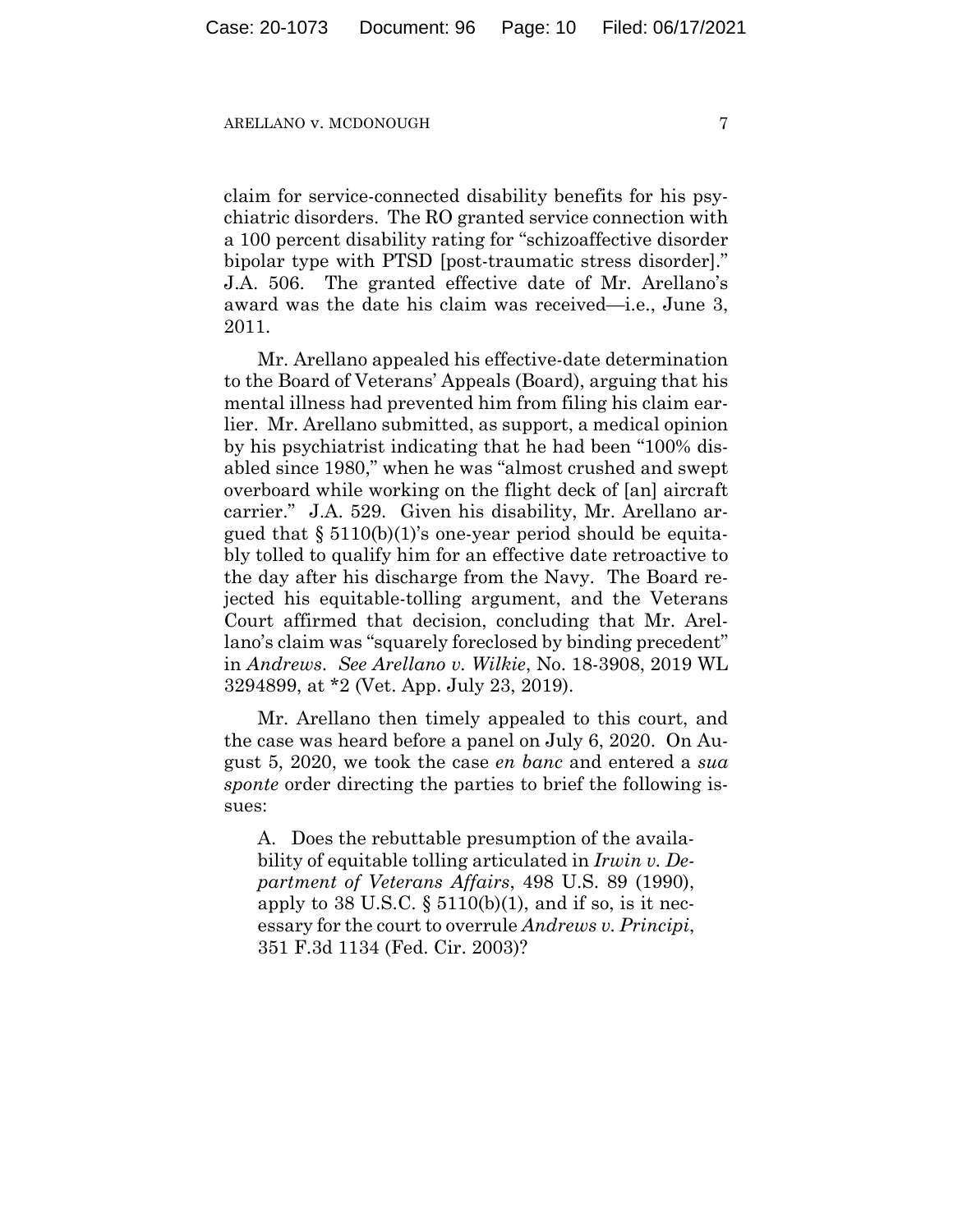B. Assuming *Irwin*'s rebuttable presumption applies to  $\S 5110(b)(1)$ , has that presumption been rebutted?

C. Assuming this court holds that *Irwin*'s rebuttable presumption applies to  $\S$  5110(b)(1), would such a holding extend to any additional provisions of  $\S 5110$ , including but not limited to  $\S 5110(a)(1)$ ?

D. To what extent have courts ruled on the availability of equitable tolling under statutes in other benefits programs that include timing provisions similar to § 5110?

Order Granting En Banc Review, No. 20-1073 (Aug. 5, 2020), ECF No. 45, at 2–3.

## **DISCUSSION**

## A

Our jurisdiction to review decisions of the Veterans Court is limited by statute. *See* 38 U.S.C. § 7292. "The Court of Appeals for the Federal Circuit shall decide all relevant questions of law, including interpreting constitutional and statutory provisions." § 7292(d)(1). Because our review of this decision involves a question of statutory interpretation—namely, the availability of equitable tolling for a particular statutory provision—we have jurisdiction over this matter. We review questions of law, such as this one, de novo. *Prenzler v. Derwinski*, 928 F.2d 392, 393 (Fed. Cir. 1991).

*Irwin* sets forth the analytical framework that guides our decision. At issue there was whether a statute of limitations in a suit against the government was subject to equitable tolling. Specifically, the *Irwin* petitioner sought equitable tolling of 42 U.S.C. § 2000e-16(c)'s 30-day deadline for filing a Title VII civil action against the federal government in district court after receiving a right-to-sue notice from the Equal Employment Opportunity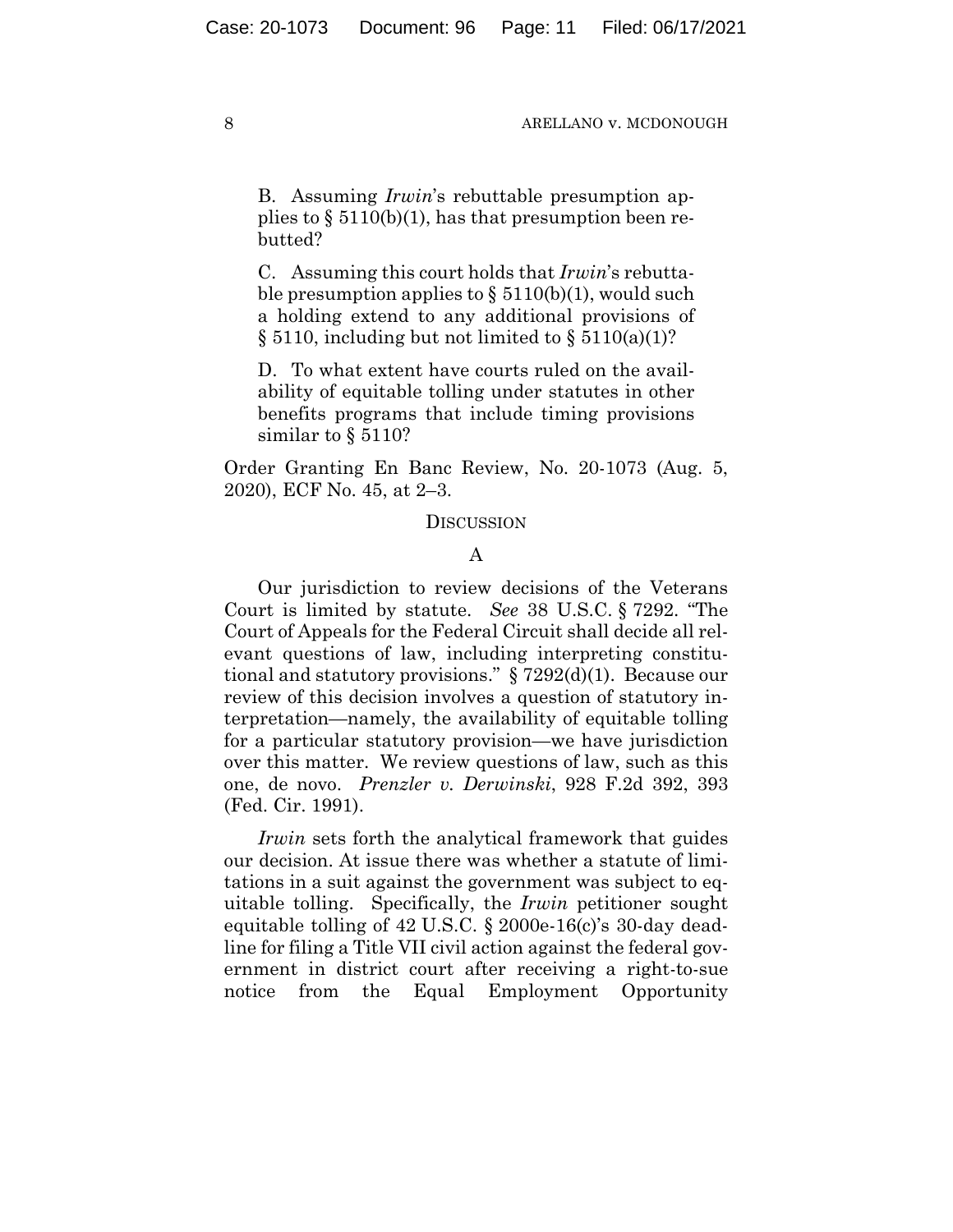Commission (EEOC). While statutes of limitations in suits between private litigants are "customarily" subject to equitable tolling, an analogous presumption had not yet been established for suits against the government. *See Irwin*, 498 U.S. at 95. *Irwin* held that "the same rebuttable presumption of equitable tolling applicable to suits against private defendants should also apply to suits against the United States." *Id.* at 95–96. This case thus established a rule of general applicability for equitable tolling of statutes of limitations in suits against the government, with the caveat that "Congress, of course, may provide otherwise if it wishes to do so." *Id.* at 96.

From this, we have understood the *Irwin* framework to consist of two steps. First, we must determine whether the rebuttable presumption of equitable tolling applies to the statutory provision at issue. And, if so, we must then determine whether that presumption has been rebutted—or in other words, whether there is "good reason to believe that Congress did *not* want the equitable tolling doctrine to apply" to the statute. *See United States v. Brockamp*, 519 U.S. 347, 349–50 (1997). We address each step of the analysis in turn.

B

Before determining whether *Irwin*'s presumption of equitable tolling applies to  $\S 5110(b)(1)$ , we first elucidate our understanding of the presumption's origins and limits.

"Congress is understood to legislate against a background of common-law adjudicatory principles." *Astoria Fed. Sav. & Loan Ass'n v. Solimino*, 501 U.S. 104, 108 (1991). One such background principle is that "federal statutes of limitations are generally subject to equitable principles of tolling," *see Rotella v. Wood*, 528 U.S. 549, 560–61 (2000), which is "a long-established feature of American jurisprudence derived from 'the old chancery rule,'" *Lozano*, 572 U.S. at 10–11 (quoting *Holmberg v. Armbrecht*, 327 U.S. 392, 397 (1946)). Justification for this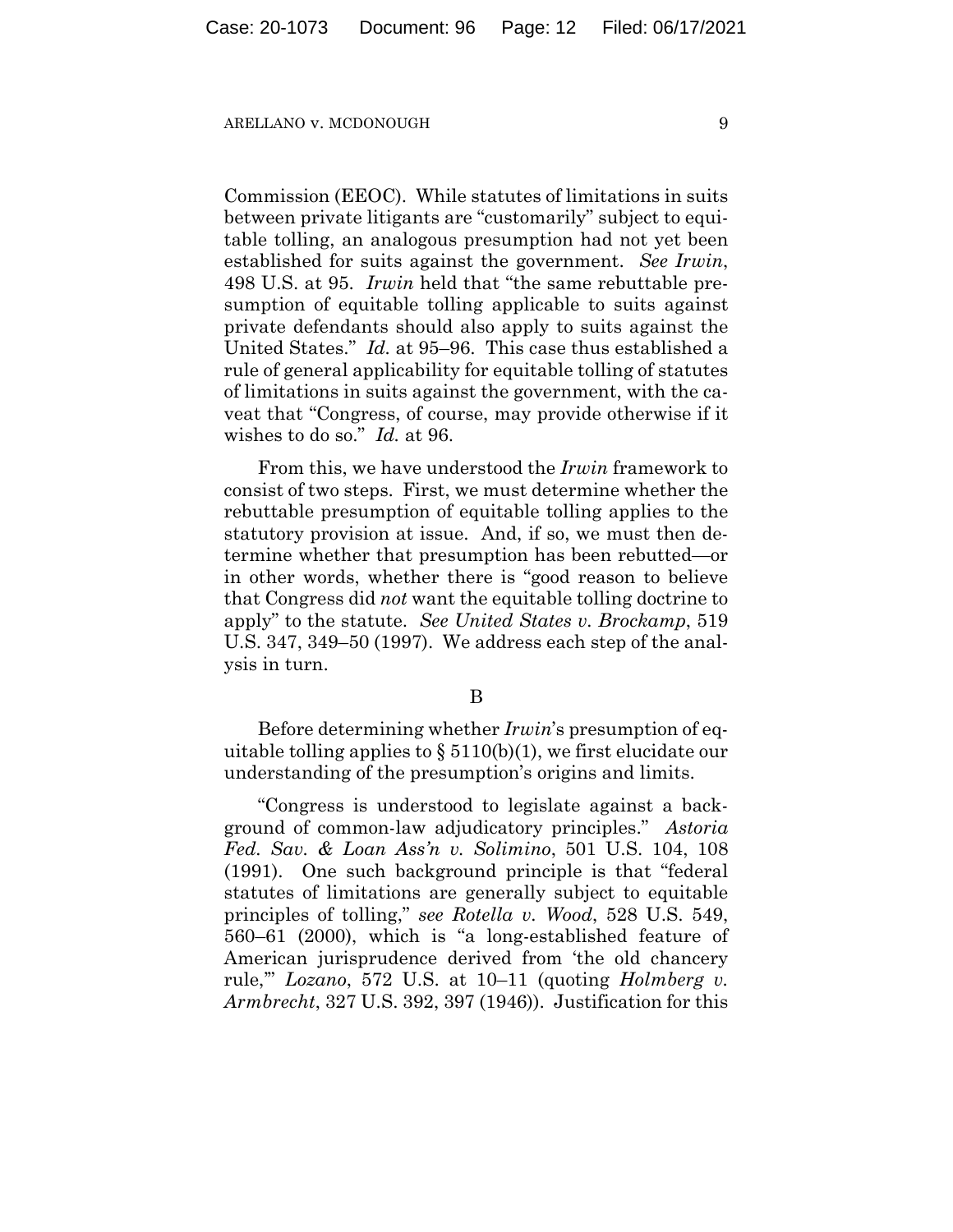principle comes from recognizing that tolling can be consistent with the purpose of a statute of limitations under certain circumstances. In other words, because a statute of limitations is designed "to encourage the plaintiff to pursue his rights diligently" after a cause of action has accrued, when an "extraordinary circumstance prevents him from bringing a timely action" despite his diligence, "the restriction imposed by the statute of limitations [no longer] further[s] the statute's purpose" and can be equitably tolled. *CTS Corp. v. Waldburger*, 573 U.S. 1, 10 (2014) (cleaned up).

Given that "Congress must be presumed to draft limitations periods in light of this background principle," *Young v. United States*, 535 U.S. 43, 49–50 (2002), courts have customarily "presume[d] that equitable tolling applies if the period in question is a statute of limitations and if tolling is consistent with the statute," *Lozano*, 572 U.S. at 11. And while this practice began in lawsuits between private litigants, *Irwin* subsequently extended the presumption to suits against the government. 498 U.S. at 95– 96 ("[T]he *same* rebuttable presumption of equitable tolling applicable to suits against private defendants should also apply to suits against the United States." (emphasis added)); *see also id*. at 96 ("[I]t is evident that no more favorable tolling doctrine may be employed against the [g]overnment than is employed in suits between private litigants.").

Because the presumption serves as a proxy for the background legal principles that Congress is understood to legislate against, it follows that *Irwin*'s presumption is limited to only those statutory provisions that are established in common law as subject to equitable tolling—namely, statutes of limitations. *See John R. Sand & Gravel Co. v. United States*, 552 U.S. 130, 137 (2008) ("[*Irwin*'s] presumption seeks to produce a set of statutory interpretations that will more accurately reflect Congress' likely meaning in the mine run of instances where it enacted a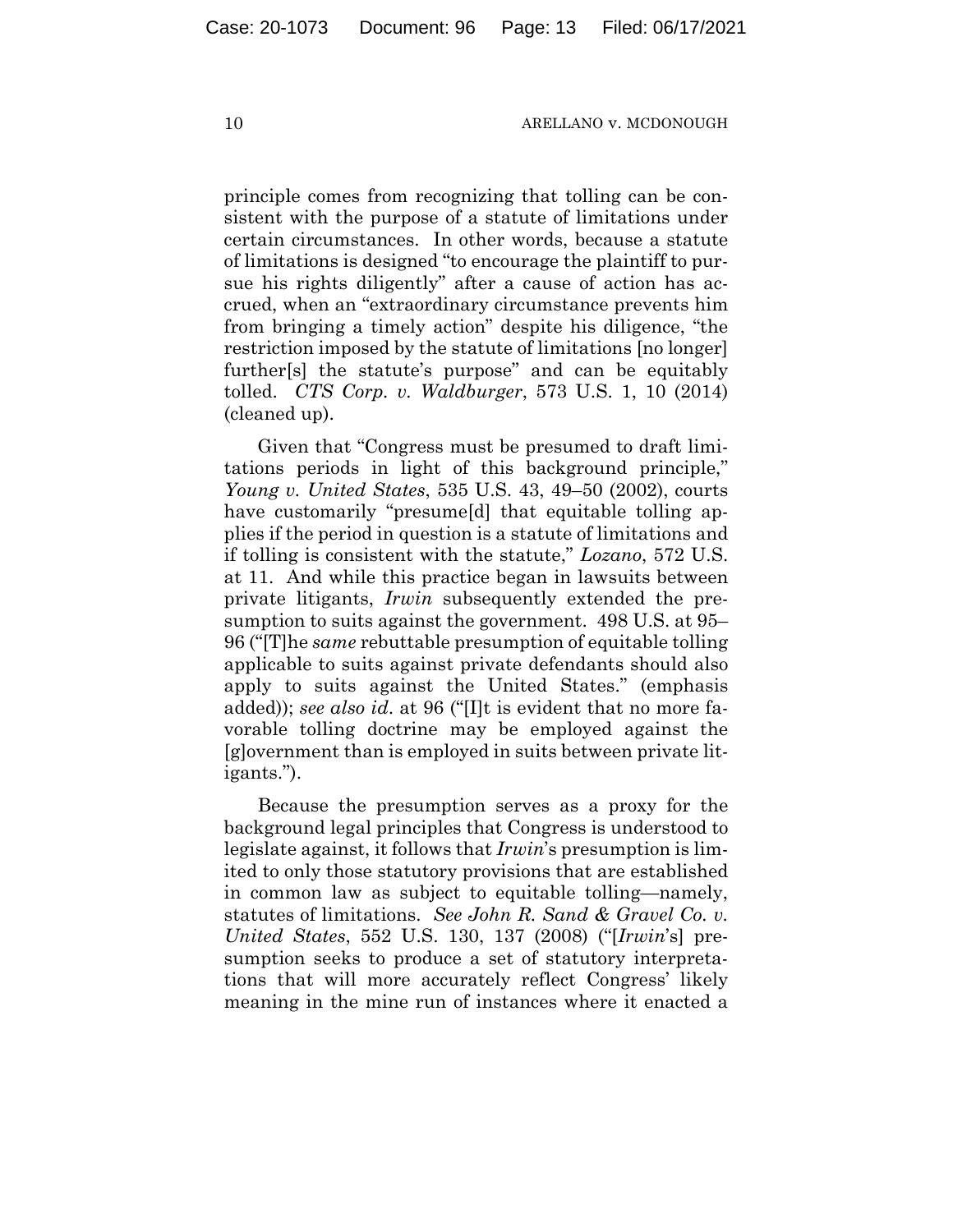[g]overnment-related statute of limitations."). To that end, the Supreme Court has so far applied the presumption of equitable tolling *only* to statutory provisions that Congress clearly would have viewed as statutes of limitations. *See*, *e.g., Lozano*, 572 U.S. at 13–14 ("[W]e have only applied [the] presumption [in favor of equitable tolling] to statutes of limitations."); *Zipes v. Trans World Airlines, Inc.*, 455 U.S. 385, 393–95 (1982) (holding that a limited filing period for EEOC charges is like a statute of limitations that is subject to waiver, estoppel, and equitable tolling). This comports with the understanding that equitable tolling "applies when there is a statute of limitations; it is, in effect, *a rule of interpretation tied to that limit*." *Petrella v. Metro-Goldwyn-Mayer, Inc.*, 572 U.S. 663, 681 (2014) (emphasis added); *see also Equitable Tolling*, BLACK'S LAW DICTIONARY (11th ed. 2019) (defining "equitable tolling" as "[t]he doctrine that the *statute of limitations* will not bar a claim if . . ." (emphasis added)); *Holmberg v. Armbrecht*, 327 U.S. 392, 397 (1946) ("[E]quitable [tolling] is read into every federal statute of limitation."). Conversely, the Supreme Court has declined to presume that equitable tolling applies where the time limit at issue functions "*[u]nlike* a statute of limitations," *see Hallstrom v. Tillamook County*, 493 U.S. 20, 27 (1989) (emphasis added), or lacks "a background principle of equitable tolling," *see Lozano*, 572 U.S. at 12. *See also Sebelius v. Auburn Reg'l Med. Ctr.*, 568 U.S. 145, 158–59 (2013) (declining to presume that "an agency's internal appeal deadline" is subject to equitable tolling because the Supreme Court had "never applied the *Irwin* presumption to [such a provision]"). As these cases reflect, determining that Congress would have viewed a provision as a statute of limitations is a necessary first step in inferring congressional intent to permit equitable tolling of that provision. Accordingly, absent some other established background principle of law permitting equitable tolling for the statutory provision at issue, *Irwin*'s presumption applies only to those statutory provisions that Congress clearly would have viewed as statutes of limitations.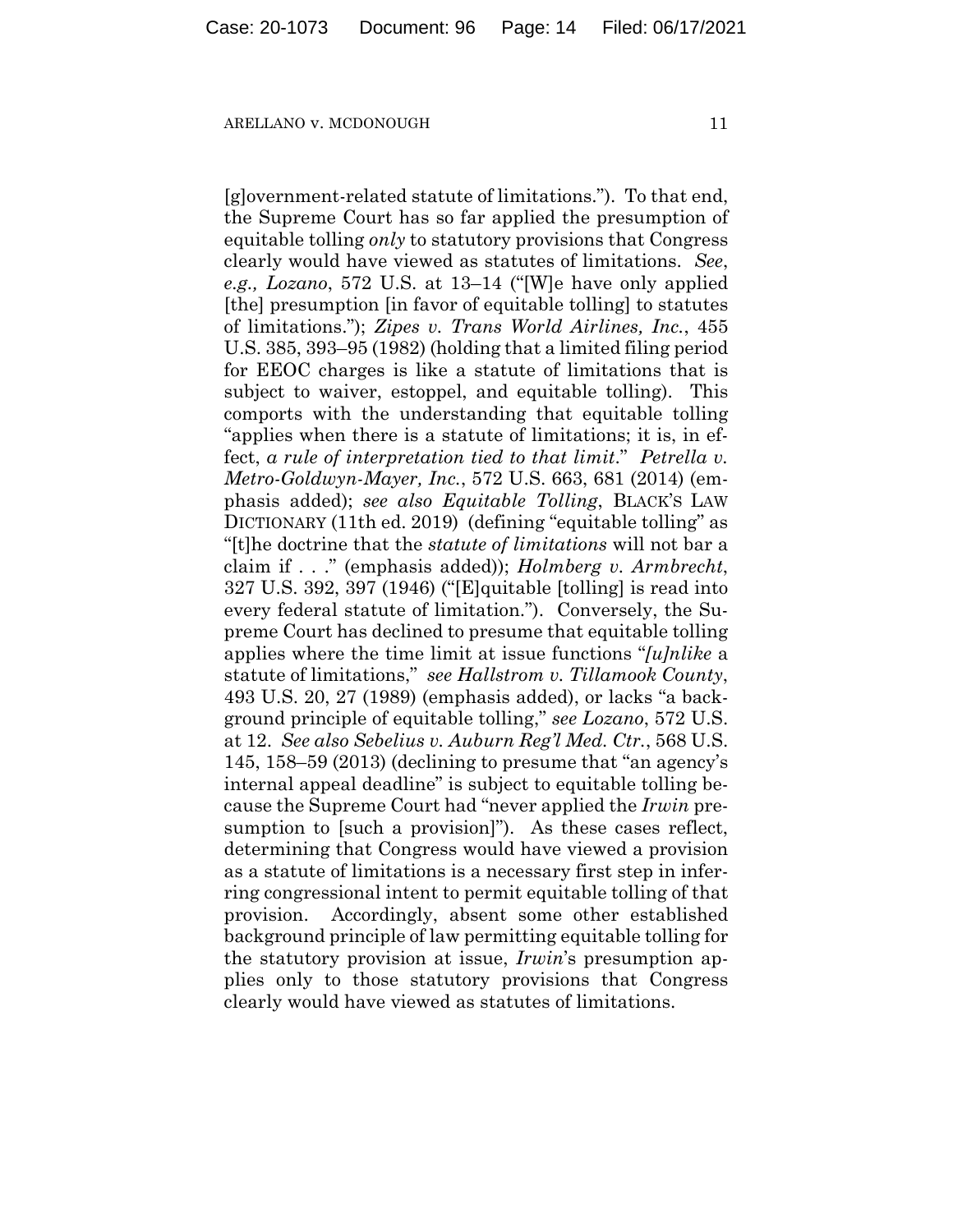Our conclusion is supported not only by *Irwin*'s logic and the subsequent cases applying it, but also, by the limitations of the Appropriations Clause of the Constitution, art. I, § 9, cl. 7, on the payment of money from the public fisc contrary to the express terms of a statute. *See Off. of Pers. Mgmt. v. Richmond*, 496 U.S. 414, 424 (1990). The Appropriations Clause provides that "[n]o Money shall be drawn from the Treasury, but in Consequence of Appropriations made by Law." As the Supreme Court explained in *Richmond*: "For the particular type of claim at issue here, a claim for money from the Federal Treasury, the Clause provides an explicit rule of decision. Money may be paid out only through an appropriation made by law; in other words, the payment of money from the Treasury must be authorized by a statute." 496 U.S. at 424.[2](#page-14-0) Thus, where a plaintiff seeks to enlarge the monetary benefits awarded by the express terms of a statute through equitable tolling (as Mr. Arellano does here), we must decide whether Congress intended to authorize payment of those additional benefits via equitable tolling. This, in turn, necessarily implicates the question of whether Congress would have viewed the benefits provision at issue as a statute of limitations carrying the usual feature of equitable tolling.

Our analysis therefore begins by asking whether § 5110(b)(1)'s effective date provision is such a provision. As discussed below, and consistent with our reasoning in *Andrews*, § 5110(b)(1) is not a statute of limitations.

<span id="page-14-0"></span><sup>2</sup> That is not to say, however, that the Appropriations Clause bars all equitable tolling against the government for monetary claims. Instead, if "application of the doctrine [of equitable tolling] is consistent with Congress' intent in enacting a particular statutory scheme, [then] there is no justification for limiting the doctrine to cases that do not involve monetary relief." *See Bowen v. City of New York*, 476 U.S. 467, 479 (1986).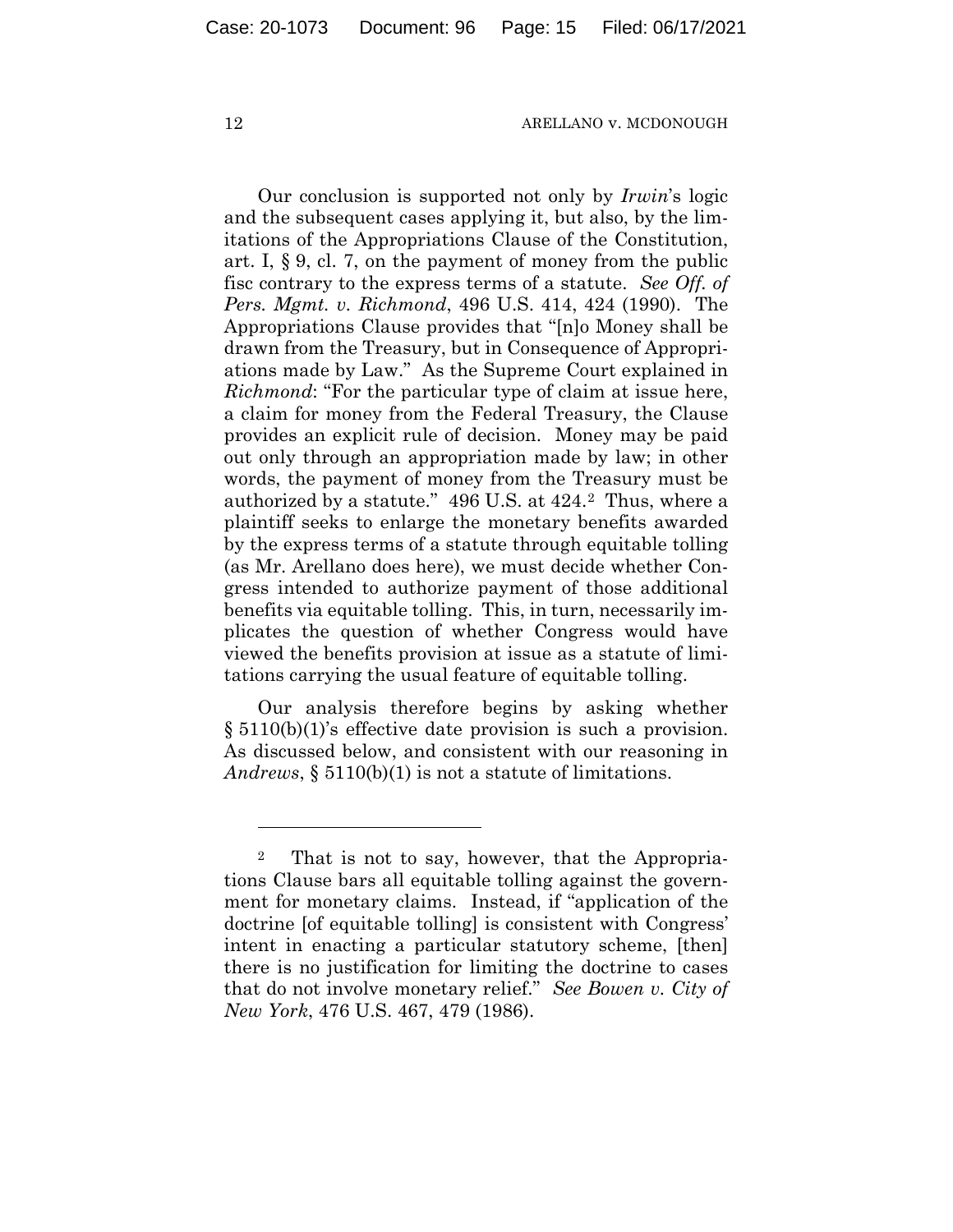To determine whether  $\S 5110(b)(1)$  is a statute of limitations, we consider whether this provision satisfies the "functional characteristics" of such statutes. *Lozano*, 572 U.S. at 15 n.6 ("[T]he determination [of] whether [a statutory provision] is a statute of limitations depends on its functional characteristics ...."). As explained below, § 5110(b)(1) does not have the functional characteristics of a statute of limitations. We see two reasons why Congress would not have thought that the provision belongs to that category of laws.

First, § 5110(b)(1) does not operate to bar a veteran's claim for benefits for a particular service-connected disability after one year has passed. Instead, like the general rule of § 5110(a)(1), it determines one of many elements of a benefits claim that affects the amount of a veteran's award but, unlike a statute of limitations, does not eliminate a veteran's ability to collect benefits for that very disability. Second, and relatedly,  $\S 5110(b)(1)$  lacks features standard to the laws recognized as statutes of limitations with presumptive equitable tolling: its one-year period is not triggered by harm from the breach of a legal duty owed by the opposing party, and it does not start the clock on seeking a remedy for that breach from a separate remedial entity. *See* 1 Calvin W. Corman, LIMITATION OF ACTIONS, § 6.1, at 370 (1991). The statutory scheme governing veterans' benefits makes clear that the VA is not obligated to pay any benefits before a claim applying for such benefits is filed, so there is no duty, or breach of duty, at the onset of  $\S 5110(b)(1)$ 's one-year period (i.e., the day after discharge). Moreover, no remedial authority separate from the VA is involved in an initial application for veterans'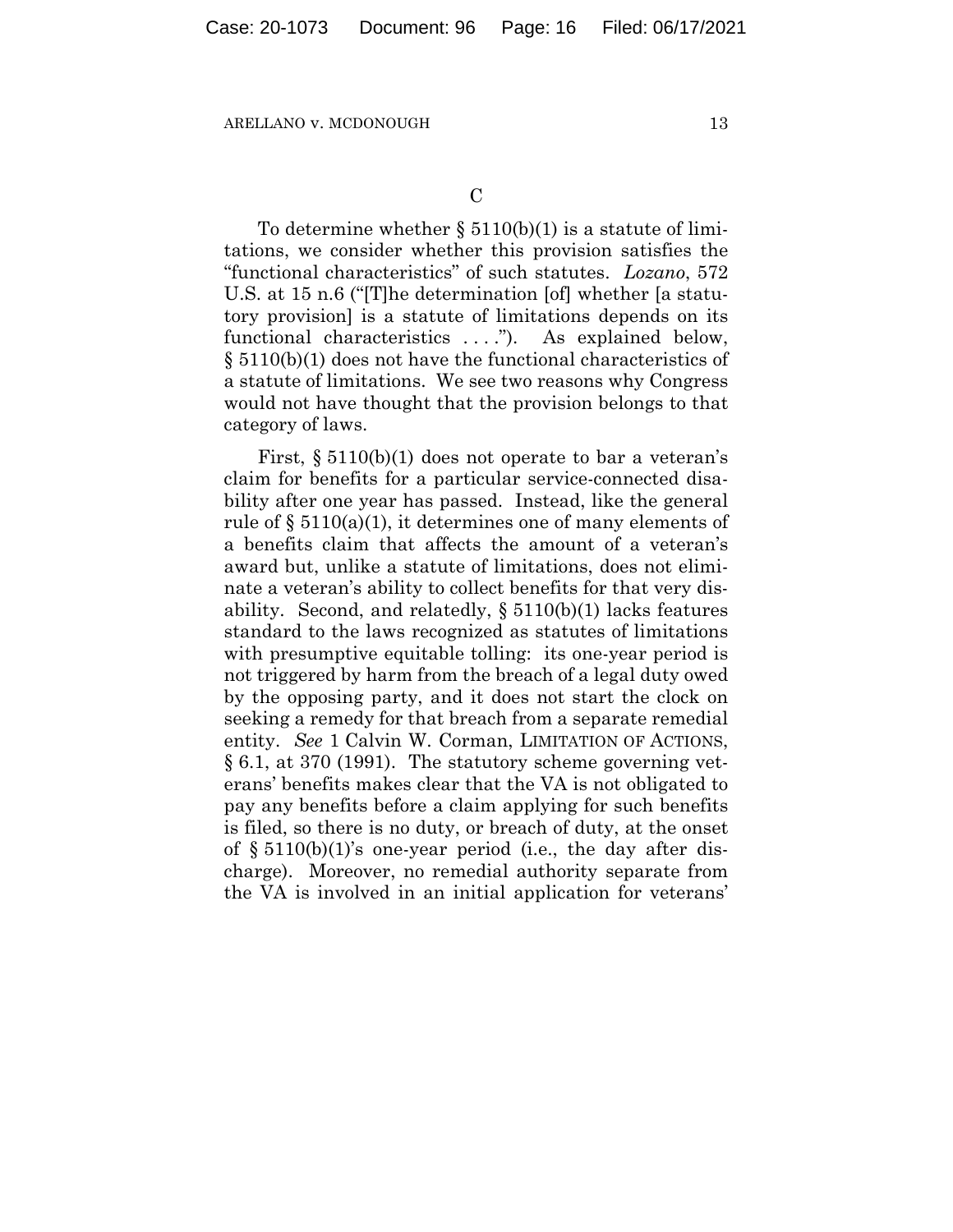benefits.[3](#page-16-0) The effective-date provision in this case, then, is of a sufficiently different character from that of statutes of

*Williams* concerns the same statutory provision (26 U.S.C. § 6511) revisited two years later in *Brockamp*. While equitable tolling was not at issue in *Williams*, *Brockamp* raised the question of whether § 6511 may be equitably tolled under *Irwin*. Rather than concluding that *Irwin*'s presumption applies, the Supreme Court carefully "assume[d] . . . only for argument's sake" that § 6511's time limit was an *Irwin*-covered statute of limitations. *See Brockamp*, 519 U.S. at 349–50; *see also Auburn*, 568 U.S. at 159. And even under that assumption, the Court nonetheless concluded that Congress did not intend for equitable tolling to apply to § 6511's time limit. *Brockamp*, 519 U.S. at 350–54.

These cases, moreover, do not involve statutory provision functionally similar to  $\S 5110(b)(1)$ , or otherwise establish a background principle of law that would authorize a tribunal to override  $\S 5110(b)(1)$ 's express statutory

<span id="page-16-0"></span><sup>3</sup> Judge Dyk contends that the need for a separate remedial authority is inconsistent with three cases purportedly establishing that "a statute governing the timeliness of a claim to an agency for payment from that agency is a statute of limitations." Dyk Op. 7 (citing *United States v. Williams*, 514 U.S. 527, 534 & n.7 (1995); *Colvin v. Sullivan*, 939 F.2d 153, 156 (4th Cir. 1991); and *Warren v. Off. of Pers. Mgmt.*, 407 F.3d 1309, 1316 (Fed. Cir. 2005)). None of these cases, however, addresses equitable tolling of such statutes, let alone holds that they are entitled to *Irwin*'s presumption. Instead, these cases merely use the phrase "statute of limitations" briefly in dicta as a colloquial expression for a statutory time limit. But as *Williams* readily demonstrates, the fleeting and casual use of this phrase in no way establishes that *Irwin*'s presumption applies to those time limits or that they can be equitably tolled.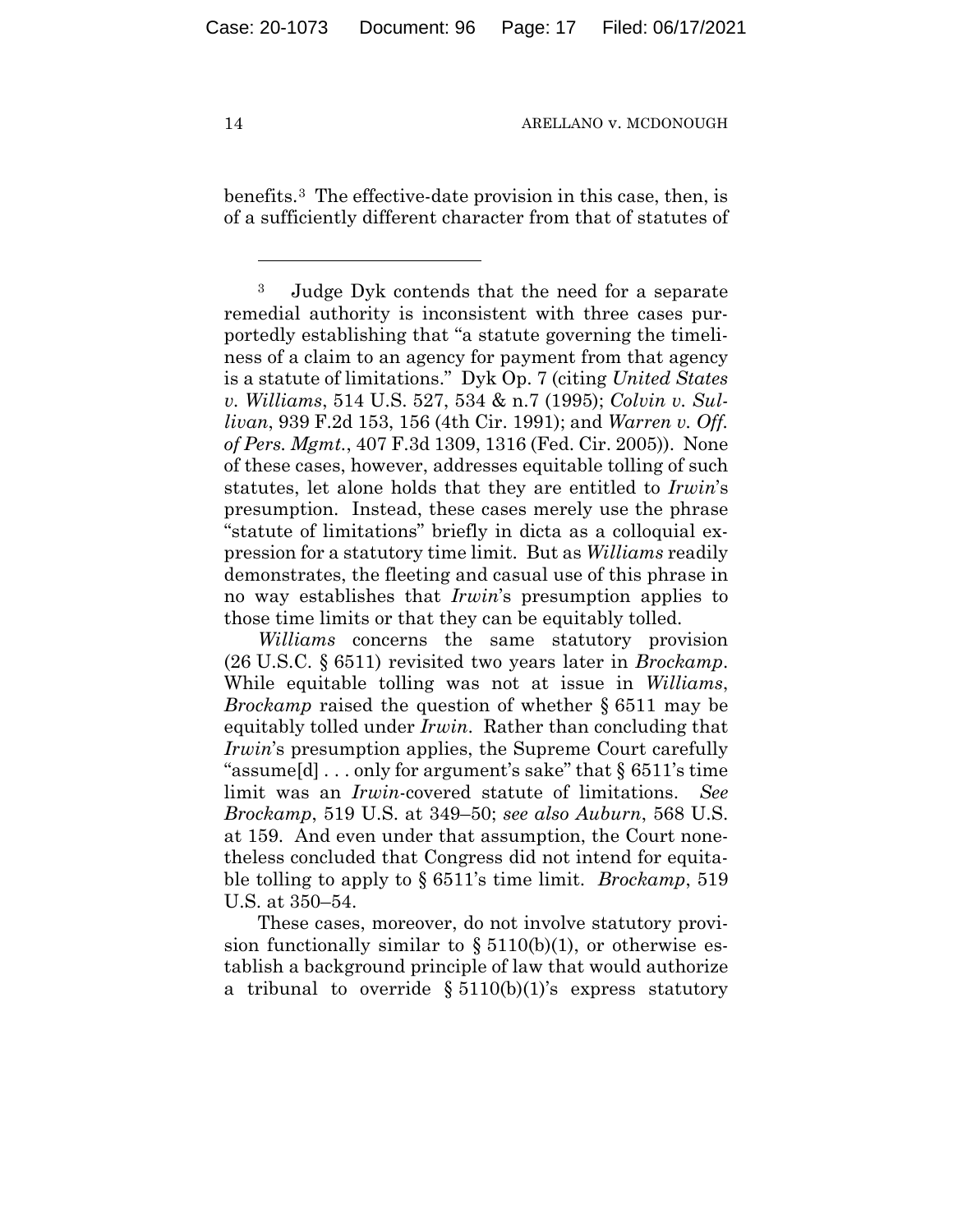limitations entitled to *Irwin*'s presumption. These marked differences undermine any inference that Congress would have viewed  $\S 5110(b)(1)$  as falling within that category of laws, so as to justify judicial override of Congress' express statutory limits on benefits payments. Below, we address these differences in function and characteristics in detail.

1

A statute of limitations, simply put, is a "law that bars claims after a specified period." *Statute of Limitations*, BLACK'S LAW DICTIONARY (11th ed. 2019). "Statutes of limitations are designed to encourage plaintiffs to pursue diligent prosecution of known claims," *Cal. Pub. Emps. Ret. Sys.*, 137 S. Ct. at 2049 (internal quotation marks omitted), by "prescrib[ing] a period within which certain rights . . . may be enforced," *Young*, 535 U.S. at 47. By barring stale claims, statutes of limitations "assure fairness to defendants" and "promote justice by preventing surprises through the revival of claims that have been allowed to slumber." *See Burnett v. N.Y. Cent. R.R. Co.*, 380 U.S. 424, 428 (1965) (internal quotation marks omitted).

To determine whether the functional characteristics of a statute of limitations are met, the Supreme Court has focused the inquiry on whether the statute at issue encourages plaintiffs to promptly pursue their claims or risk losing remedies for those claims. In *Young*, for instance, the Court held that a statutory "three-year lookback period" for the IRS to collect overdue, unpaid taxes from a

limits on monetary governmental benefits. And unlike an initial application for veterans' benefits, these cases implicate a preexisting duty to pay owed by the government. *Williams*, *Colvin*, and *Warren* therefore fail to establish that a tribunal may override, through equitable tolling, an indisputably applicable statutory limit on governmental monetary benefits.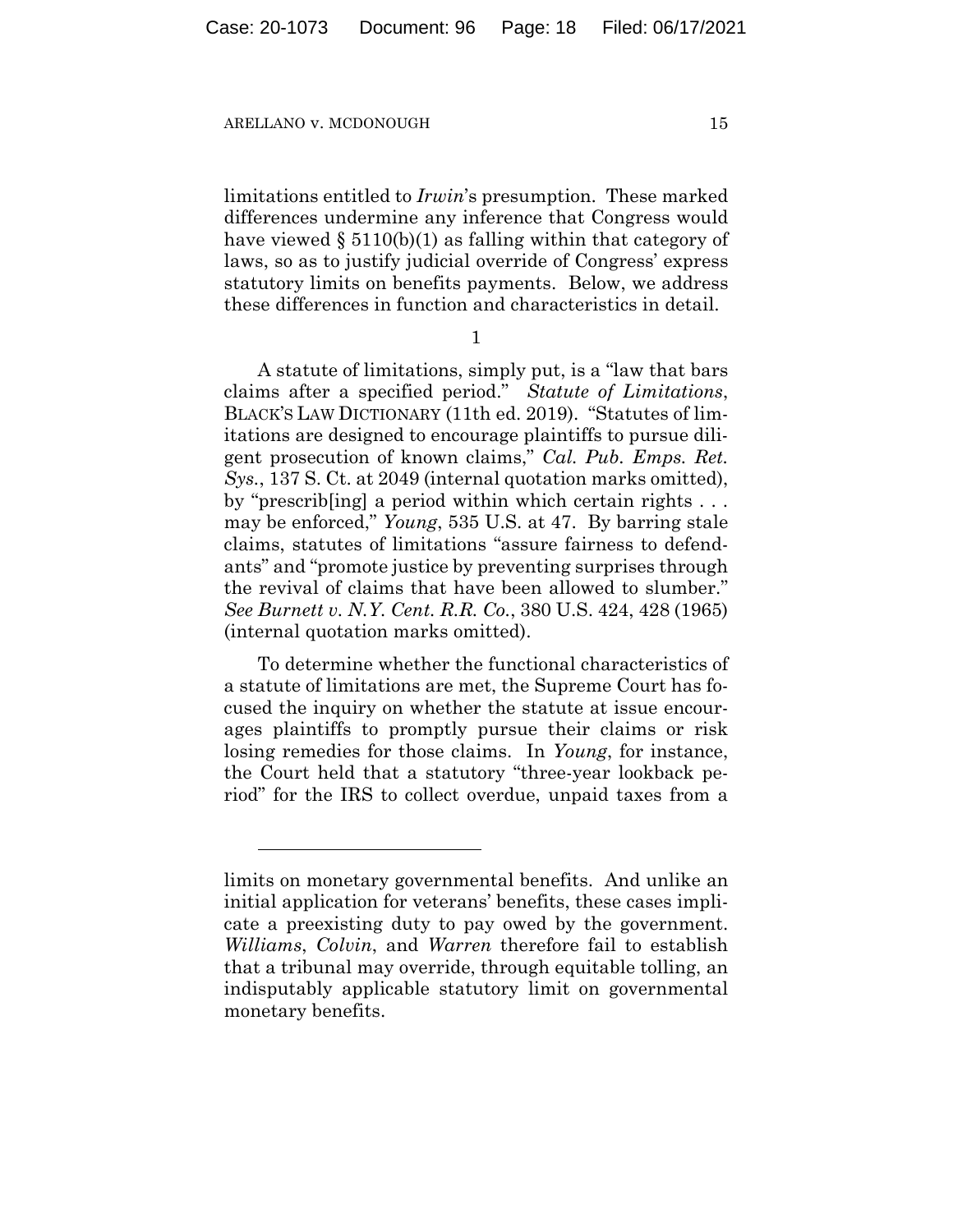taxpayer in bankruptcy proceedings was a statute of limitations because it "encourages the IRS to protect its rights" by "collecting the debt or perfecting a tax lien—before three years have elapsed." 535 U.S. at 47 (citations omitted). There, the relevant statute afforded the IRS certain "legal remedies" for collecting a tax debt accrued within three years before a debtor's bankruptcy petition filing: the tax debt is nondischargeable and the IRS's claim enjoys eighth priority[4](#page-18-0) in bankruptcy. *Id.* at 47–48. But if the IRS "sleeps on its rights" by failing to act within the three-year lookback period, then the IRS loses those "legal remedies" for collecting that debt. Specifically, "its claim loses priority and the debt becomes dischargeable" in bankruptcy, so that a bankruptcy decree will release the debtor from any obligation to pay and leave the IRS unable to collect on that debt. *Id*. The Court concluded that such a provision which bars the IRS from recovering any tax debt accrued more than three years before bankruptcy proceedings begin—is a statute of limitations because it serves the "same basic policies [furthered by] all limitations provisions: repose, elimination of stale claims, and certainty about a plaintiff's opportunity for recovery and a defendant's potential liabilities." *Id.* The Supreme Court also employed similar reasoning in *Zipes*, determining that the period for filing a charge of employment discrimination with the EEOC (a precondition to a federal-court action) operates as a statute of limitations given "its purpose [of] preventing the pressing of stale claims" and "giv[ing] prompt notice to the [defendant] employer"—the very

<span id="page-18-0"></span><sup>&</sup>lt;sup>4</sup> The bankruptcy priority scheme determines the order in which claims are paid. Claims with higher priority are entitled to payment in full before anything can be distributed to claims of lower rank. *See* 1 Richard I. Aaron, *Bankruptcy Law Fundamentals* § 8:10 (2020 ed.).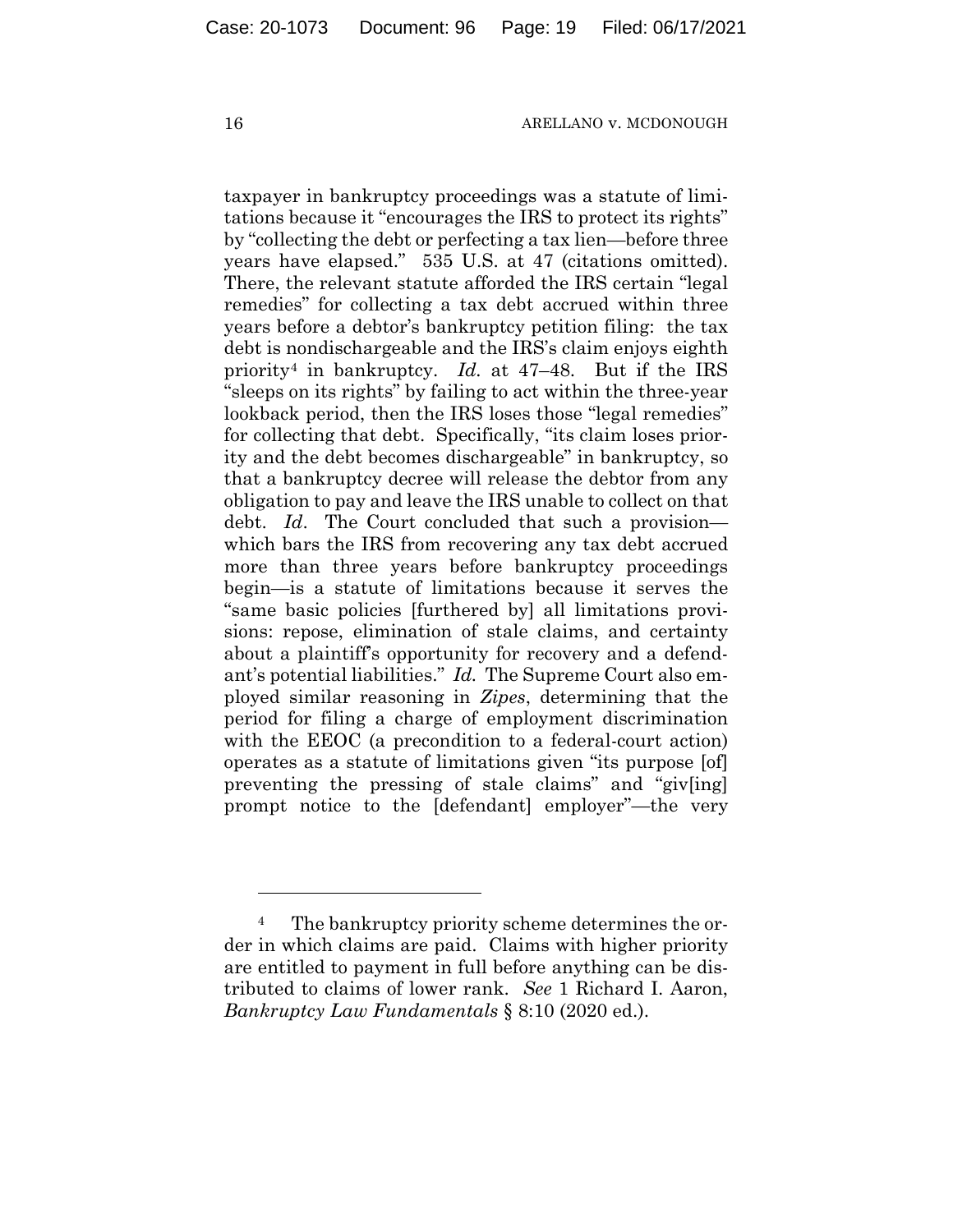"end[s] served by a statute of limitations." 455 U.S. at 394, 398 (internal quotation marks omitted).

By contrast, *Lozano* considered a time limitation that did not function as a statute of limitations and was therefore not subject to equitable-tolling principles. There, the Supreme Court declined to apply the presumption of equitable tolling to a treaty provision that did not did not "establish[] any certainty about the respective rights of the parties" and, instead, addressed policy concerns irrelevant to the functioning of a statute of limitations. 572 U.S. at 14–15. At issue was a Hague Convention provision requiring the return of a child abducted by a parent in a foreign country, so long as the left-behind parent requests return "within one year." 572 U.S. at 4. After one year, the child must still be returned to the left-behind parent "*unless* it is demonstrated that the child is now settled." *Id*. at 15 (emphasis added). Expiration of the one-year period thus "does not eliminate the remedy [for] the left-behind parent namely, the return of the child" and, instead, merely "opens the door" to consider "the child's interest" as well as the parent's interest. *Id*. at 14–15. Such a provision "is not a statute of limitations," the Court explained, because the "continued availability of the return remedy after one year preserves the possibility of relief for the left-behind parent and prevents repose for the abducting parent." *Id.* Moreover, the additional consideration of the child's interest is "not the sort of interest addressed by a statute of limitations." *Id.*; *see also In re Neff*, 824 F.3d 1181, 1186–87 (9th Cir. 2016) (holding that a statutory provision is not a statute of limitations because it does not serve the purposes of "repose, elimination of stale claims, and certainty" and, instead, addressed unrelated policy concerns).[5](#page-19-0) The Court

<span id="page-19-0"></span><sup>&</sup>lt;sup>5</sup> In *Neff*, the statutory provision at issue foreclosed discharge in bankruptcy for debtors who improperly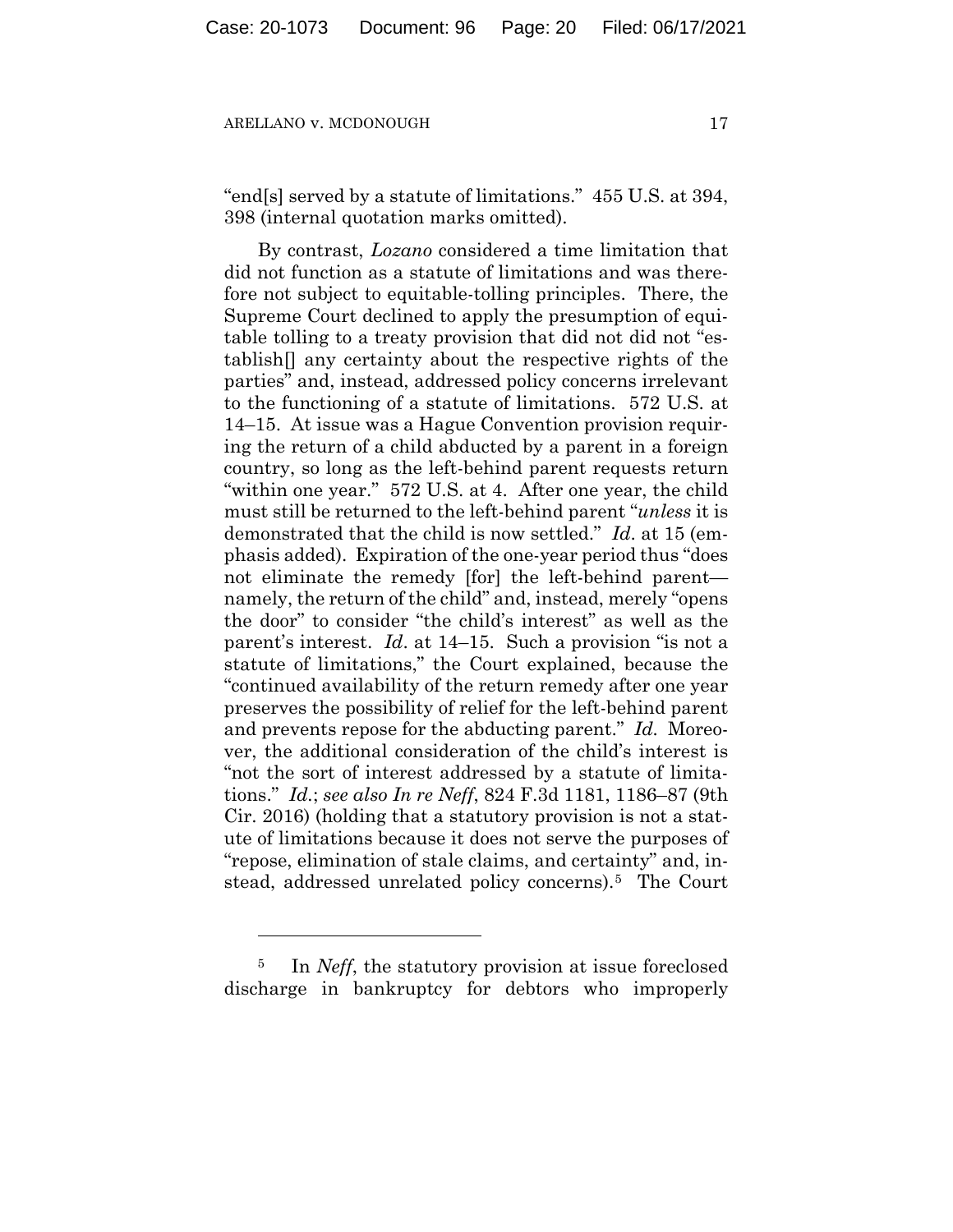thus concluded that equitable tolling was unavailable for the treaty provision at issue.

Similarly, in *Hallstrom v. Tillamook County*, the Court determined that a provision requiring plaintiffs to give notice of alleged environmental violations to the relevant agency 60 days prior to commencing a civil action was not a statute of limitations subject to equitable modification. 493 U.S. at 27. The Court explained: "*Unlike* a statute of limitations, [the] 60-day notice provision is not triggered by the violation giving rise to the action." *Id.* (emphasis added). Instead, plaintiffs "have full control over the timing of their suit," as "they need only give notice to the appropriate [agency] and refrain from commencing their action for at least 60 days. *Id*. The 60-day notice period, therefore, did not encourage plaintiffs to diligently file claims or risk losing remedies for a violation.

Here, as in *Lozano* and *Hallstrom*, § 5110(b)(1)'s effective-date provision does not have the key "functional characteristics" that define a statute of limitations. Because a veteran seeking disability compensation "faces no time limit for filing a claim," *Henderson ex rel. Henderson v. Shinseki*, 562 U.S. 428, 431 (2011), "[t]here is no statute of limitations" for filing such a claim, *Walters v. Nat'l Ass'n of* 

transferred property "within one year" of filing a bankruptcy petition. 824 F.3d at 1183. The Ninth Circuit concluded that such a provision is not a statute of limitations because it "is not designed to encourage a specific creditor to prosecute its claim promptly to avoid losing rights" and, in fact, "does not encourage (or require) a creditor to take any action at all." *Id.* at 1186. Moreover, the purpose of the statute—to deter and penalize dishonest debtors from "seeking to abuse the bankruptcy system"—concerned policy matters unrelated to "the sort of interest addressed by a statute of limitations." *Id.* at 1187 (citing *Lozano*, 572 U.S. at 15).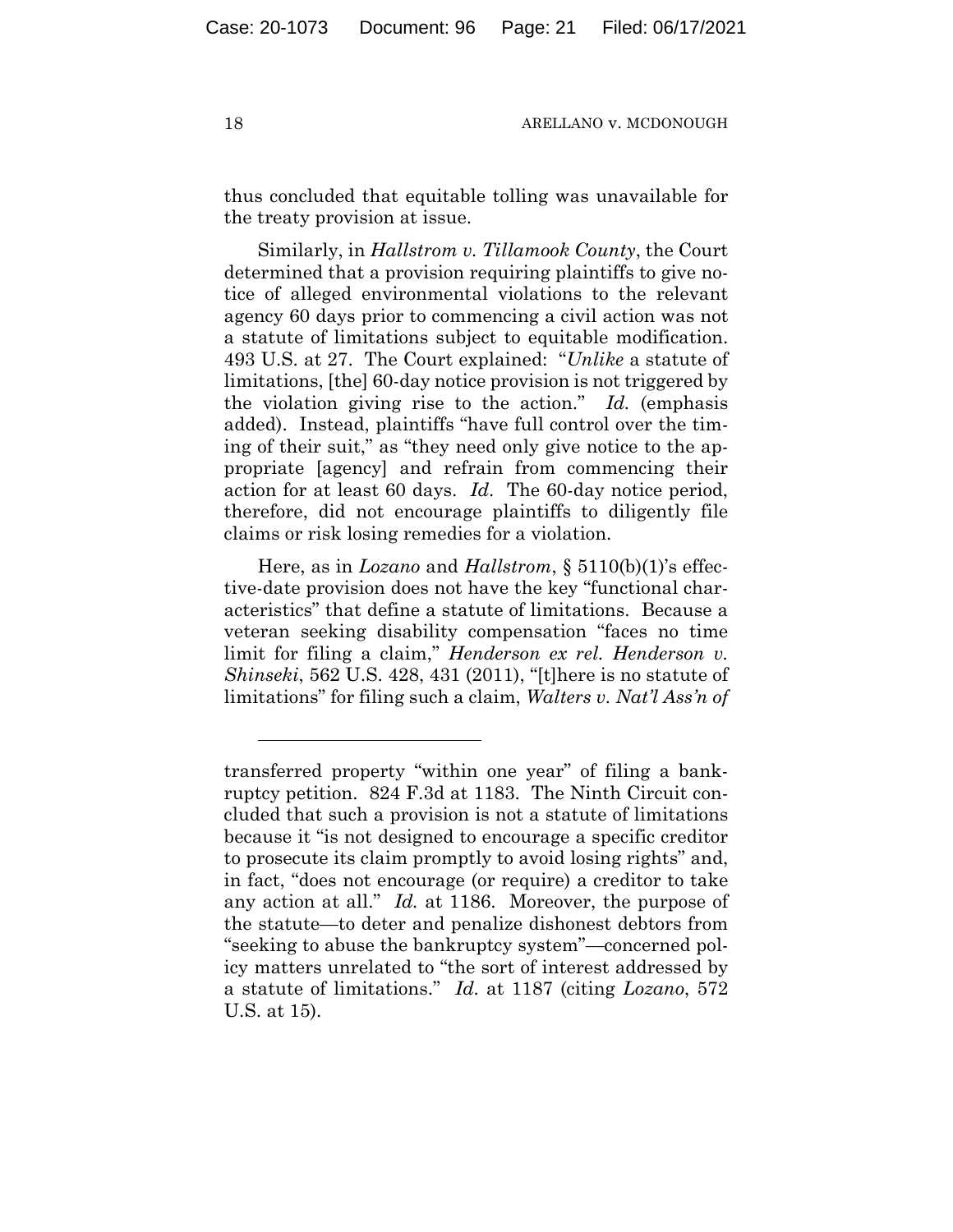*Radiation Survivors*, 473 U.S. 305, 311 (1985). The timing of *when* the claim is filed affects only an element of the claim itself—the effective date—and not whether the veteran is entitled to benefits at all. *See Collaro v. West*, 136 F.3d 1304, 1308 (Fed. Cir. 1998) (explaining that "the effective date of the disability" is one of five elements to a veteran's application for benefits). A veteran is entitled to press the same claim for a specific service-connected disability regardless of whether the claim is filed within a year after discharge or 30 years after discharge, as was the case for Mr. Arellano. Section 5110(b)(1), like the treaty provision in *Lozano*, thus does not set forth any period after which a veteran is foreclosed from pressing that claim and receiving benefits if the claim is established.

The timing provision of  $\S 5110(b)(1)$ , in fact, does not function to bar stale claims or encourage the diligent prosecution of known claims. To the contrary,  $\S 5110(b)(1)$  was adopted to "remove[] injustices where there is delay in filing [a] claim due to no fault of the veteran and payment could otherwise be made only from [the filing] date of [the] claim." *See* 89 Cong. Rec. A4026 (1943) (statement of Rep. Rankin). Section 5110(b)(1)'s one-year grace period thus forgives a veteran's temporary *delay* in filing a claim in the immediate aftermath of a veteran's transition back to civilian life upon discharge from military service. This provision is itself an equitable exception provided by Congress to address injustices that may arise from  $\S 5110(a)(1)$ 's default rule and, in that respect, speaks to policy concerns that are "not the sort of interest addressed by a statute of limitations." *See Lozano*, 572 U.S. at 15. Given (1) the well-established understanding of what constitutes a statute of limitations, and (2) the nature of  $\S$  5110(b)(1)'s effective-date provision, § 5110(b)(1) does not satisfy the "functional characteristics" of a statute of limitations.

Mr. Arellano, in response, asserts that even if § 5110 preserves the possibility of prospective benefits for an ongoing disability regardless of when the claim is filed, a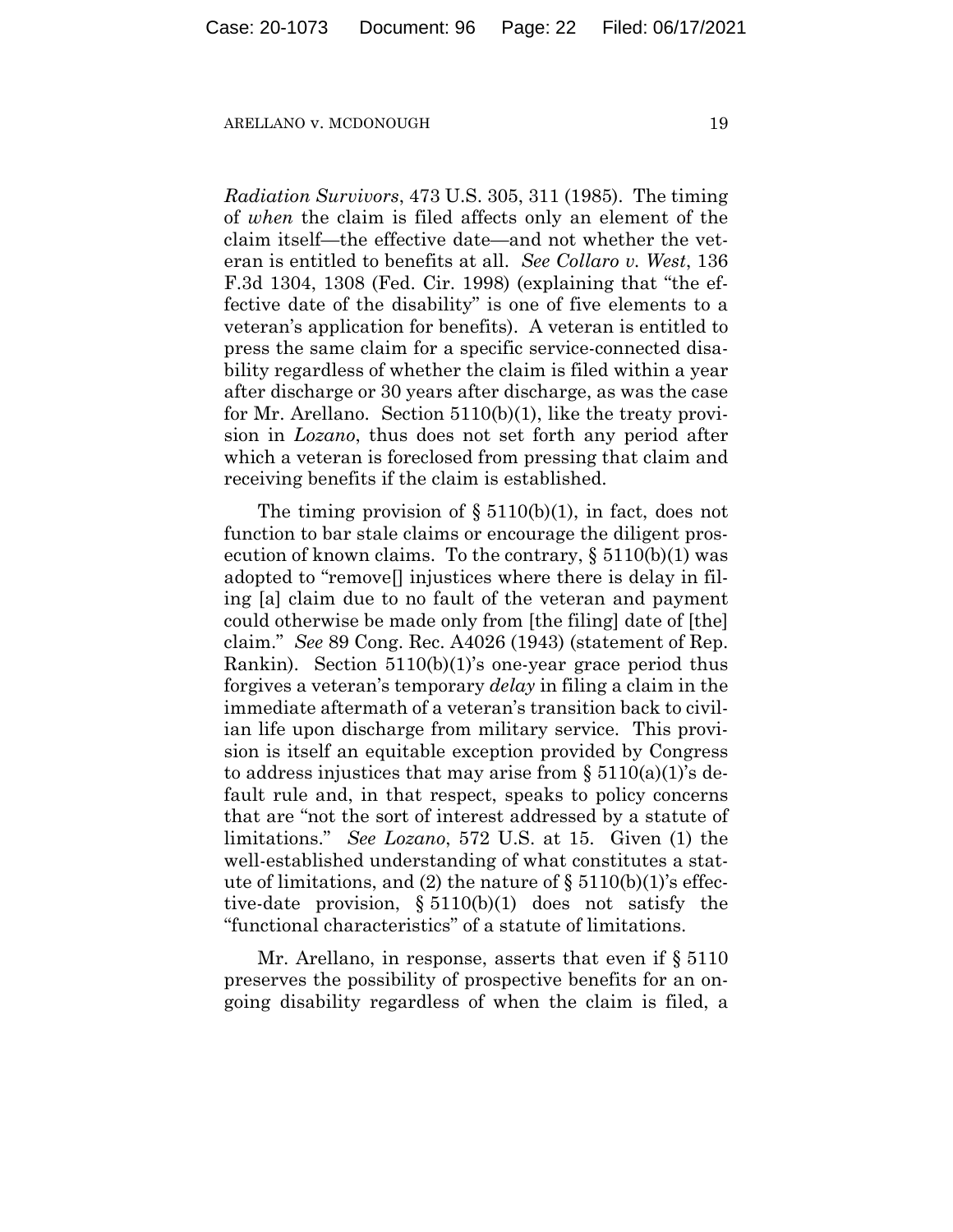veteran will nonetheless lose out on retroactive benefits dating back to the day after discharge if his claim is not filed within one year of discharge. Section 5110(b)(1)'s one-year period therefore encourages veterans to diligently file their disability claims after discharge to protect their rights to retroactive benefits. He argues that  $\S 5110(b)(1)$  is "similar" to the statutory-lookback periods for copyright and patent damages in *Petrella* and *SCA Hygiene Products Aktiebolag v. First Quality Baby Products, LLC*, 137 S. Ct. 954 (2017), respectively, insofar as these statutes all "limit [the amount of] claimants' damages but not their ability to seek redress for an ongoing . . . injury." Appellant's Supp. Reply Br. 10. We disagree.

This argument overlooks the distinction that § 5110(b)(1) establishes the effective date of a *single* benefits claim for an ongoing disability, whereas an ongoing course of infringement in *Petrella* and *SCA Hygiene* comprises a "series of discrete infringing acts," *each* of which is a distinct harm giving rise to an independent claim for relief that starts a new limitations period. *See Petrella*, 572 U.S. at 671–72. The copyright damages statute states: "No civil action shall be maintained under the provisions of this title unless it is commenced within three years after the claim accrued." 17 U.S.C. § 507(b). As *Petrella* explains, this statute is subject to the "separate accrual rule"—that is, "when a defendant commits successive violations, the statute of limitations runs separately from each violation," such that each violation "gives rise to a *discrete 'claim'* that 'accrue[s]' at the time the wrong occurs." 572 U.S. at 671 (alteration in original) (emphasis added). "In short, *each*  infringing act starts a new limitations period." *Id*. (emphasis added). Subsequently, in *SCA Hygiene*, the Supreme Court confirmed that the "same reasoning" from *Petrella* applies to the six-year lookback period in the patent damages statute, 35 U.S.C. § 286. As with copyright infringement, each individual act of patent infringement gives rise to a discrete claim that starts its own six-year limitations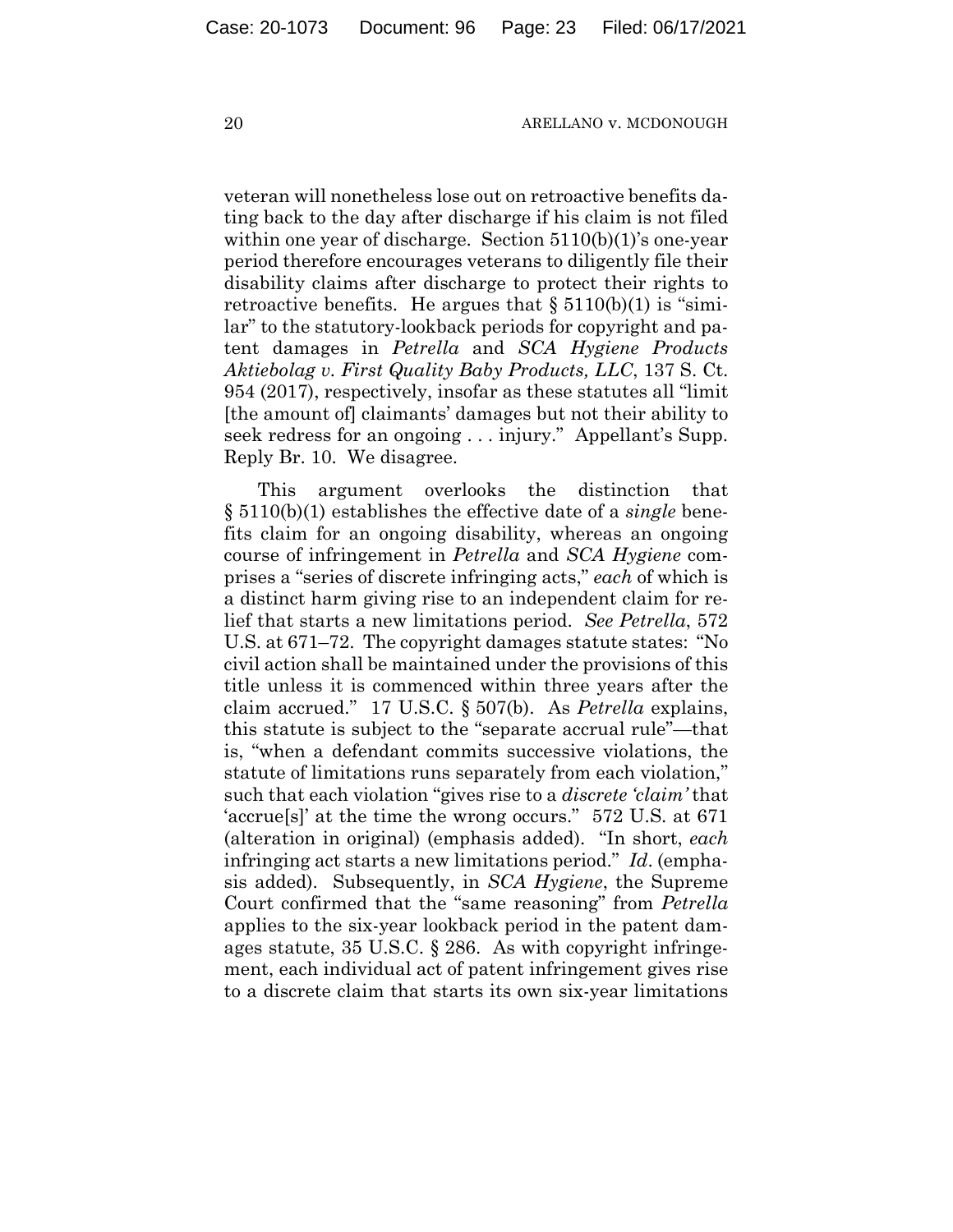period for seeking a remedy for that act. *See* 1 Robert A. Matthews, Jr., Annotated Patent Digest § 9:2 (2021 ed.) (explaining that in a series of discrete infringing acts, "each act . . . can constitute its own separate act of [patent] infringement"). The lookback periods for copyright and patent damages, therefore, function just as a traditional statute of limitations would to foreclose pressing of stale claims, while permitting timely claims to proceed.

By contrast, § 5110(b)(1)'s one-year grace period never bars a veteran's benefits claim regardless of when it was filed and, instead, establishes an element of the claim itself (i.e., the effective date of the award). *Cf. Arbaugh v. Y&H Corp.*, 546 U.S. 500, 514 (2006) (distinguishing an "essential element of a claim for relief" from a jurisdictional statutory limitation). Mr. Arellano, moreover, has not demonstrated that a single claim seeking benefits for a specific disability can comprise two discrete claims for retrospective and prospective benefits, each arising from a distinct injury that starts its own limitations period. Nor is there a basis for construing his claim in this manner, given that retrospective and prospective benefits arise from the same "five common elements" of a single benefits claim: "[1] status as a veteran, [2] existence of disability, [3] a connection between the veteran's service and the disability, [4] the degree of disability, and [5] the effective date of the disability." *See Collaro*, 136 F.3d at 1308. Thus, neither § 507(b)'s copyright limitations period nor § 286's patent limitations period support finding that  $\S 5110(b)(1)$  functions as a statute of limitations amenable to equitable tolling.

Mr. Arellano next analogizes to *Young*'s three-year lookback period, arguing that  $§ 5110(b)(1)$ —which bars only *retroactive* benefits predating the date the VA received his claim, but not *prospective* benefits beginning from the date the VA received his claim—is no less a statute of limitations than the lookback period in *Young*. We disagree. *Young*'s lookback period is a "limited statute of limitations"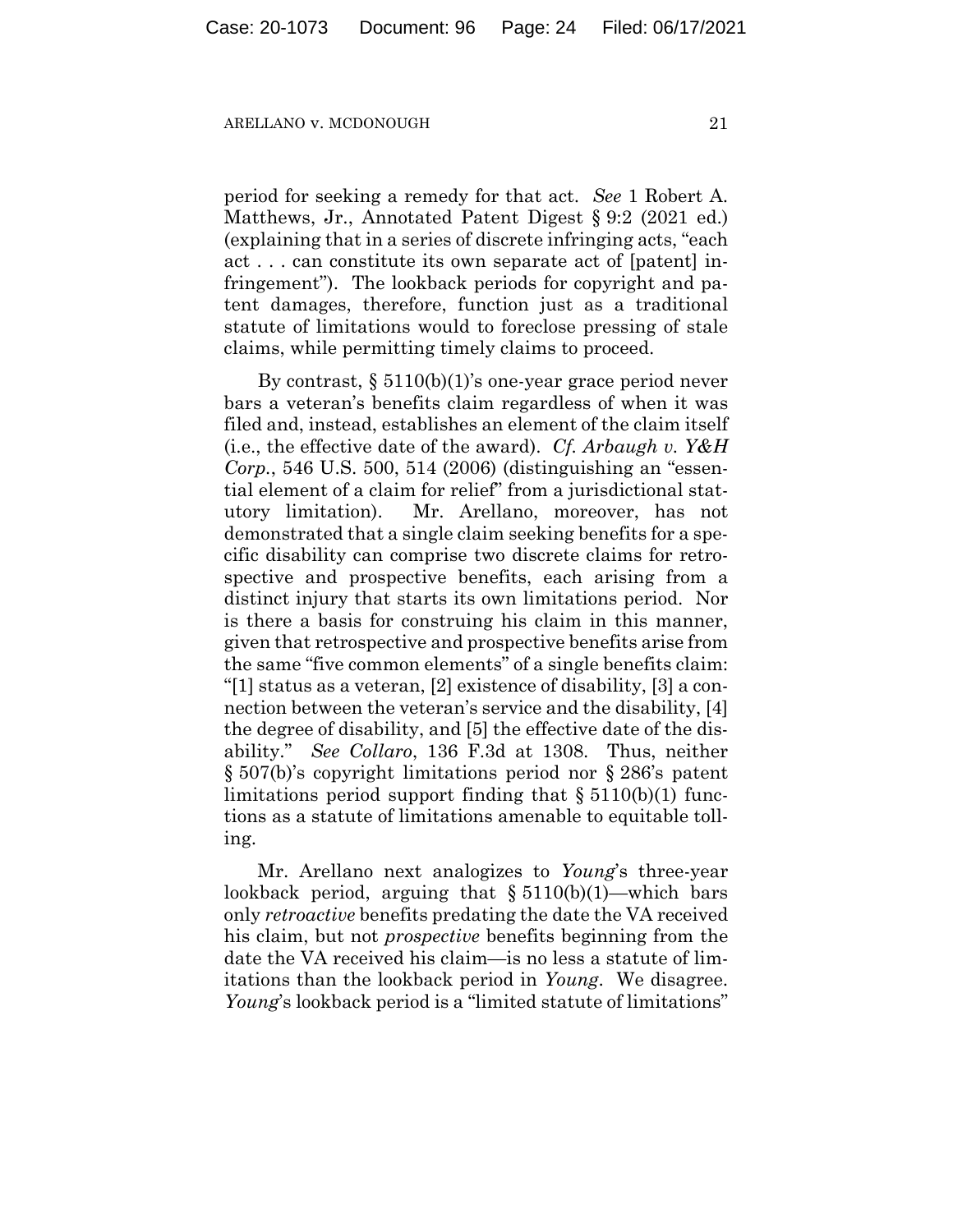in the sense that it arises only in the situation when a tax debtor files a bankruptcy petition and bars certain "legal remedies" (i.e., priority and nondischargeability in bankruptcy) outside of the lookback period. *See* 535 U.S. at 47– 48. But the Supreme Court concluded it was "a statute of limitations nonetheless" because any tax debt accrued more than three years before the date of the bankruptcy petition becomes fully dischargeable, leading to the "elimination of stale claims." *Id.* Expiration of the three-year lookback period therefore barred the entirety of the IRS's claim, just as a traditional statute of limitations would. *See id.* at 47 (explaining that the lookback period functions as a statute of limitations by barring "[o]ld tax claims" falling outside the statutory period). Here, under  $\S 5110(b)(1)$ , disability compensation claims received within one year of discharge are afforded an earlier effective date that results in, at most, one year of retroactive benefits. But unlike *Young*'s lookback period, passage of this one-year period does not bar a veteran from attaining any effective date at all and, instead, bars only an effective date earlier than the date of receipt. The practical effect of  $\S 5110(b)(1)$ , then, is not to foreclose a veteran from all benefits but only from those retroactive from the day his claim is received.

Mr. Arellano, however, offers the following variation on *Young*: instead of having only one tax year at issue, suppose that the Youngs owed tax debt from multiple years. The IRS would then be barred from recovering tax debt from the years outside the three-year lookback period but could still recover any of the debt from within that period. *See* Oral Arg. at 30:32–32:52. Under this hypothetical, Mr. Arellano contends, the lookback period merely affects the *amount* of relief the IRS would be entitled to recover but does not entirely bar the IRS from such relief, meaning that it is a "more limited statute of limitations, but a statute of limitations nonetheless." *See Young*, 535 U.S. at 48. So too here, Mr. Arellano asserts, where filing a benefits claim after  $\S 5110(b)(1)$ 's one-year grace period merely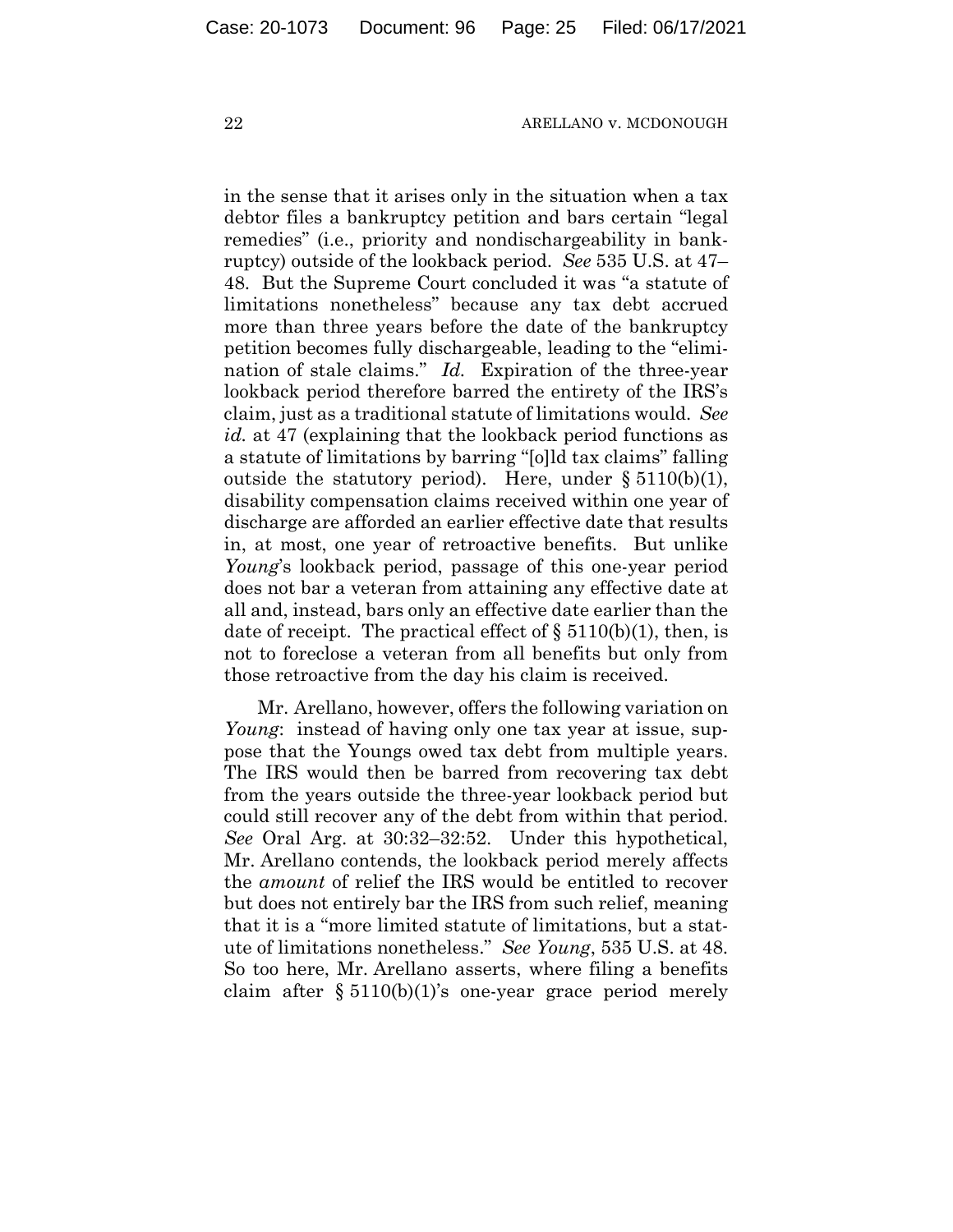affects the amount of benefits awarded without barring the claim itself.

But this hypothetical is no different from the lookback periods in *Petrella* and *SCA Hygiene* and is distinguishable for the same reason:  $\S 5110(b)(1)$  establishes the effective date of a *single* application for disability benefits, whereas each year of tax debt in Mr. Arellano's hypothetical corresponds to a *separate* IRS claim involving different facts and liabilities. *See*, *e.g.*, *Young*, 535 U.S. at 46 (three-year lookback period applies to "claims" for unpaid taxes "for a *taxable year*" (emphasis added)). In other words, "[i]f the IRS has a claim for taxes for which the return was due within three years before the bankruptcy petition was filed," then the IRS's claim is protected and "nondischargeable in bankruptcy." *Id.* But if the claim is for unpaid taxes from a return due more than three years before the bankruptcy petition was filed, then that individual claim is lost and dischargeable in bankruptcy. Because the tax debt arising from each tax year constitutes its own distinct claim against a taxpayer, *Young*'s lookback period operates as any other statute of limitations would to bar stale claims arising from older tax years while providing remedies for timely claims. *See id.* at 49 (the lookback period "define[s] *a subset of claims* eligible for certain remedies" when a tax debtor is in bankruptcy (emphasis added)). Accordingly, for the reasons discussed above, *Young*'s lookback period fails to demonstrate that  $\S 5110(b)(1)$  functions as a statute of limitations.

2

Section 5110(b)(1) also differs from statutes of limitations in additional ways—namely, with respect to the onset of its one-year period and the remedial authority involved. These differences further undermine any inference that Congress must have viewed  $\S 5110(b)(1)$  as a statute of limitations that would presumptively allow judicial override of express statutory limits on benefits payments under *Irwin*.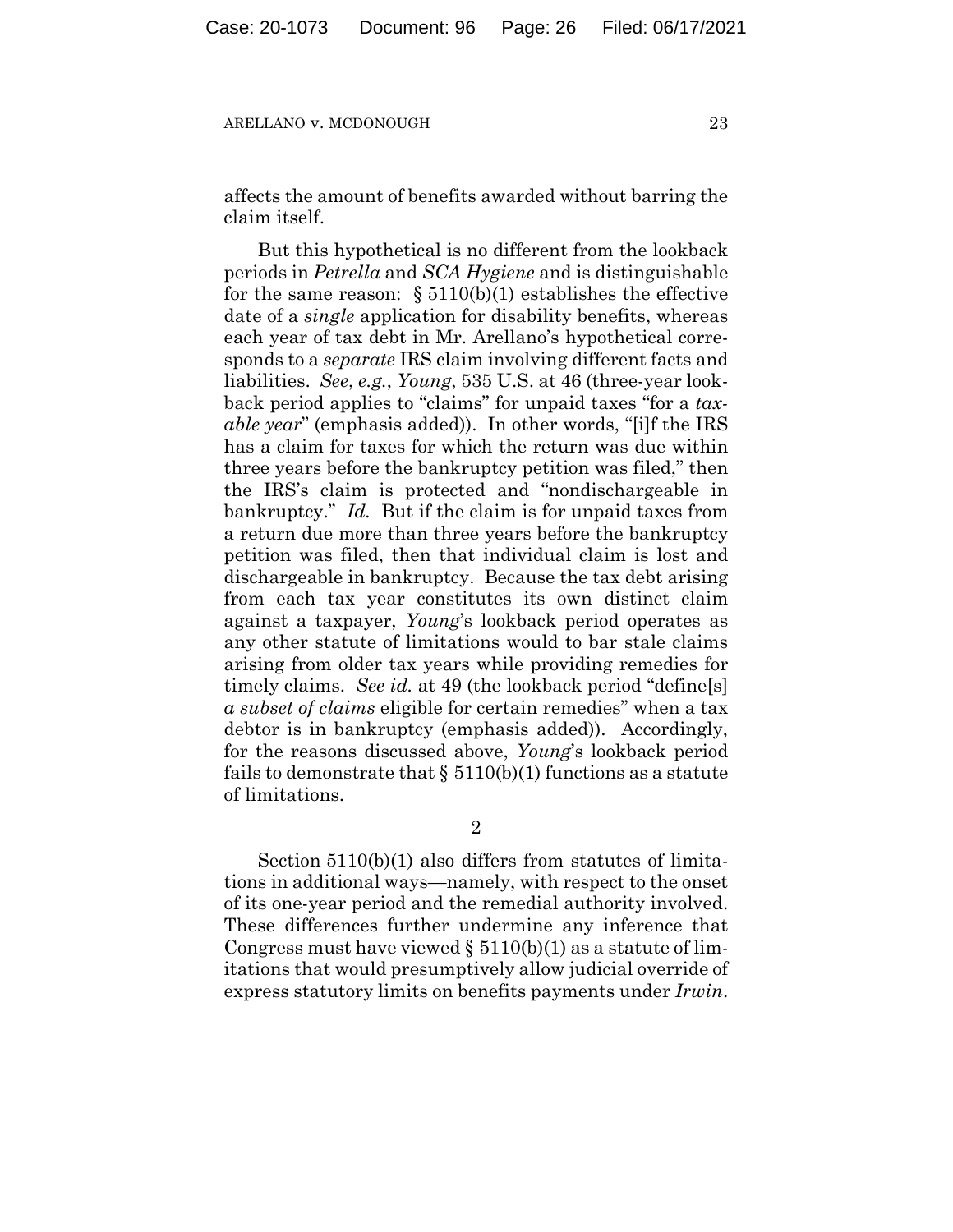The "standard rule" is that a statute of limitations begins to run when the cause of action "accrues," i.e., when "the plaintiff has a 'complete and present cause of action.'" *Bay Area Laundry & Dry Cleaning Pension Trust Fund v. Ferbar Corp. of Cal.*, 522 U.S. 192, 201 (1997) (quoting *Rawlings v. Ray*, 312 U.S. 96, 98 (1941)); *see also Wallace v. Kato*, 549 U.S. 384, 388 (2007). Unless Congress indicates otherwise, "a cause of action does not become 'complete and present' for limitations purposes until the plaintiff can file suit and obtain relief." *Bay Area Laundry*, 522 U.S. at 201. The earliest opportunity for a plaintiff to sue under such circumstances is when the opposing party has violated some duty owed to that plaintiff, such as contractual obligations or a duty of care. *See* 1 Calvin W. Corman, LIMITATION OF ACTIONS, § 6.1, at 370 (1991) ("The earliest opportunity for a complete and present cause of action is that moment when the plaintiff has suffered a *legally recognizable harm* at the hands of the defendant, such as the time of contract breach or the commission of a tortious wrong." (emphasis added)). In *Bay Area Laundry*, for instance, the Supreme Court held that a cause of action against an employer that withdraws from a multiemployer pension plan is not complete, and therefore the statute of limitations does not run, until a demand for payment is made by the plan's trustees and rejected by that employer. 522 U.S. at 202. This follows, the Court explained, because "the statute makes clear that the withdrawing employer owes nothing *until* its plan demands payment," and absent such a demand, the employer has no duty of payment that could be violated to give rise to a cause of action. *See id.* (emphasis added).

As applied to the veterans' benefits context, the earliest point at which a veteran could have a "complete and present cause of action" is when the VA has failed to satisfy a legal duty owed to the veteran, such as when his claim for benefits has been wrongfully adjudicated or denied. In this vein, we have recognized that the 120-day time limit for a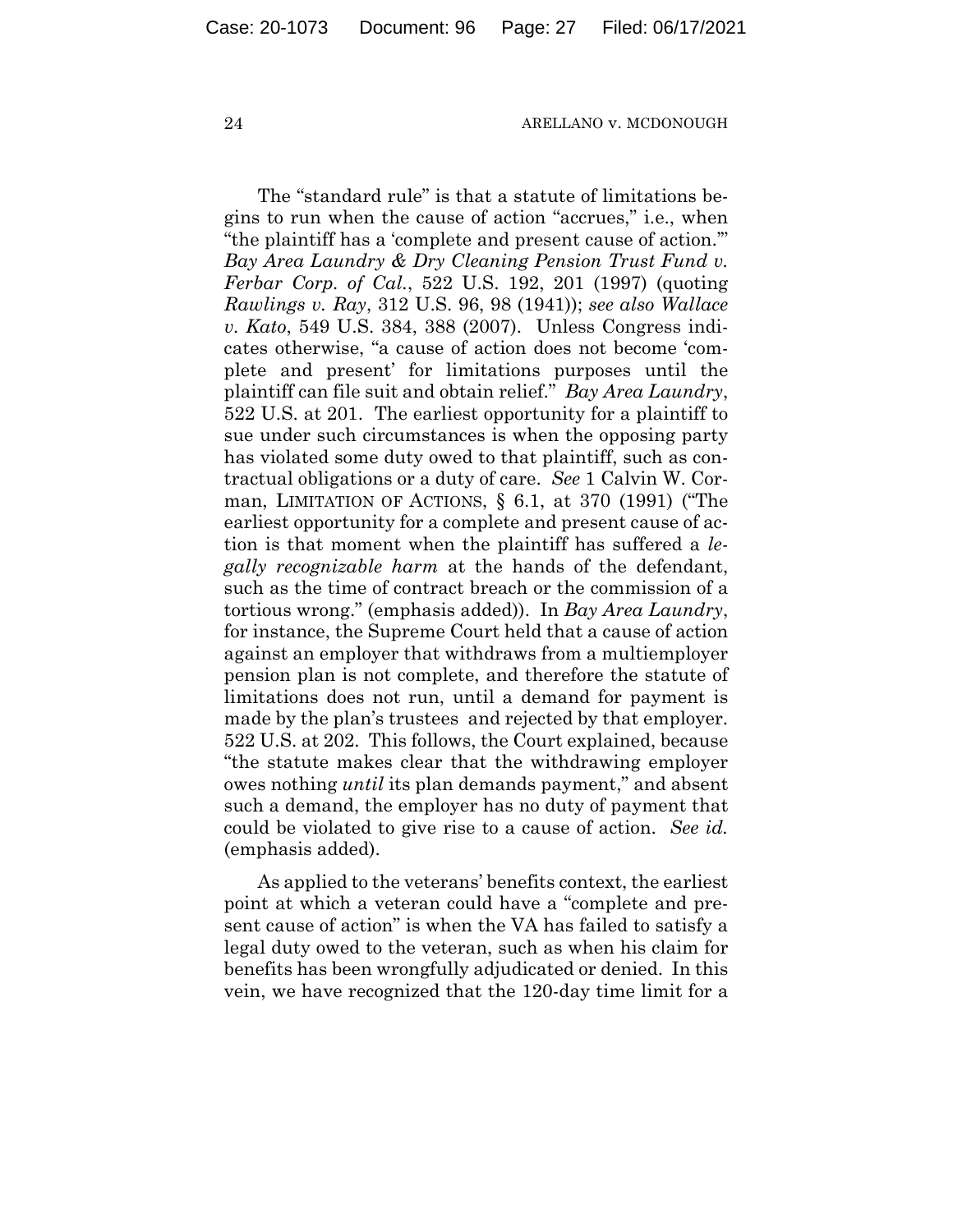veteran to appeal an unsatisfactory Board decision to the Veterans Court is a statute of limitations to which *Irwin*'s presumption applies. *See Jaquay v. Principi*, 304 F.3d 1276, 1283 (Fed. Cir. 2002) (en banc) (citing *Bailey v. West*, 160 F.3d 1360 (Fed. Cir. 1998) (en banc)). But the one-year period in  $\S 5110(b)(1)$ , beginning on the day after discharge from service, does not measure the time from harm caused by a breach of duty, or even from a breach of duty, to the filing of the claim. This, together with the fact that the claim is not made to a separate entity with authority to address an asserted breach, makes it unlikely that Congress conceived of this timing rule as a statute of limitations for *Irwin* purposes.

Indeed, in an initial application for disability compensation where § 5110 governs the effective-date determination, the VA has not yet violated any legal duty owed to the claimant that would trigger a statute of limitations to run. The statutory scheme governing veterans' benefits makes clear that the VA is not obligated to pay any benefits before a claim applying for such benefits is filed. In particular,  $\S$  5101(a)(1)(A) states that "a specific claim in the form prescribed by the Secretary . . . *must* be filed in order for benefits to be paid or furnished to any individual under the laws administered by the Secretary."  $\S$  5101(a)(1)(A) (emphasis added). This provision explains that the filing of a benefits claim must first occur for any benefits to accrue or be paid by the VA. The VA thus has no preexisting duty to award benefits, and a veteran has no corresponding right to receive such benefits, until after a claim applying for benefits is filed by the veteran with the VA. *See Jones v. West*, 136 F.3d 1296, 1299 (Fed. Cir. 1998) ("Section 5101(a) is a clause of general applicability and mandates that a claim must be filed in order for any type of benefit to accrue or be paid."), *cert. denied*, 525 U.S. 834 (1998); *McCay v. Brown*, 106 F.3d 1577, 1580 (Fed. Cir. 1997) (stating § 5101(a) requires that "a claim must be on file before benefits may be obtained"). Without a preexisting right,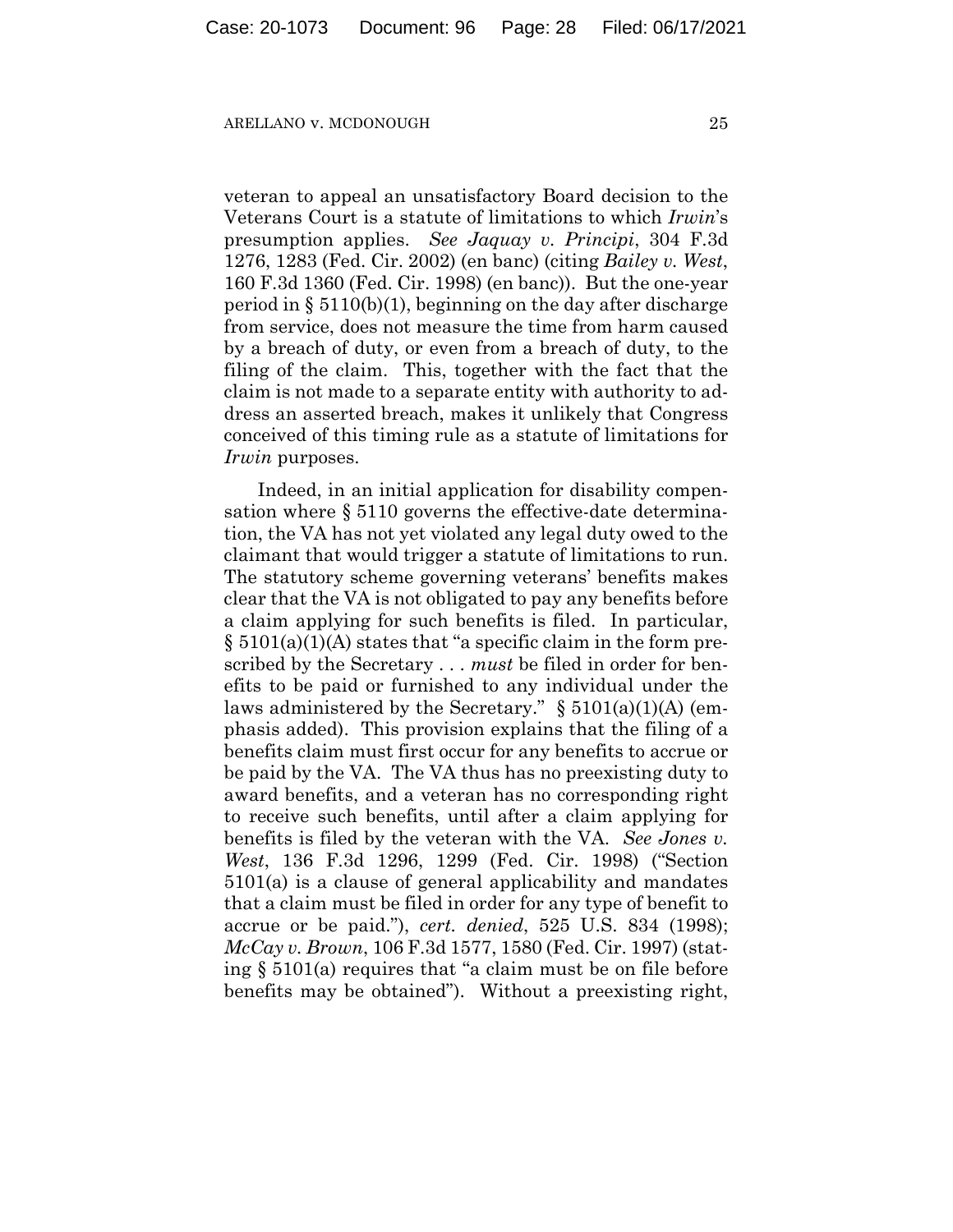there can be no violation of that right for which a veteran would seek redress, which could then be barred if not pursued within a specified limitations period. *See* Henry M. Hart, Jr. & Albert M. Sacks, THE LEGAL PROCESS 136–37 (William N. Eskridge, Jr. & Philip P. Frickey eds., 1994); *id.* at 137 (stating that it is wrong to "allow a primary right to be confused with a remedial right of action, which is a very different legal animal" and criticizing "confusion between a primary claim to a performance and a remedial capacity to invoke a sanction for nonperformance"). Section 5110(b)(1)'s effective-date provision, then, is of a different character than a statute of limitations because the filing of a benefits claim is not an action seeking a remedy for previously due, but wrongfully unpaid, benefits. *See Hallstrom*, 493 U.S. at 27 (holding that a statutory time limit is "[u]nlike a statute of limitations" because it is not "triggered by the violation giving rise to the action" and is therefore not subject to equitable modification and cure).

Logic also supports our conclusion that there is no cause of action, and therefore no statute of limitations that could be equitably tolled, until after a claimant files an initial claim for benefits and receives an unsatisfactory VA decision on that claim. A claimant seeking an increased benefits award, as Mr. Arellano does here, has no basis to maintain a suit against the VA until at least two events have transpired. He must first file an initial claim seeking benefits from the VA. And second, he must receive the VA's initial decision determining the amount of his award. Only then could that claimant have a cause of action against the VA if he disagrees with the amount of benefits awarded. *Cf. Bay Area Laundry*, 522 U.S. at 202 ("Absent a demand, even a willing employer cannot satisfy its payment obligation, for the withdrawing employer cannot determine, or pay, the amount of its debt until the plan has calculated that amount."). Yet if  $\S 5110(b)(1)$  were a statute of limitations as Mr. Arellano and Judge Dyk contend, a claimant would have a cause of action on the day after his discharge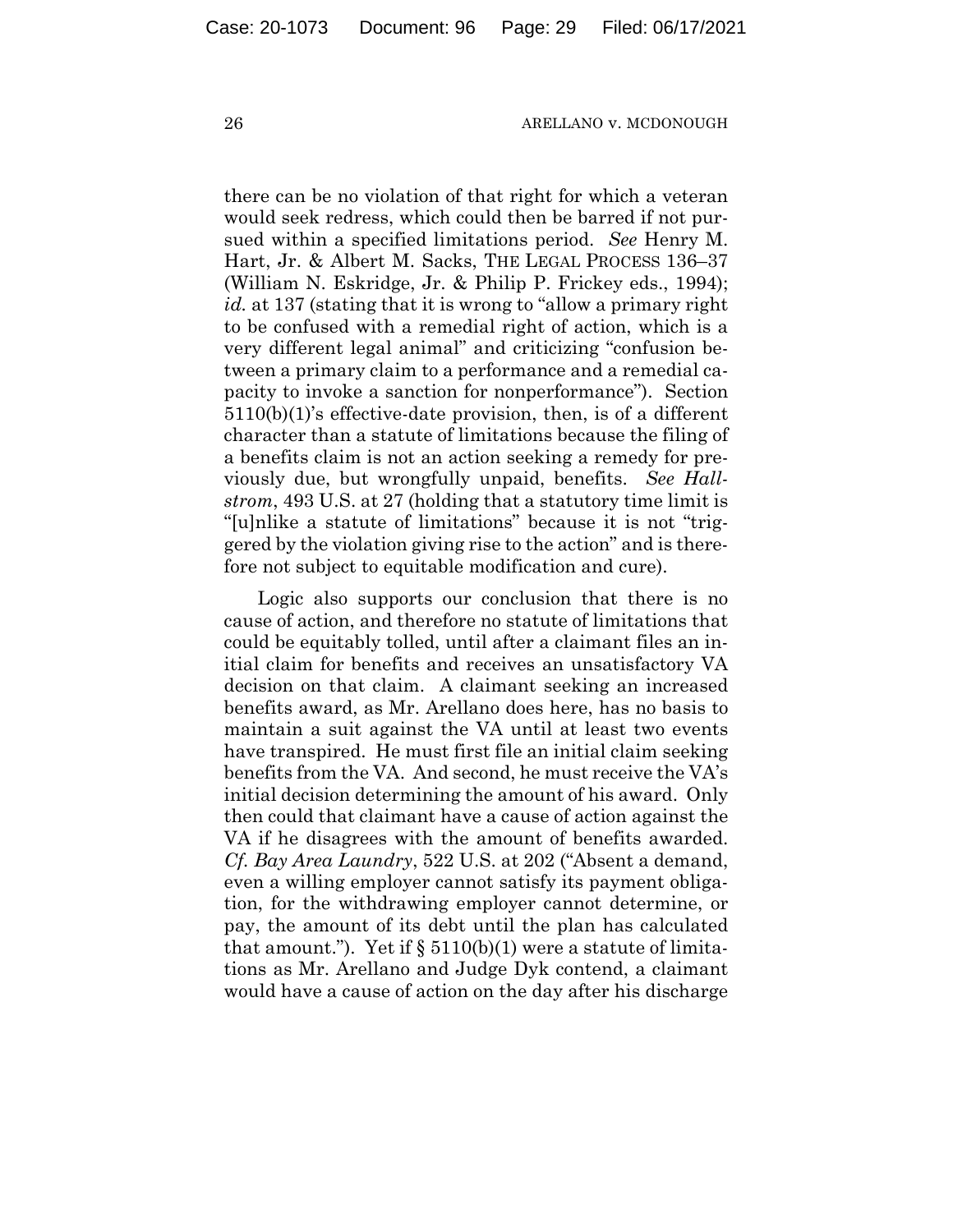from service—before any claim for benefits has been filed and before the VA has made an initial determination on the claim with which the claimant could disagree. "Such a result is inconsistent with basic limitations principles," *id.* at 200, and we do not see how a statute of limitations could begin to run on the day after discharge.

Judge Dyk responds that this reasoning is inconsistent with "cases holding that a provision barring benefits for failure to file [a claim] within a prescribed period constitutes a statute of limitations, regardless of any alleged breach of duty by the government." Dyk Op. at 5. He cites our decision in *Cloer v. Sec'y of Health & Hum. Servs.*, where we held that the Vaccine Act's 36-month deadline for filing a petition for compensation for a "vaccine-related injury" is a statute of limitations that begins to run on the date the first symptom or manifestation of onset of the injury claimed occurs. 654 F.3d 1322, 1340–44 (Fed. Cir. 2011) (en banc). The Vaccine Act's 36-month filing deadline, however, is easily distinguishable from  $\S 5110(b)(1)$ 's effective date provision.

Unlike § 5110(b)(1), the Vaccine Act's filing deadline is phrased and functions as a traditional statute of limitations that *bars* a plaintiff from seeking relief from a tribunal once the specified time limit has passed. Specifically, 42 U.S.C. § 300aa-16(a)(2) recites: "if a vaccine-related injury occurred as a result of the administration of such vaccine, no petition may be filed for compensation under the Program for such injury after the expiration of 36 months after the date of the occurrence of the first symptom or manifestation of onset or of the significant aggravation of such injury." Nothing in this provision purports to affect the amount of compensation awarded on a successful petition. In contrast to  $\S 5110(b)(1)$ 's effective date provision, which does not bar a claimant from filing an application for benefits more than one year after discharge, § 300aa-16(a)(2) bars the filing of a petition for compensation after 36 months have passed since the "first symptom or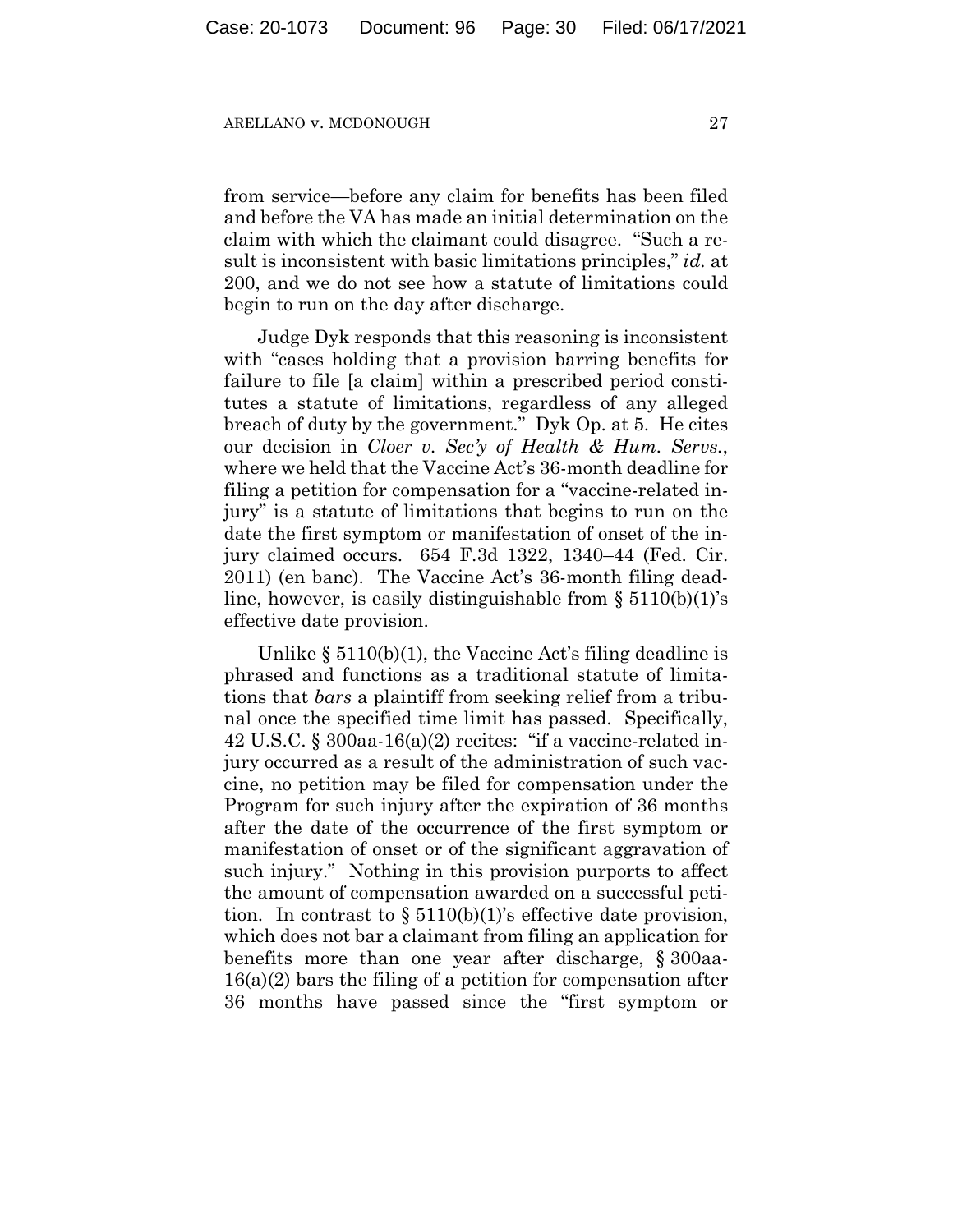manifestation of onset or of the significant aggravation" of claimant's vaccine-related injury. Section 300aa-16(a)(2) thus exhibits the functional characteristics germane to all statutes of limitations by encouraging claimants to promptly file a petition or risk losing remedies available under the Vaccine Act.

Moreover, in contrast to an initial application seeking veterans' benefits from the VA, the Vaccine Act's filing deadline arises in a context in which a plaintiff seeks redress in federal court for a *preexisting* duty owed by the defendant. Prior to the Act, a plaintiff injured by a vaccine could directly sue the vaccine's manufacturer in civil court, alleging harm caused by that manufacturer's breach of duty. But due to concerns that civil actions against vaccine manufacturers were unsustainably raising vaccine prices and driving manufacturers out of the market, Congress enacted the Vaccine Act to create a streamlined process to "stabilize the vaccine market and expedite compensation to injured parties." *Sebelius v. Cloer*, 569 U.S. 369, 372 (2013) (citing H.R. Rep. No. 99-908, at 4 (1986)). Payments awarded under the Act are funded by the vaccine manufacturers themselves through an excise tax levied on each dose of vaccine. *See Bruesewitz v. Wyeth LLC*, 562 U.S. 223, 239–40 (2011); H.R. Rep. No. 99-908, at 34 (excise tax on vaccine manufacturers are intended to "generate sufficient annual income for the Fund to cover all costs of compensation"). However, the government (specifically, the Secretary of Health and Human Services) administers the program and, in doing so, assumes the preexisting legal duty owed to a claimant who has suffered a vaccine-related injury. *See* 42 U.S.C. § 300aa-12(b)(1) ("In all proceedings brought by the filing of a petition under [§] 300aa-11(b) of this title, the Secretary shall be named as the respondent, shall participate, and shall be represented.").

While the Vaccine Act eases certain evidentiary burdens by not requiring claimants to prove "wrongdoing by the manufacturer" or causation for on-Table injuries, *see*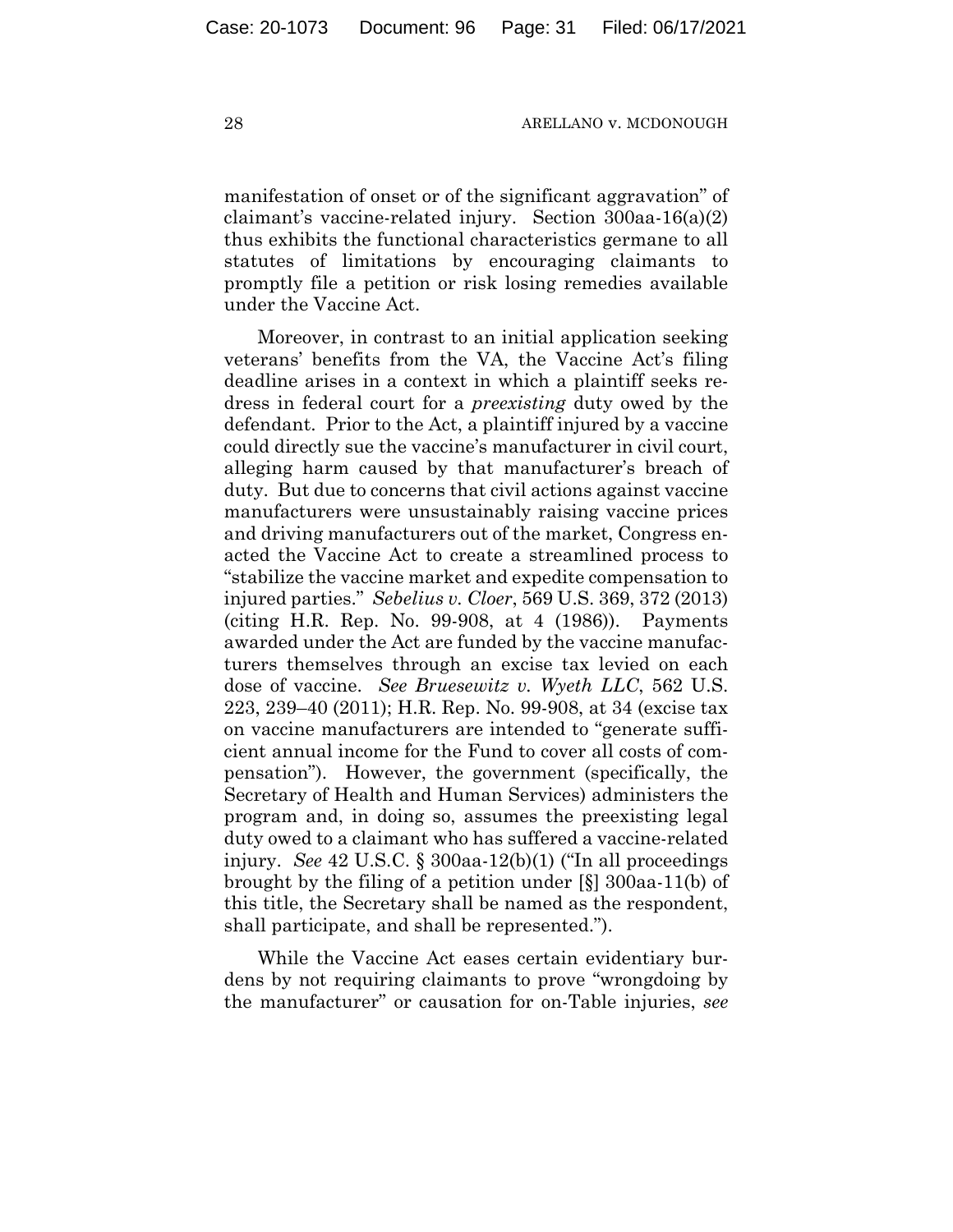H.R. Rep. 99-908, at 12 (1986), initiating a Vaccine Act proceeding bears substantial similarities to initiating a civil action governed by a statute of limitations. Both require an injured party to seek—within a statutory time period a remedy before a federal court predicated on a legal duty owed by another. Just as a plaintiff initiates a civil action by serving the defendant and timely filing a complaint in court, "[a] proceeding for compensation under [the Vaccine Act] shall be initiated by service upon the Secretary and the filing of a petition . . . with the United States Court of Federal Claims" within 36 months of the first symptom or manifestation of vaccine-related injury. *See* 42 U.S.C.  $\S 300$ aa–11(a)(1). Nothing in this initiation process speaks to the administrative context in which  $\S$  5110(b)(1) operates, wherein a claimant files an initial application with the VA seeking an award of monetary benefits from that agency, such that the application's date of receipt determines (in part) the total amount of benefits awarded.

Our understanding of the functional distinction between § 5110(b)(1)'s effective-date provision and a statute of limitations is further confirmed by observing that "the *creation of a right* is distinct from the provision of *remedies for violations* of that right." *See eBay Inc. v. MercExchange, L.L.C.*, 547 U.S. 388, 392 (2006) (emphasis added). A statute of limitations pertains to the latter, but not the former, by establishing a period for a veteran to seek a remedy for the violation of a right to benefits. Section 5110(b)(1)'s effective-date provision, on the other hand, is an element of the veteran's claim seeking benefits that pertains to the creation of a right to benefits but not to the remedies for violations of that right. *Cf. Cloer*, 654 F.3d at 1335 (explaining that  $\S 300$ aa-11(c)(1)(D)(i)'s requirement a claimant suffer the effects of a vaccine-related injury for "more than 6 months after the administration of the vaccine" is "a condition precedent to filing a petition for compensation" that "is intended to restrict eligibility to the compensation program, not to act as a statutory tolling mechanism for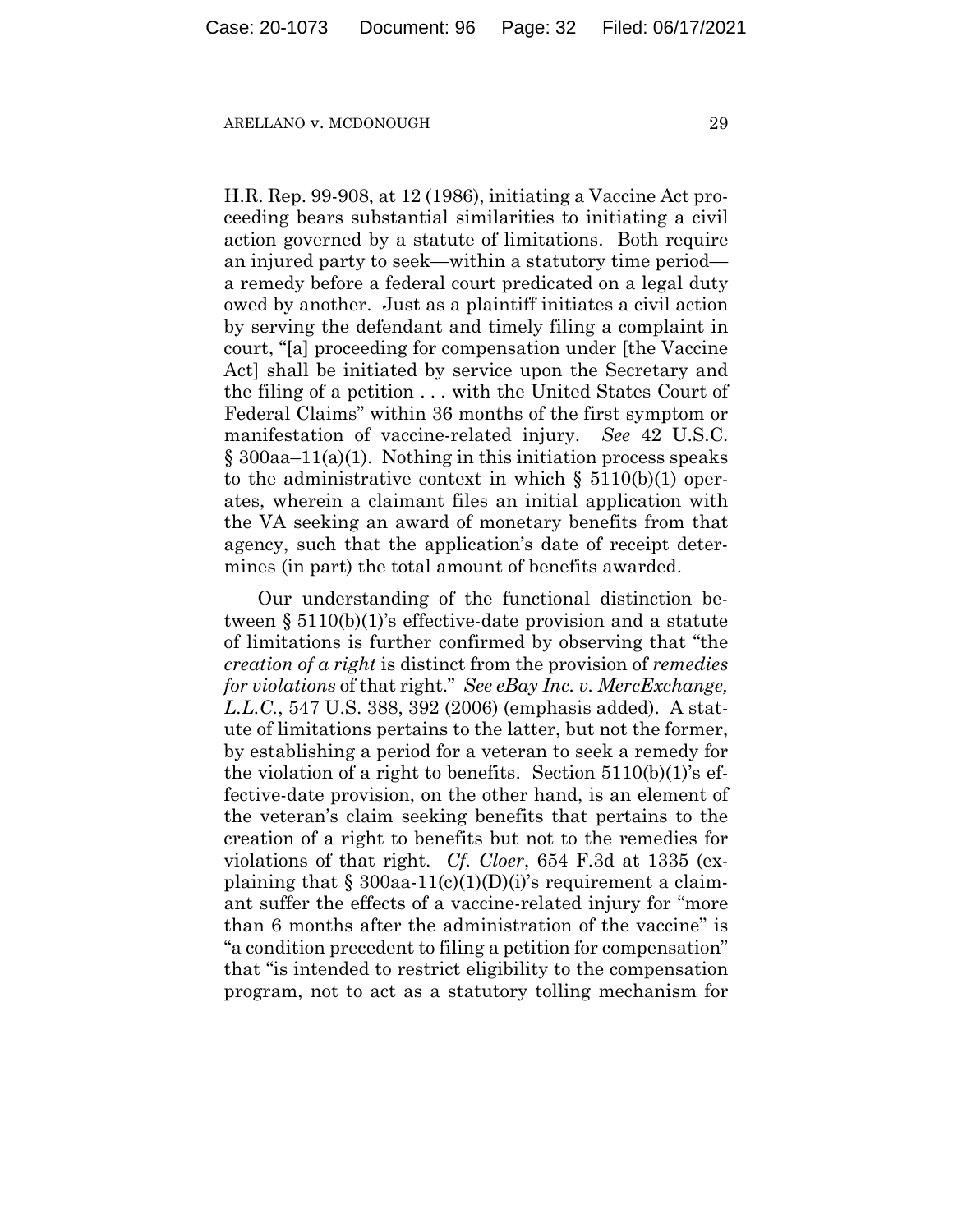the [36-month] statute of limitations"). Accordingly, § 5110(b)(1), which establishes the effective date of a claim whose filing is necessary "for benefits to be paid or furnished" by the VA, is not a statute of limitations because it pertains only to the creation of the right to be paid benefits, and not to the provision of remedies for violations of that right. For this reason, too, Congress would not have viewed § 5110(b)(1) as a statute of limitations.

### D

Having determined that Congress would not have viewed  $\S$  5110(b)(1) as a statute of limitations, we are left to consider whether some other background principle of law supports applying *Irwin*'s presumption of equitable tolling to  $\S$  5110(b)(1)'s effective-date provision. We see nothing in the cases identified by Mr. Arellano and Judge Dyk that would establish any such principle of law.

1

We are unaware of any case that applies *Irwin*'s presumption to a statutory provision functionally similar to § 5110(b)(1)—namely, one that does not encourage the diligent prosecution of a claim by barring a claimant from seeking relief after the statutory period elapses and, instead, establishes an element of the claim itself. Instead, cases applying *Irwin*'s presumption have all involved a time limit that functions as a statute of limitations by foreclosing a plaintiff from seeking relief once that time has passed. *See*, *e.g.*, *United States v. Kwai Fun Wong*, 135 S. Ct. 1625 (2015) (two-year time limit for bringing a tort claim against the government); *Holland v. Florida*, 560 U.S. 631 (2010) (one-year period for filing a petition for federal habeas relief); *Scarborough v. Principi*, 541 U.S. 401 (2004) (30-day deadline for filing an application for attorney's fees under the Equal Access to Justice Act); *Bailey*, 160 F.3d at 1363–64 (120-day time limit to file notice of appeal with the Veterans Court); *Cloer*, 654 F.3d at 1341–42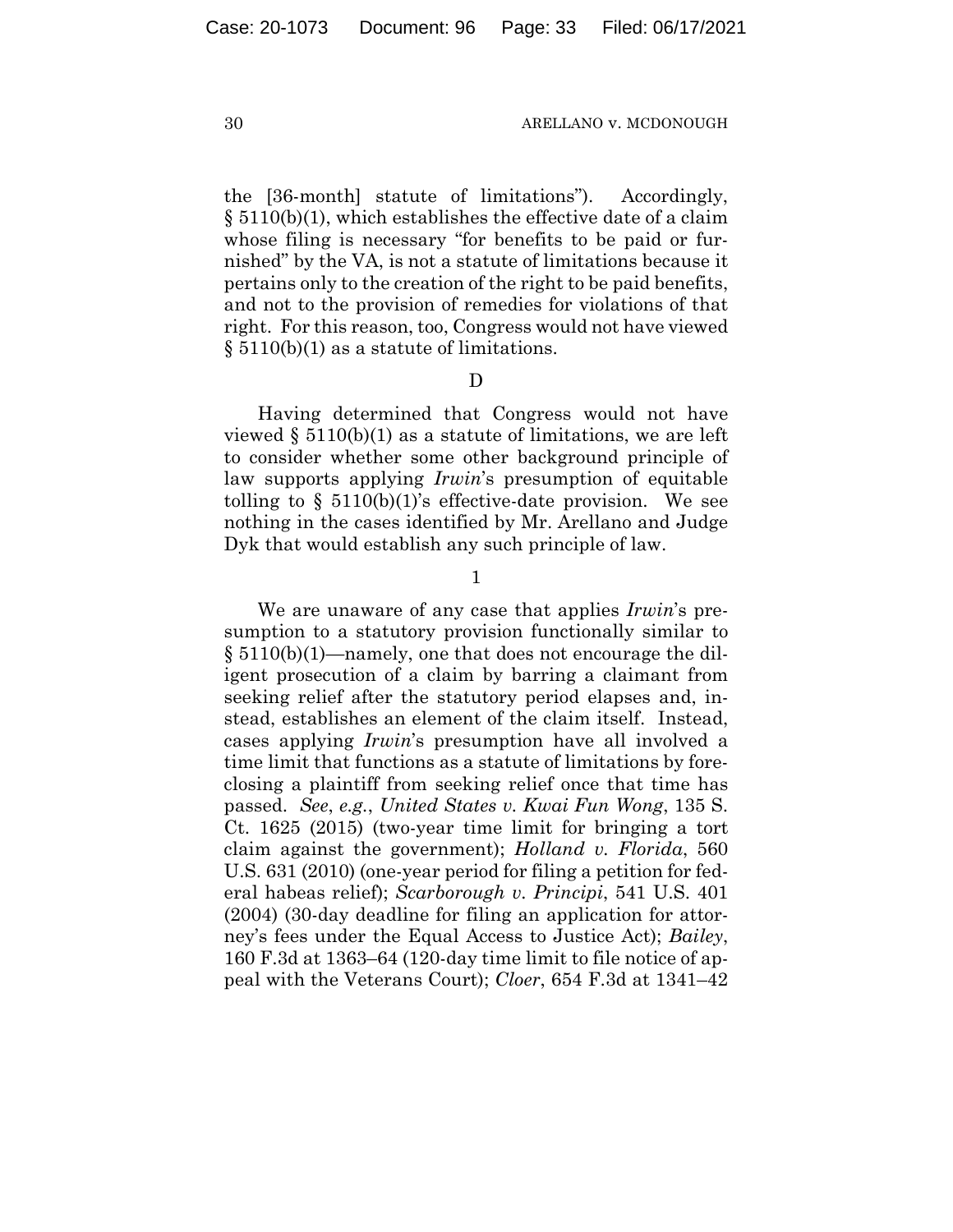(36-month deadline to file a petition under the Vaccine Act).

Mr. Arellano and Judge Dyk point to a statute governing Social Security disability insurance benefits, 42 U.S.C. § 423(b), which states: "An individual who would have been entitled to a disability insurance benefit for any month had he filed application therefor before the end of such month shall be entitled to such benefit if such application is filed before the end of the 12th month immediately succeeding such month." In other words, this provision provides that qualifying claimants may receive retroactive benefits up to a year prior to the date of application. But as Mr. Arellano and amici concede, courts have so far *declined* to find equitable exceptions available for this statutory period. *See* Appellant's Suppl. Br. 45–49; Military-Veterans Advocates Amicus Br. 8; *see also Shepherd ex rel. Shepherd v. Chater*, 932 F. Supp. 1314, 1318 (D. Utah 1996) ("Courts have uniformly refused to find equitable exceptions to the statutory limit on retroactive benefits."). Moreover, several cases explain that "filing [an application within § 423(b)'s one year period is a substantive condition of eligibility" for retroactive Social Security benefits, rather than a statute of limitations that may be equitable tolled. *See Yeiter v. Sec'y of Health & Hum. Servs.*, 818 F.2d 8, 10 (6th Cir. 1987) (explaining that appellant was not entitled to retroactive benefits from an earlier date because she had not filed an application within 12 months of that date, and "filing is a substantive condition of eligibility"); *Sweeney v. Sec'y of Health, Ed. & Welfare*, 379 F. Supp. 1098, 1100 (E.D.N.Y. 1974) (declining to apply equitable exceptions based on physical disability to award retroactive benefits because "the filing of an application [is] a condition precedent to payment of benefits"). While courts have yet to analyze the availability of equitable tolling for this statute under the *Irwin* framework, neither Mr. Arellano nor amici argue that *Irwin* compels a different result. *See* Military-Veterans Advocates Amicus Br. 10 ("Nonetheless, the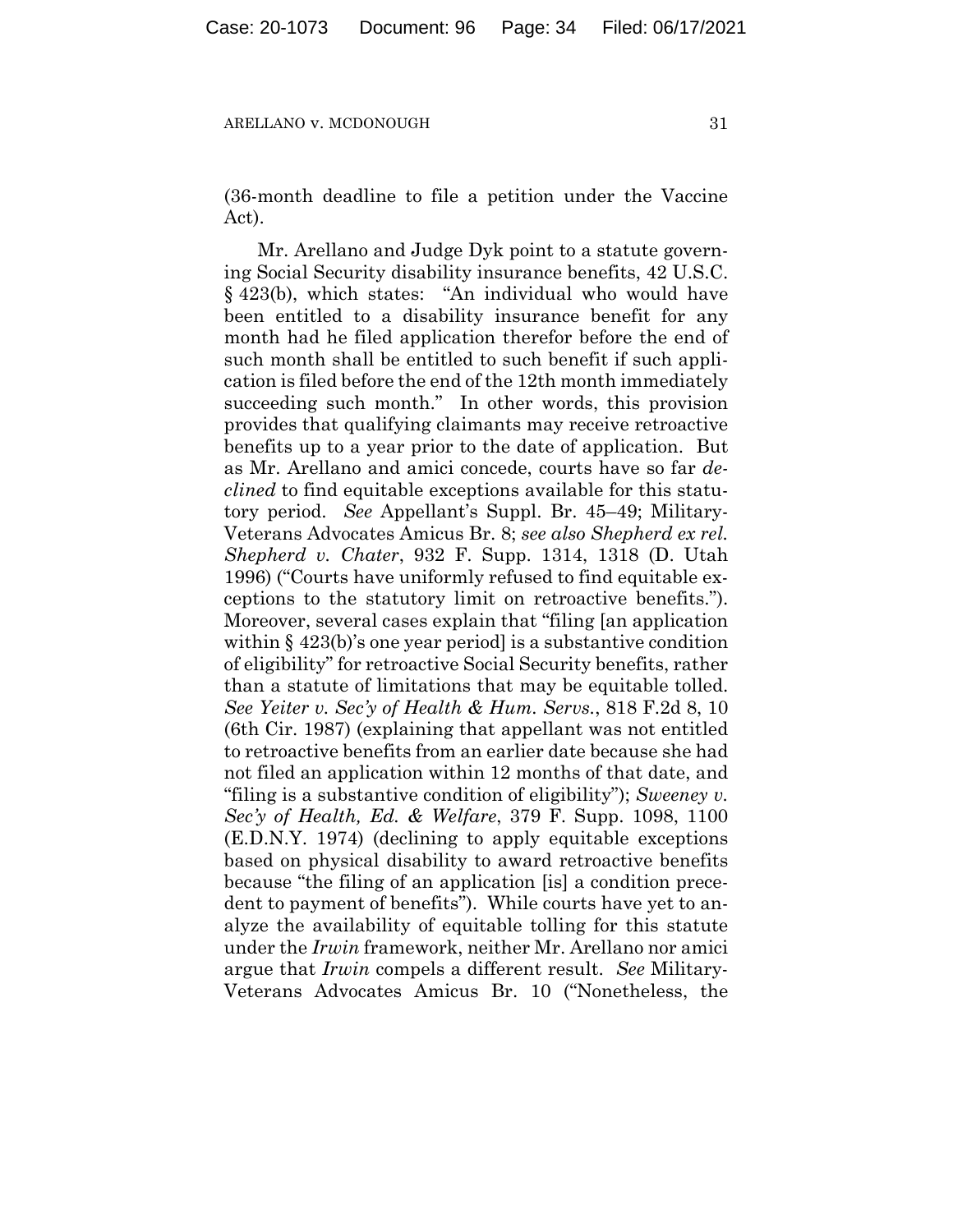reasoning of these courts points toward the conclusion that *Irwin*'s presumption of equitable tolling would be rebutted in the context of retroactive Social Security benefits under §§ 402(j) and 423.").

Judge Dyk nonetheless contends that § 423(b) is not only a "statute of limitations," but that its approach to claims involving retroactive benefits is "not unusual" in government benefit programs, which purportedly "often" permit claimants to recover future benefits while establishing a statute of limitations for past benefits. *See* Dyk Op. at 8. He cites a single district court case for this proposition, *see Begley v. Weinberger*, 400 F. Supp. 901, 911 (S.D. Ohio 1975), which merely opines in passing that § 423(b) is a "statute of limitations" for "retroactive disability insurance benefits." *Begley*, however, does not discuss equitable tolling, and its holding does not rely on its characterization of § 423(b) as a statute of limitations. In the 46 years since *Begley* was decided, no opinion has cited it for the proposition that § 423(b) is a statute of limitations, until Judge Dyk's opinion in this appeal. Nor are we aware of any other case characterizing § 423(b) as a "statute of limitations." Section 423(b) thus fails to establish a background principle of equitable tolling applicable to  $\S 5110(b)(1).$ <sup>[6](#page-34-0)</sup>

<span id="page-34-0"></span> $6$  If § 423(b) were deemed a statute of limitations, as Judge Dyk contends, such a determination would be a trailblazing event, making equitable tolling potentially available (absent congressional intent otherwise) in large swaths of Social Security cases involving retroactive benefits, contrary to what courts had uniformly held pre-*Irwin*. Even more troubling is Judge Dyk's assertion that government benefits programs "often" include "statutes of limitations" for retroactive benefits. If this too is accurate, then the ramification of his reasoning is that equitable tolling could potentially apply to many, if not all, of those statutes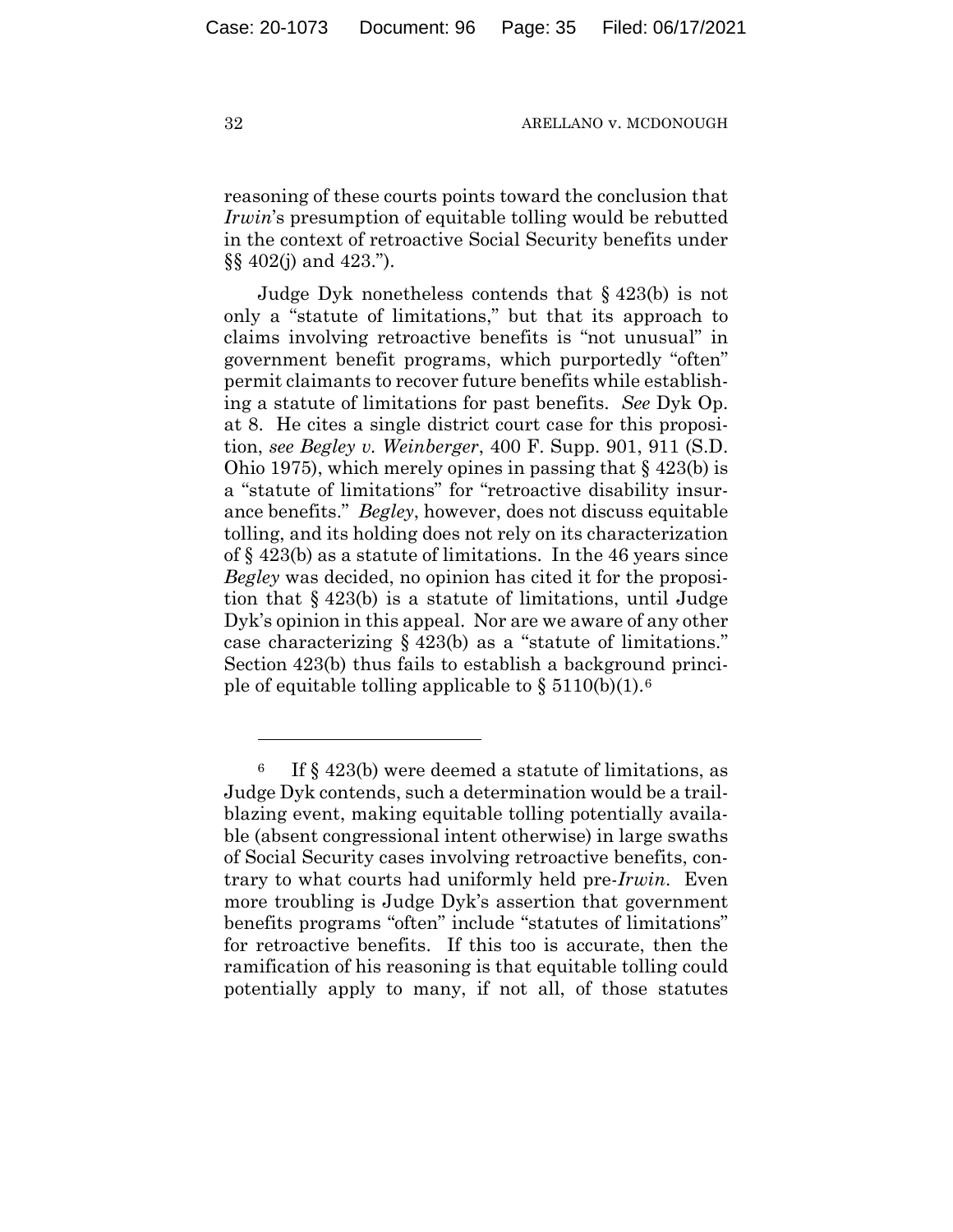Mr. Arellano responds that a background principle of law applying equitable tolling to functionally similar statutes is not necessary for *Irwin*'s presumption to apply to § 5110(b)(1). Appellant's Reply Br. 13–14. He contends that *Scarborough* expressly rejected any such requirement by explaining that "it is hardly clear *Irwin* demands a precise private analogue," especially in "matters such as the administration of benefits programs." 541 U.S. at 422; *see also id.* ("Because many statutes that create claims for relief against the United States or its agencies apply *only* to Government defendants, *Irwin'*s reasoning would be diminished were it instructive only in situations with a readily identifiable private-litigation equivalent." (emphasis added)). But seeking a background principle of law that demonstrates equitable tolling is not exclusive to statutes of limitations is a far cry from requiring a "precise private analogue." *Scarborough* itself is instructive on this point. There, the Supreme Court considered whether a timely application for attorneys' fees under the Equal Access to Justice Act (EAJA) may be amended after the 30-day filing deadline expired to cure a defect in the application. The Court held that a curative amendment should be allowed based on the "relation back" doctrine, which permits a later amendment to relate back to the day of the original filing under certain circumstances. In doing so, the Court rejected an argument that the relation back doctrine is limited to its codification in the Federal Rules of Civil Procedure, which governs only amended district court "pleadings" and not EAJA fee applications. *See id.* at 417– 18. While not requiring "a precise private [litigation] analogue," the Court observed that (1) it had previously applied the relation back doctrine in "analogous settings" to fee applications; and (2) the doctrine itself predated the

<sup>(</sup>assuming *Irwin*'s presumption has not been rebutted), thereby opening the door for retroactive benefits in numerous different statutory schemes.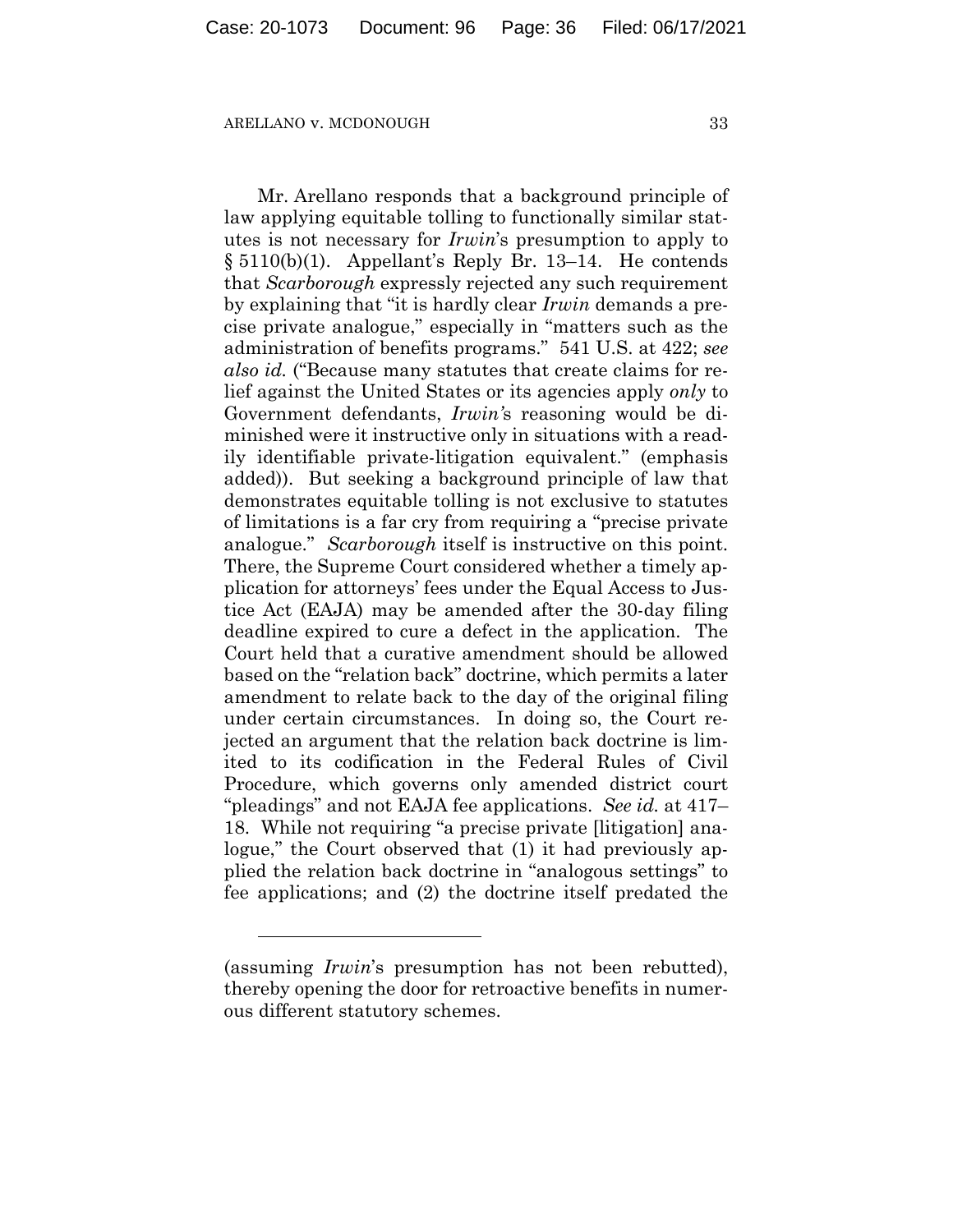Federal Rules and had "its roots in [the] former federal equity practice" of the courts. *Id.* at 417–18. Rather than rejecting the requirement for a background principle of law, the Court's application of the relation back doctrine in the context of an EAJA fee application was premised on just such a principle—namely, the historical practice of the relation back doctrine outside the limited context of district court pleadings. Here, however, courts have applied the presumption of equitable tolling only to statutes of limitations that run once a cause of action accrues, and Mr. Arellano has not identified a case or background principle of law demonstrating otherwise.

The language and administrative context of § 5110(b)(1), moreover, are unlike that of any statute of limitations we have seen. Neither *Irwin*, nor any of the cases in this line, considered a statute of limitations having "effective date" language. At the same time,  $\S 5110(b)(1)$ does not use the typical statute-of-limitations language establishing when a plaintiff must file an action against a defendant in a tribunal or else lose the claim—the setting addressed by all statutory provisions treated as statutes of limitation in the *Irwin* line.

Section 5110(b)(1) instead addresses a structurally distinct setting—i.e., filing an initial claim with a federal agency to obtain monetary benefits from that agency, wherein the claim's receipt date determines the amount of awardable benefits but not whether the claim is barred. Unlike the traditional context in which a statute of limitations operates, the relevant "defendant" and "tribunal" for § 5110(b)(1) are one and the same (the VA), and the "defendant" has yet to violate any legal duty owed to the claimant that would give rise to a cause of action. While Judge Dyk asserts that the Supreme Court and several circuits have found equitable tolling applicable to "time requirements in administrative agency proceedings," *see* Dyk Op.

<sup>2</sup>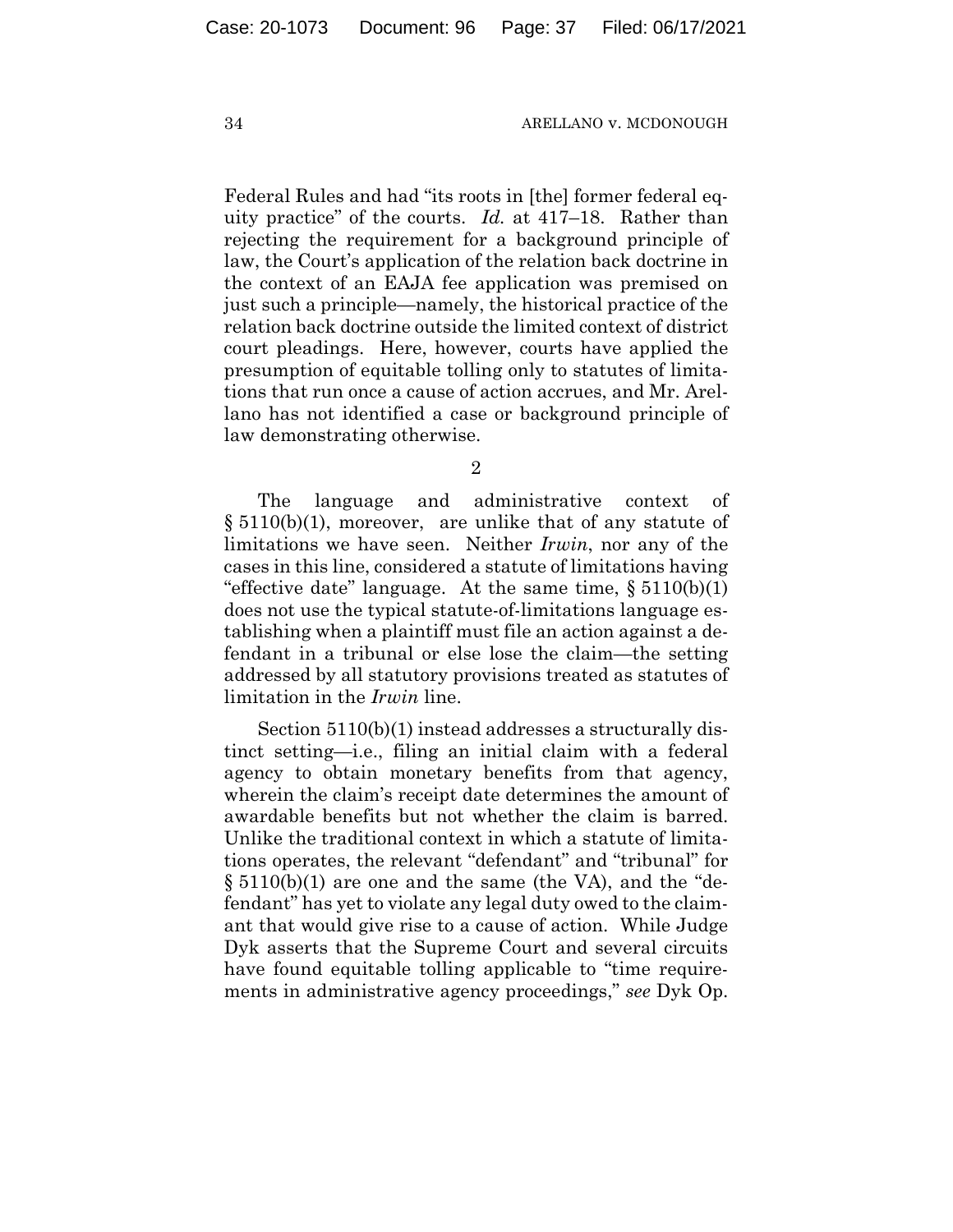at 3, none of the cases he cites address the type of agency proceedings relevant here. These cases instead involve filing deadlines for administrative complaints, which address the same structural setting as any statute of limitations, wherein a complainant seeking redress for a respondent's breach of duty before an independent tribunal. *Cloer*, as previously explained, involved a deadline for filing a petition before a federal court and not an agency. *See* 42 U.S.C.  $\S 300$ aa–11(a)(1). This deadline is effectively no different than a traditional statute of limitations that establishes a period in which a plaintiff may sue a government defendant in federal court. Similarly, *Zipes*, *Kratville v. Runyon*, 90 F.3d 195, 198 (7th Cir. 1996), and *Farris v. Shinseki*, 660 F.3d 557, 563 (1st Cir. 2011), which all relate to the deadline for filing a charge of discrimination with the EEOC, address a setting in which an injured complainant seeks redress before a separate entity (the EEOC) with the authority to address the asserted breach of duty by the employer, whether through adjudication, enforcement, or lesser measures. Thus, none of these cases speak to filing an initial claim with a federal agency to obtain monetary benefits from that agency, and we are unaware of any case holding that a provision with language or operational context similar to  $\S 5110(b)(1)$  is a statute of limitations.

Section 5110(b)(1), for these additional reasons, would not have looked like a statute of limitations to Congress, meaning we cannot presume that Congress intended for this provision to carry the default feature of equitable tolling. The effective-date provision is therefore not a statute of limitations but merely determines the starting date for the right to payment on a veteran's benefits claim. Because no background principle of law establishes that we may equitably toll such a statutory provision, *Irwin*'s presumption is inapplicable to  $\S 5110(b)(1)$ 's effective date provision. Our reasoning here is consistent with *Andrews*' longstanding holding that principles of equitable tolling are inapplicable to the one-year period in § 5110(b)(1), *see* 351 F.3d at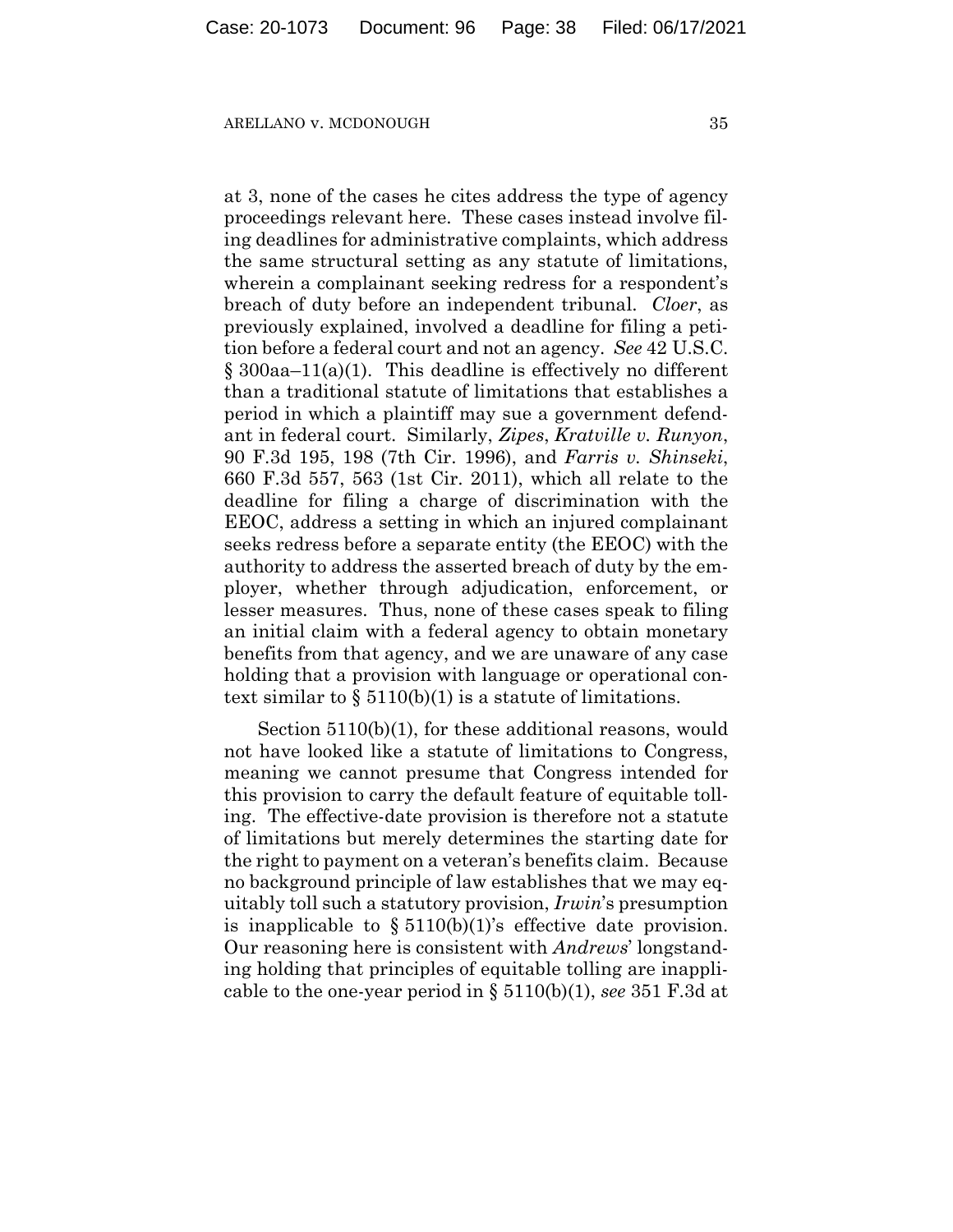1137–38, our equally divided court today leaves that holding undisturbed.

E

Although  $\S$  5110(b)(1) is not a statute of limitations amenable to equitable tolling, even if *Irwin*'s presumption were to apply, equitable tolling would nonetheless be unavailable because it is "inconsistent with the text of the relevant statute." *Young*, 535 U.S. at 49 (quoting *United States v. Beggerly*, 524 U.S. 38, 48 (1998)). "[T]he word 'rebuttable' means that the presumption is not conclusive," and "[s]pecific statutory language, for example, could rebut the presumption by demonstrating Congress' intent to the contrary." *John R. Sand & Gravel Co.*, 552 U.S. at 137–38. Here, *Irwin*'s presumption—were it to apply—would be rebutted by Congress' highly detailed statutory scheme dictating specific legislative choices for when a veteran's claim may enjoy an effective date earlier than the date it was received by the VA.

There are several ways to rebut the presumption of equitable tolling, all of which seek to answer *Irwin*'s "negatively phrased question: "Is there good reason to believe that Congress did *not* want the equitable tolling doctrine to apply?" *See Brockamp*, 519 U.S. at 350. One way "is to show that Congress made the time bar at issue jurisdictional." *Kwai Fun Wong*, 135 S. Ct. at 1631. Another way is to demonstrate that the statutory text precludes equitable tolling. *See Brockamp*, 519 U.S. at 352; *Beggerly*, 524 U.S. at 48. Additionally, the statutory history and administrative context can demonstrate that Congress did not intend for equitable tolling to apply. *See Auburn*, 568 U.S. at 159–60. We address each in turn.

Neither party here argues that  $\S 5110(b)(1)$ 's effectivedate provision is jurisdictional. *See* Appellant's Supp. Br. 24–28; Appellee's Supp. Br. 57–60. And for good reason. Nothing in § 5110 purports to define a tribunal's jurisdiction, and the filing of a benefits claim more than one year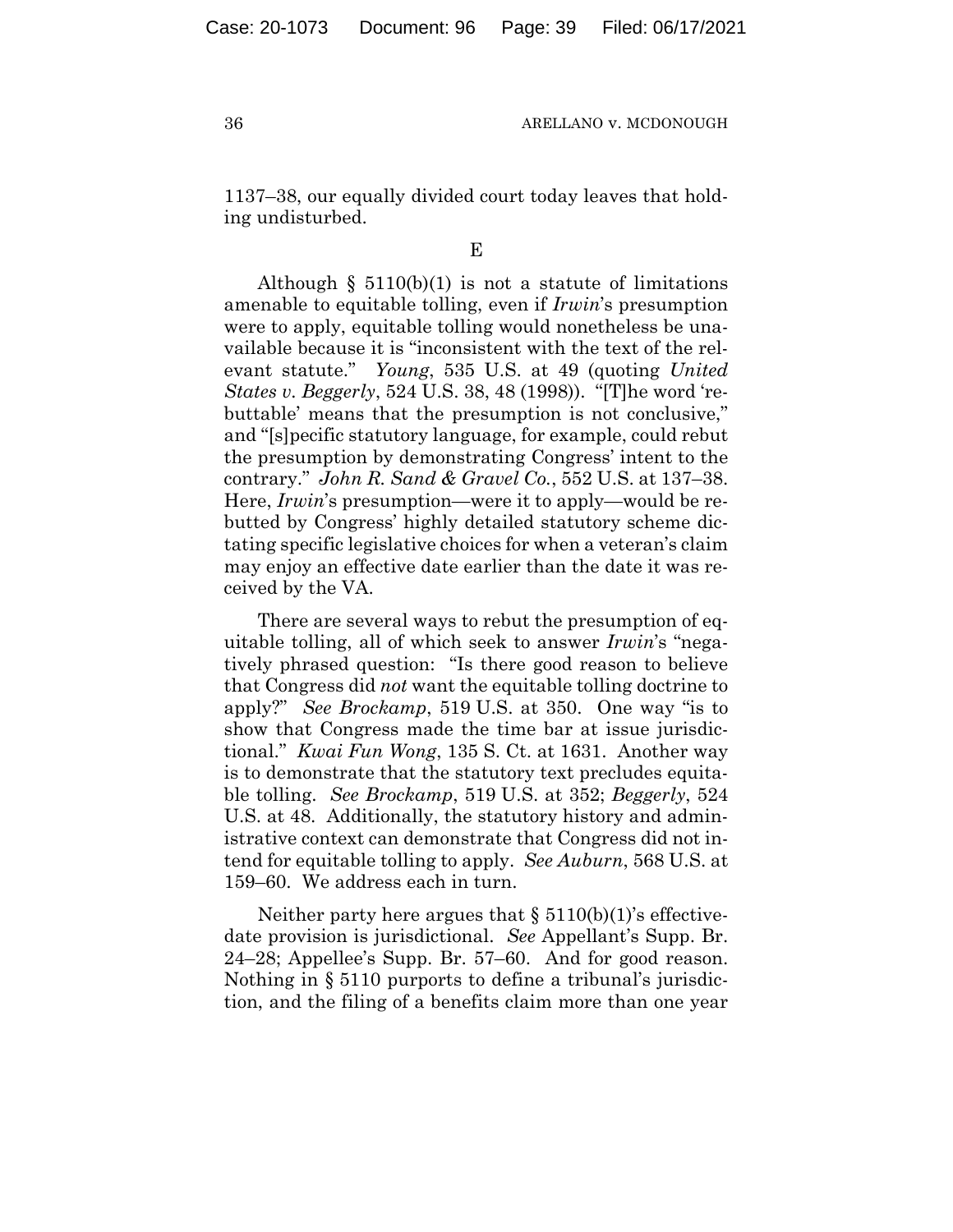after discharge does not deprive any tribunal of jurisdiction to adjudicate that claim. *Cf. Henderson*, 562 U.S. at 438 (finding no clear indication that Congress intended for § 7266(a)'s 120-day filing deadline for Veterans Court appeals to be jurisdictional where the statute "does not speak in jurisdictional terms or refer in any way to the jurisdiction of the Veterans Court" (cleaned up)). Filing a claim more than a year after discharge merely means that a provision of  $\S 5110$  other than  $\S 5110(b)(1)$  governs the claim's effective date.

But concluding that  $\S 5110(b)(1)$ 's effective date provision is nonjurisdictional does not end our inquiry because "Congress may preclude equitable tolling of even a nonjurisdictional statute of limitations." *See Kwai Fun Wong*, 135 S. Ct. at 1631 n.2; *see also Auburn*, 568 U.S. at 149 (holding that "the presumption in favor of equitable tolling does not apply" to a nonjurisdictional agency appeal deadline given the statutory history and administrative context); *Nutraceutical Corp. v. Lambert*, 139 S. Ct. 710, 714 (2019) (the mere fact that a statutory provision "lacks jurisdictional force . . . does not render it malleable in every respect," for such provisions may nonetheless be "mandatory" and "not susceptible [to] equitable [tolling]"). "Whether a rule precludes equitable tolling turns not on its jurisdictional character but rather on whether the *text* of the rule leaves room for such flexibility." *Id.* (emphasis added). We therefore look to the statutory text to discern whether Congress intended to displace the general availability of equitable tolling with its own preferred regime of concrete deadlines.

Section 5110 begins with the default rule: "*Unless specifically provided otherwise in this chapter*, the effective date of an award . . . shall not be earlier than the date of receipt of application therefor."  $§ 5110(a)(1)$  (emphasis added). Section  $5110(a)(1)$ , together with §  $5101(a)$ 's requirement that a claim "must be filed in order for benefits to be paid or furnished," establishes the baseline rule that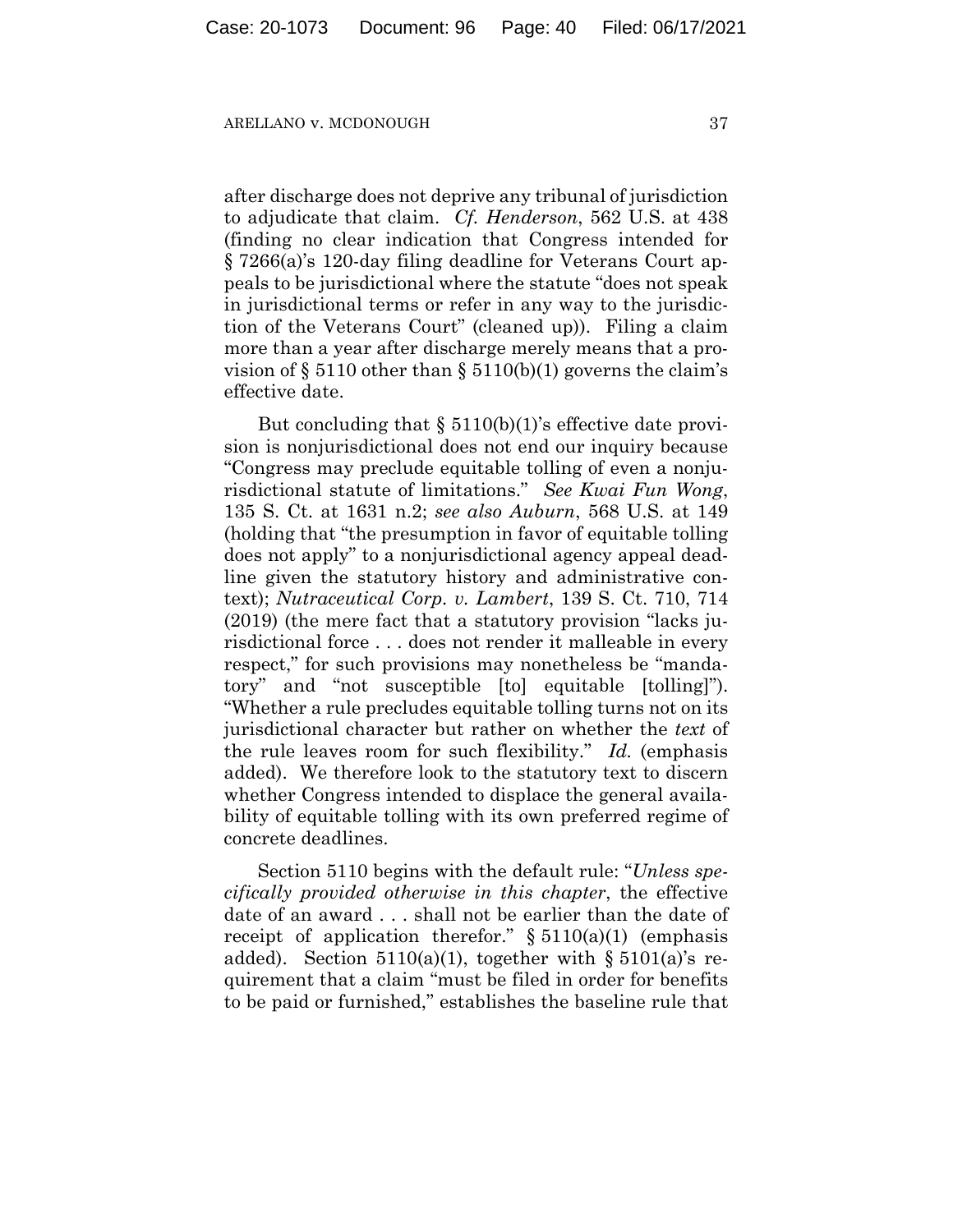no benefits may accrue or be awarded before a claim asserting the right to such benefits is filed, "unless specifically provided" for by statute. Section 5110 then proceeds to list more than a dozen detailed exceptions to the default rule that permit an earlier effective date and, as a result, additional benefits accruing up to one year before the VA receives the claim. Section 5110(b)(1)'s day-after-discharge provision is one such enumerated exception. By mandating that any exception to the default rule must be provided for "specifically" and "in this chapter," the most natural reading of § 5110 is that Congress implicitly intended to preclude the general availability of equitable tolling by explicitly including a more limited, specific selection of equitable circumstances under which a veteran is entitled to an earlier effective date and specifying the temporal extent of the exceptions for those circumstances. *See TRW Inc. v. Andrews*, 534 U.S. 19, 28 (2001). In other words, the text of § 5110 makes clear that Congress did not intend for the VA or the courts to create additional exceptions other than those choices it "specifically provided" in the statute. Because none of § 5110's specifically enumerated exceptions, nor any other provision "of this chapter," provide for equitable tolling of  $\S 5110(b)(1)$ 's one-year period, such tolling is unavailable as it is not "specifically provided" for "in this chapter."

Mr. Arellano and Judge Dyk respond that courts have construed statutory language far more imperative than that of  $\S 5110(a)(1)$  to permit equitable tolling. Specifically, they rely on *Kwai Fun Wong*'s analysis of the Federal Tort Claims Act, which states that "[a] tort claim against the United States *shall be forever barred* unless it is presented [to the agency] within two years . . . or unless action is begun within six months." 28 U.S.C. § 2401(b) (emphasis added). There, the Supreme Court held that the phrase "shall be forever barred," though "mandatory" and "emphatic," did not render the filing deadline at issue jurisdictional and foreclosed from equitable tolling. *Kwai Fun*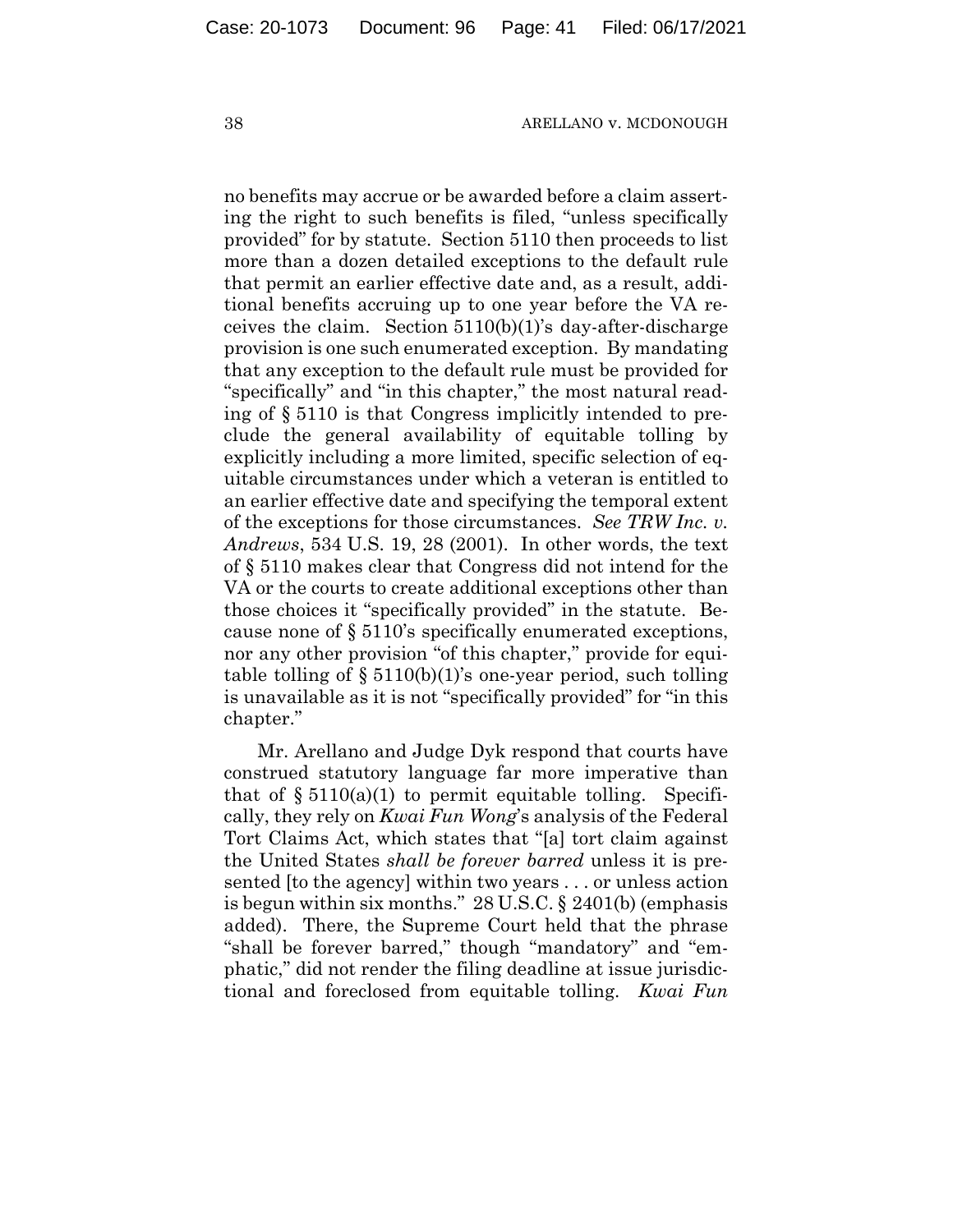*Wong*, 135 S. Ct. at 1632–33. But this argument misses the mark. *Kwai Fun Wong* stands for the unremarkable proposition that *Irwin*'s presumption is not rebutted merely because the statutory text "reads like an ordinary, run-of-themill statute of limitations" to bar relief unless a claim is brought within a specified amount of time. *Id*. at 1633 (quoting *Holland*, 560 U.S. at 647). Holding otherwise would have effectively eviscerated *Irwin*'s presumption because, as the Court explained, most statutes of limitations are framed in that manner. *Id.* at 1632. The Court clarified that "Congress must do something special, beyond setting an exception-free deadline," to prohibit a court from equitably tolling the deadline. *Id.* Congress did just that here: not only is  $\S 5110(b)(1)$ 's one-year period itself an exception to the default effective-date rule, § 5110 further provides numerous other detailed, technical exceptions to the default effective-date rule, thereby creating a catalog of congressional choices that foreclose courts from recognizing any additional, unwritten exceptions.

Indeed, § 5110's enumeration of a wide range of specific exceptions to the default rule hews closer to the "highly detailed" and "technical" exceptions that foreclosed equitable tolling in *Brockamp* than to *Kwai Fun Wong*'s "fairly simple language [that] can often [be] plausibly read as containing an implied 'equitable tolling' exception." *Brockamp*, 519 U.S. at 350. At issue in *Brockamp* was a statute reciting time limits for taxpayers to file tax refund claims. Just as with § 5110, the *Brockamp* statute provided a default rule with "basic time limits" for filing such claims, followed by "very specific exceptions" establishing "special time limit rules" for certain claims relating to precise circumstances ("operating losses, credit carrybacks, foreign taxes, self-employment taxes, worthless securities, and bad debts"). *Id.* at 351–52. The Court concluded that the statute's "detail, its technical language, the iteration of the limitations in both procedural and substantive forms, and the explicit listing of exceptions, taken together, indicate . . .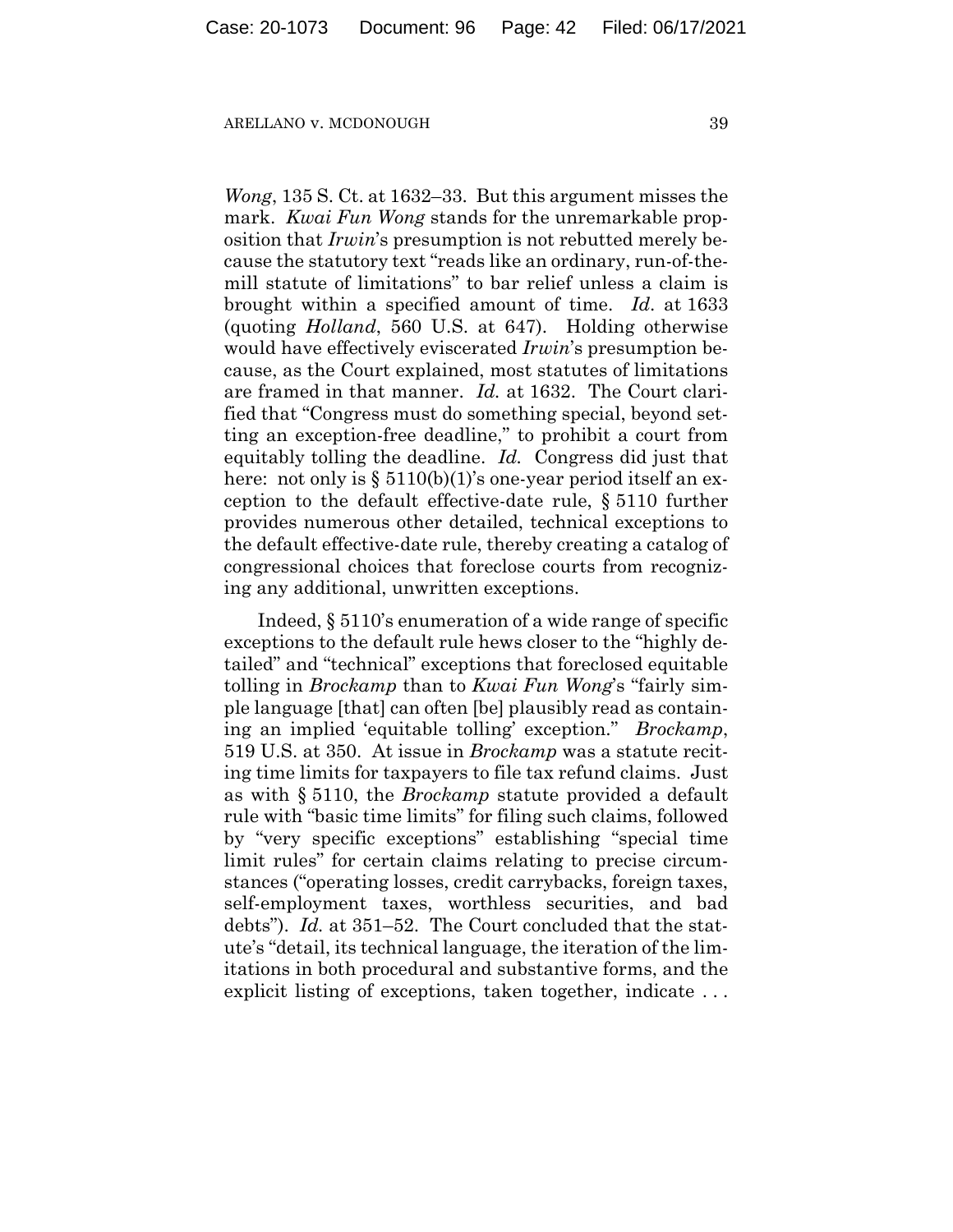that Congress did not intend courts to read other unmentioned, open-ended, 'equitable' exceptions into the statute that it wrote," thereby rebutting the presumption of equitable tolling. *Id*. at 352. The same reasoning applies here, where Congress has explicitly provided more than a dozen detailed exceptions to  $\S 5110(a)(1)$ 's default rule prohibiting an effective date earlier than the date of receipt. And "[w]here Congress explicitly enumerates certain exceptions to a general prohibition, additional exceptions are not to be implied, in the absence of a contrary legislative intent." *TRW*, 534 U.S. at 28 (quoting *Andrus v. Glover Constr. Co.*, 446 U.S. 608, 616–17 (1980))[7](#page-42-0); *see also Rotkiske v. Klemm*, 140 S. Ct. 355, 360–61 (2019) ("[i]t is a fundamental principle of statutory interpretation that absent provisions cannot be supplied by the courts" because doing so "is not a construction of a statute, but, in effect, an enlargement of it by the court" (internal quotation marks omitted)).

The implication that  $\S 5110$ 's explicitly enumerated exceptions preclude the judicial recognition of additional equitable exceptions can, of course, be overcome by "contrary legislative intent." *See TRW*, 534 U.S. at 28 (quoting *Andrus*, 446 U.S. at 616–17). But we see nothing in the statutory text, structure, or history that persuades us that

<span id="page-42-0"></span><sup>7</sup> Mr. Arellano also argues that the principle of statutory construction quoted from *TRW* applies only where it would render one of those exceptions insignificant or superfluous. *E.g.*, Appellant's Supp. Reply Br. 21–22. But while that principle may be strongest in such a case, it is clearly instructive even where no exception would be effectively read out of the statute. *See Andrus*, 446 U.S. at 616–17 (declining to recognize an additional exception where statute recites explicitly enumerated exceptions to a general prohibition, even where no other exception would be rendered superfluous by the addition); *United States v. Smith*, 499 U.S. 160, 166 (1991) (same).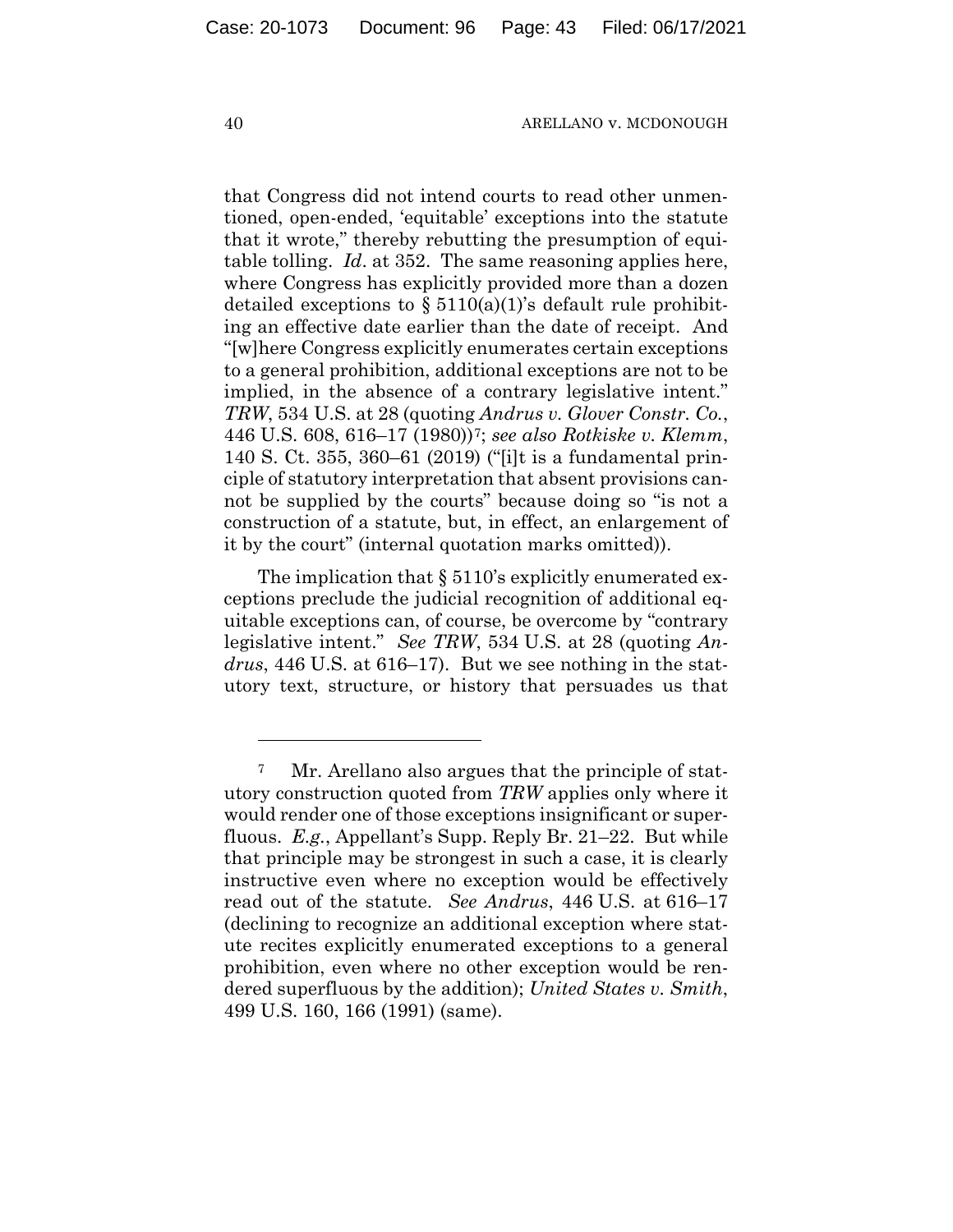such an intent exists for § 5110. To the contrary, § 5110's enumerated exceptions confirm that Congress has already considered which equitable considerations may provide a retroactive effective date and declined to provide the relief Mr. Arellano seeks. These exceptions cover specific circumstances beyond the veteran's control that may delay the filing of a claim, such as: discharge from the military,  $\S 5110(b)(1)$ ; increase in the severity of a disability,  $\S 5110(b)(3)$ ; the "permanent] and total] disab[ility]" of a veteran,  $\S 5110(b)(4)$ ; death of a spouse,  $\S 5110(d)$ ; and correction of military records, § 5110(i).[8](#page-43-0) 

More importantly, § 5110(b)(4) addresses the precise circumstances that prevented Mr. Arellano—a "veteran

<span id="page-43-0"></span><sup>8</sup> Though several of § 5110's enumerated exceptions address equitable circumstances in which the filing of a claim may be delayed, Judge Dyk nonetheless contends that no provision of  $\S 5110$  other than  $\S 5110(b)(4)$ "speak[s] to equitable tolling," and  $\S 5110(b)(4)$  alone "can hardly be read as evincing a desire by Congress to eliminate equitable tolling" generally as to disability compensation. Dyk Op. at 16. He does not explain why, if retroactive effective date provisions are statutes of limitations (as he insists), provisions analogous to  $\S 5110(b)(4)$  that permit an earlier effective date when a claimant delays filing a claim due to the death of a spouse or parent, an increase in disability severity, or even discharge from military service do not likewise "speak to equitable tolling." Judge Dyk appears to argue that *Irwin*'s presumption may not be rebutted unless a statute explicitly references more than one circumstance for which courts have traditionally permitted equitable tolling (e.g., defective pleadings, deception through defendant's misconduct, severe disability) but cites no support for such a proposition. Nor would the enumerated exceptions in *Brockamp* satisfy his heightened standard for rebutting *Irwin*'s presumption.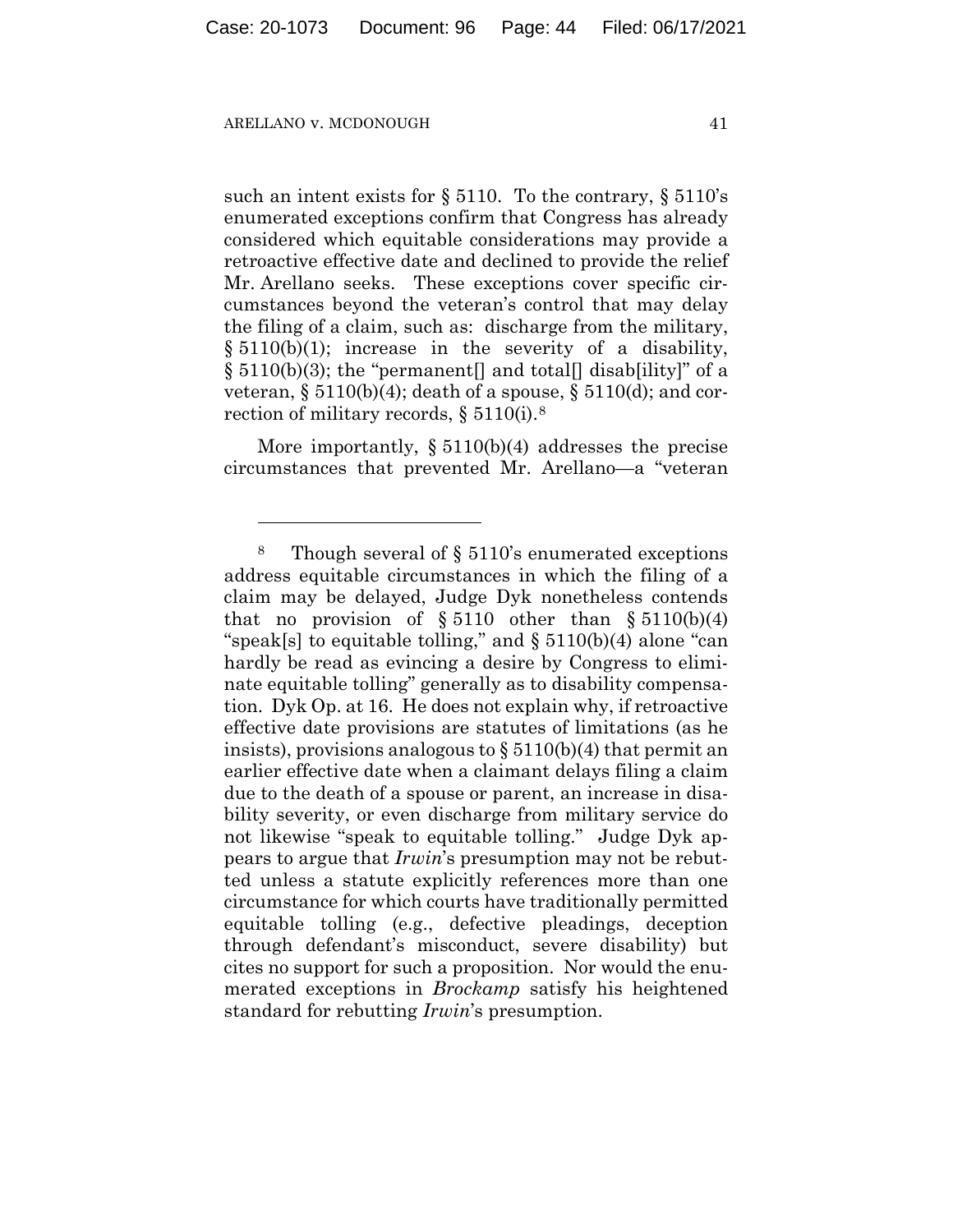who is permanently and totally disabled"—from filing his claim earlier, but in the context of disability *pension*, *see* 38 U.S.C. ch. 15, and not the disability compensation at issue here, *id.*, ch. 11. Section 5110(b)(4) provides a one-year grace period for disability pension filings by a permanently and totally disabled veteran who was "prevented by a disability from applying for disability pension for a period of at least 30 days beginning on the date on which the veteran became permanently and totally disabled." This provision demonstrates that Congress considered the very circumstances that delayed Mr. Arellano from filing a claim and nonetheless declined to afford equitable relief beyond what was already provided in §  $5110(b)(1)$ . It is not our role as a court to second-guess Congress' judgment as to when such equitable exceptions are warranted. To decide otherwise would amount to "[a]textual judicial supplementation," which "is particularly inappropriate when, as here, Congress has shown that it knows how to adopt the omitted language or provision" that would equitably toll § 5110(b)(1) for permanently and totally disabled veterans. *See Rotkiske*, 140 S. Ct. at 361; *cf. Hamdan v. Rumsfeld*, 548 U.S. 557, 578 (2006) ("A familiar principle of statutory construction . . . is that a negative inference may be drawn from the exclusion of language from one statutory provision that is included in other provisions of the same statute."). We therefore decline, as the Supreme Court did in *Brockamp*, to read additional, unwritten equitable exceptions into the statute.

Though we need not look beyond the unambiguous statutory text, the statutory history of § 5110 reinforces our conclusion that Congress did not intend for equitable tolling to apply to  $\S 5110(b)(1)$ 's effective date provision. In the seventeen years since our court decided *Andrews* in 2003, we have repeatedly followed its holding, each time reiterating that equitable tolling is inapplicable to § 5110's effective date rules. *See Titone v. McDonald*, 637 F. App'x 592, 593 (Fed. Cir. 2016) (per curiam); *Butler v. Shinseki*,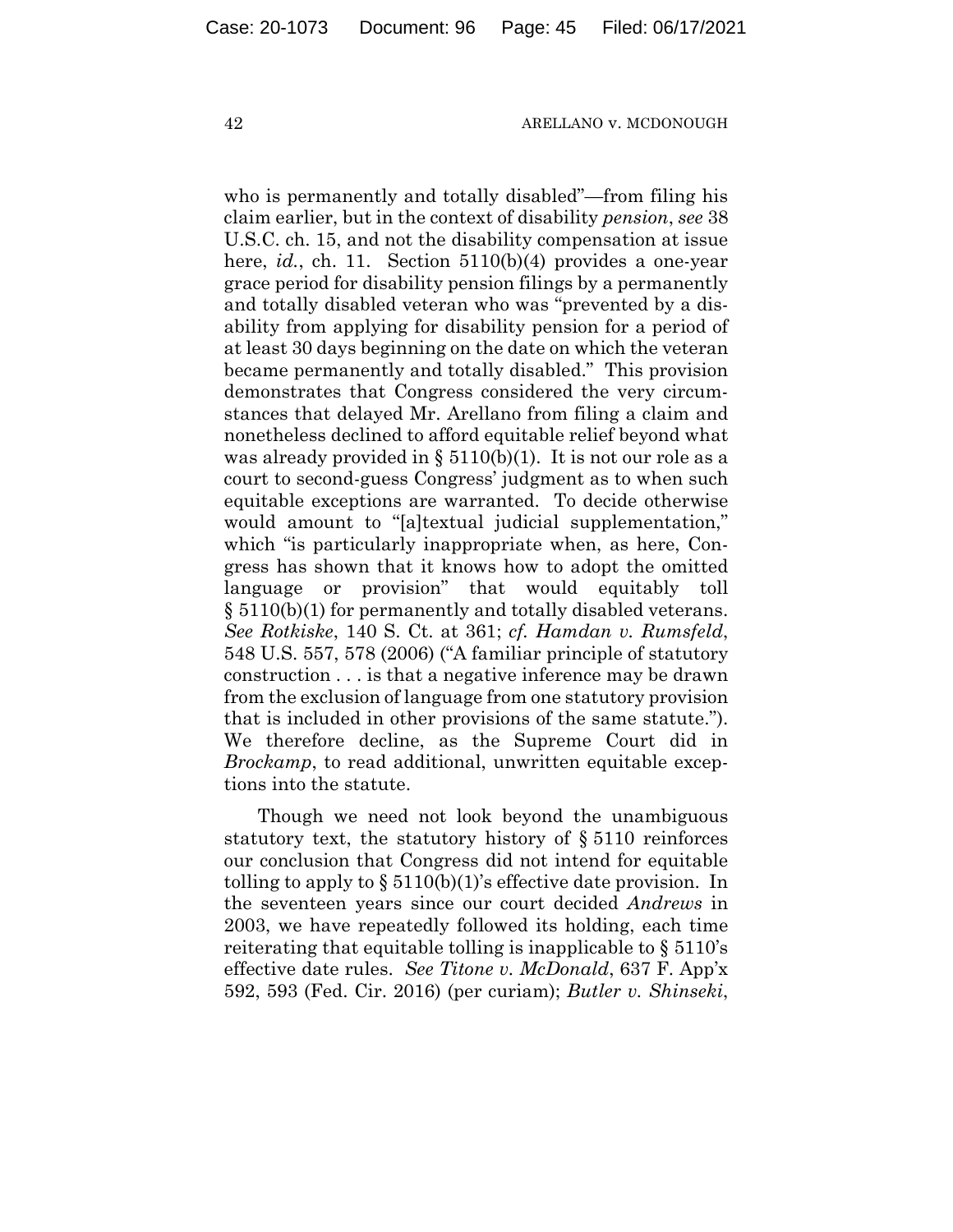603 F.3d 922, 926 (Fed. Cir. 2010) (per curiam); *AF v. Nicholson*, 168 F. App'x 406, 408–09 (Fed. Cir. 2006); *Ashbaugh v. Nicholson*, 129 F. App'x 607, 609 (Fed. Cir. 2005) (per curiam). Congress has amended § 5110 four times since *Andrews*, and at no point has it expressed disapproval of *Andrews* and its progeny or otherwise indicated that equitable tolling is available under this statute. *See Auburn*, 568 U.S. at 159 (no legislative intent of equitable tolling where Congress had amended the relevant statute "six times since 1974, each time leaving [the provision at issue] untouched" and had never "express[ed] disapproval" of the agency's longstanding regulation setting deadlines). To the contrary, Congress' amendments adding provisions § 5110(a)(2)–(3) under the Veterans Appeals Improvement and Modernization Act of 2017 (AMA), Pub. L. No. 115–55, § 2(*l*), 131 Stat. 1105, 1110, underscore an intent to continue limiting retroactivity to one year. *See* § 5110(a)(2) (a claim receiving an adverse decision retains "the date of the filing of the initial application for a benefit" as the effective date on appeal if the claim is "continuously pursued" within "one year after the date" of the adverse decision); § 5110(a)(3) (the effective date of "supplemental claims received *more than one year*" after the RO or Board decision "shall not be earlier than the date of receipt of the supplemental claim" (emphasis added)).

The statutory history of  $\S 5110(b)(4)$  also confirms that Congress did not intend to provide more equitable relief than what was specifically enumerated in the statute. When § 5110(b)(4) was proposed in 1973, Congress explained that "[t]he *1-year period* prescribed by the proposal . . . is considered *reasonable*" to address the filing "delays" of "permanently and totally disabled" veterans whose "very condition upon which entitlement may depend may also prevent prompt application for benefit." *See* H.R. Rep. No. 93-398), at 14 (1973) (emphases added). Congress, moreover, remarked that the proposed one-year grace period would bring the effective-date rules governing disability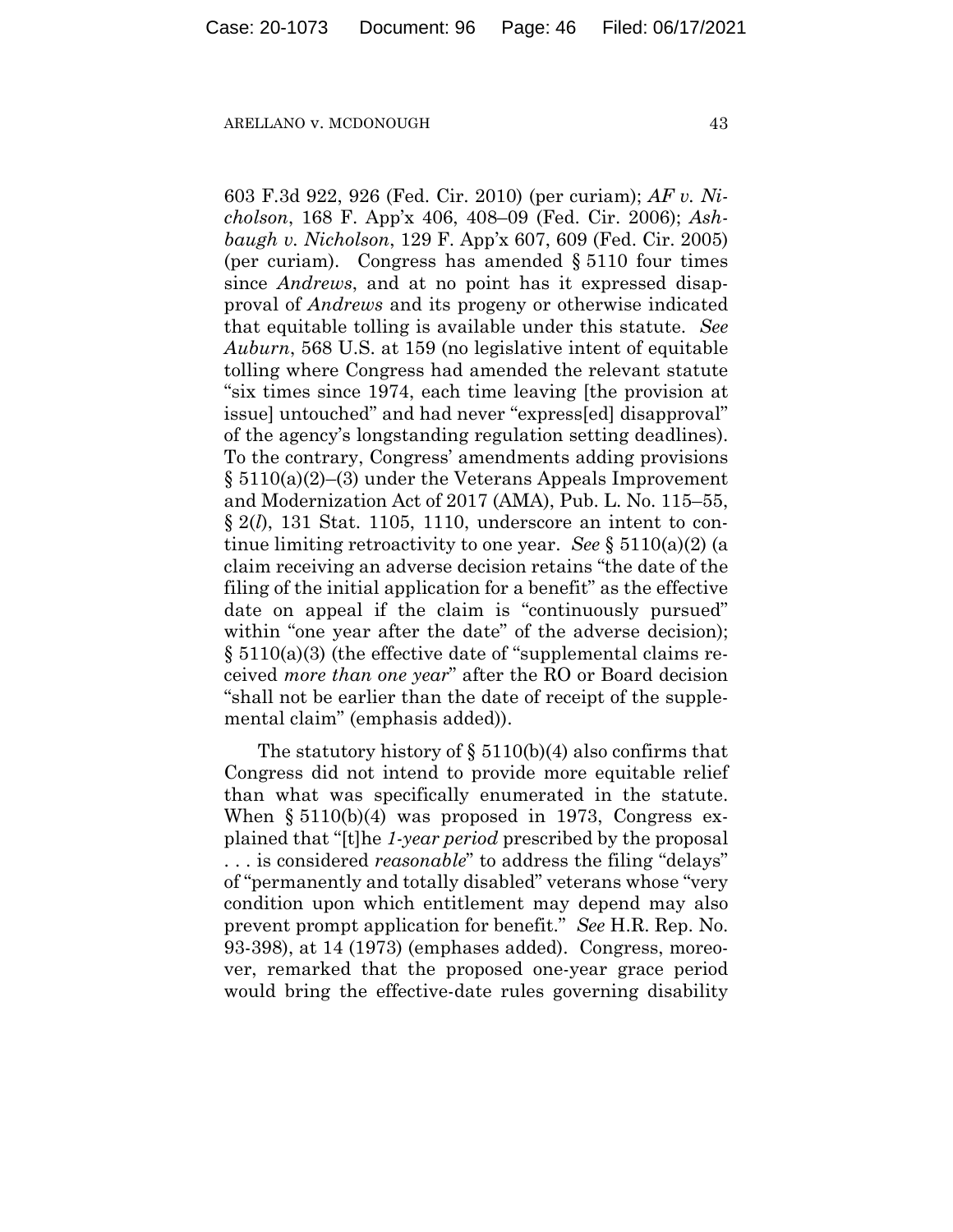pension into conformity with those already governing disability compensation in  $\S 5110(b)(1)$  and death benefits in § 5110(d). *See id.* Because § 5110(b)(4)'s one-year grace period was considered a "reasonable" equitable remedy for filing delays by permanently and totally disabled veterans, this statutory history supports our conclusion that Congress did not intend for equitable tolling of  $\S 5110(b)(1)$ 's analogous one-year grace period.

While acknowledging that  $\S 5110(b)(4)$  speaks to equitable tolling and indicates "Congressional willingness to delay veterans' filing obligations where a disability makes meeting them difficult or impossible," *see* Dyk Op. at 26, Judge Dyk nonetheless argues that this provision merely signals "a beneficent Congressional act, [and] not a rebuttal of the *Irwin* presumption," *id.* at 16 (citing *Cloer*, 654 F.3d at 1343).[9](#page-46-0) But this ignores *Cloer*'s precise reasoning. *Cloer* explains that enumerated statutory exceptions do not necessarily rebut *Irwin*'s presumption where those exceptions address a "special need" that is *unrelated* to equitable tolling concerns. *See id*. Unlike § 5110(b)(4) and other exceptions addressing specific equitable circumstances warranting a delayed claim filing, *Cloer* concluded that the two exceptions to the Vaccine Act's 36-month filing deadline are driven by "specific concern[s] unrelated to equitable tolling considerations," such as minimizing "confusion" and addressing "scientific advances in medicine," and thus do not "show a desire by Congress to bar equitable tolling." *Id.* at 1343–44; *see also, id.* at 1343 ("Individual factual

<span id="page-46-0"></span><sup>&</sup>lt;sup>9</sup> Despite maintaining that  $\S 5110(b)(4)$  does not signal congressional intent to preclude equitable tolling beyond the statutory limits, Judge Dyk nonetheless claims this provision demonstrates congressional intent to deny Mr. Arellano and other disabled claimants with a caregiver or other representative equitable relief beyond what is expressly provided by statute. *See* Dyk Op. at 22–24.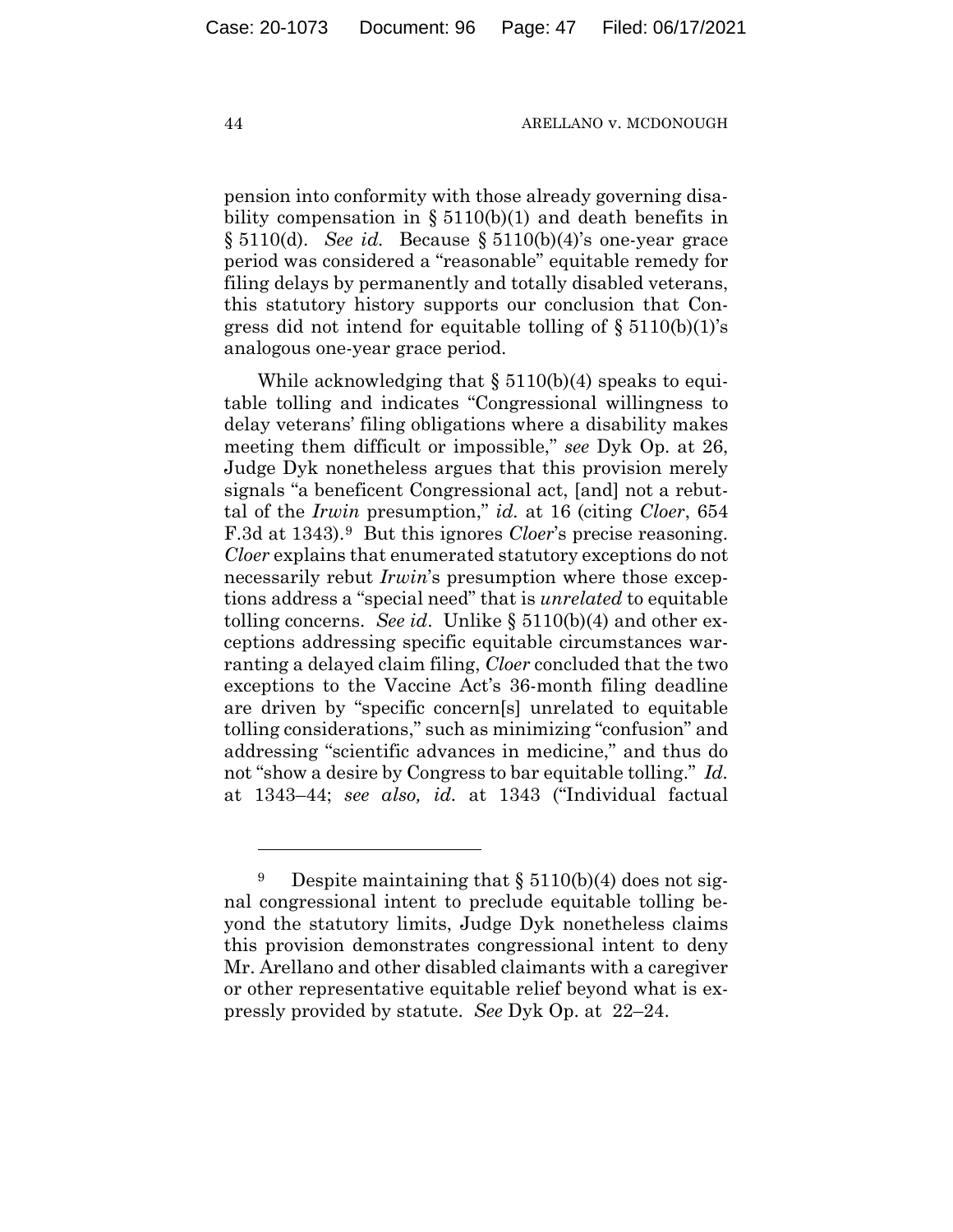circumstances, the first of equitable tolling claims, played no role in enactment of this provision.").

Mr. Arellano and Judge Dyk also argue that § 5110's listed exceptions are irrelevant because they are exceptions to § 5110(a)(1)'s default effective-date rule, and not § 5110(b)(1)'s one-year grace period. In their view, the question is whether  $\S 5110(b)(1)$ 's one-year period can be tolled, and because that period does not itself have any enumerated exceptions, precedent such as *TRW* and *Brockamp*  are not controlling. But this argument ignores that tolling § 5110(b)(1)'s one-year grace period would operate as an exception to not only  $\S 5110(b)(1)$ 's one-year grace period but also to  $\S 5110(a)(1)$ 's default rule. This follows because, as mentioned,  $\S 5110(b)(1)$  is itself an equitable exception to § 5110(a)(1)'s default rule. *Cf. Beggerly*, 524 U.S. at 48 (declining to further toll a statute "providing that the statute of limitations will not begin to run until plaintiff 'knew or should have known of [the government's] claim,' [because it] has already effectively allowed for equitable tolling"). It would be odd to conclude that, because Congress chose to soften the default effective-date rule by providing specific enumerated equitable exceptions, it has somehow opened the door for courts to create their own exceptions-to-theexception through equitable tolling.

Mr. Arellano further argues that the relevant administrative context and subject matter of  $\S 5110(b)(1)$ —veterans' benefits—support equitable tolling. We acknowledge that Congress is more likely to have intended equitable tolling for statutes "designed to be 'unusually protective' of claimants" where "laymen, unassisted by trained lawyers, initiate the process." *See Auburn*, 568 U.S. at 160 (citing *Bowen v. City of New York*, 476 U.S. 467, 480 (1986) and *Zipes*, 455 U.S. at 397). And it is undoubtedly true that the statutory scheme for veterans' benefits is "uniquely proclaimant [in] nature," *Hensley v. West*, 212 F.3d 1255, 1262 (Fed. Cir. 2000), and imbued with "[t]he solicitude of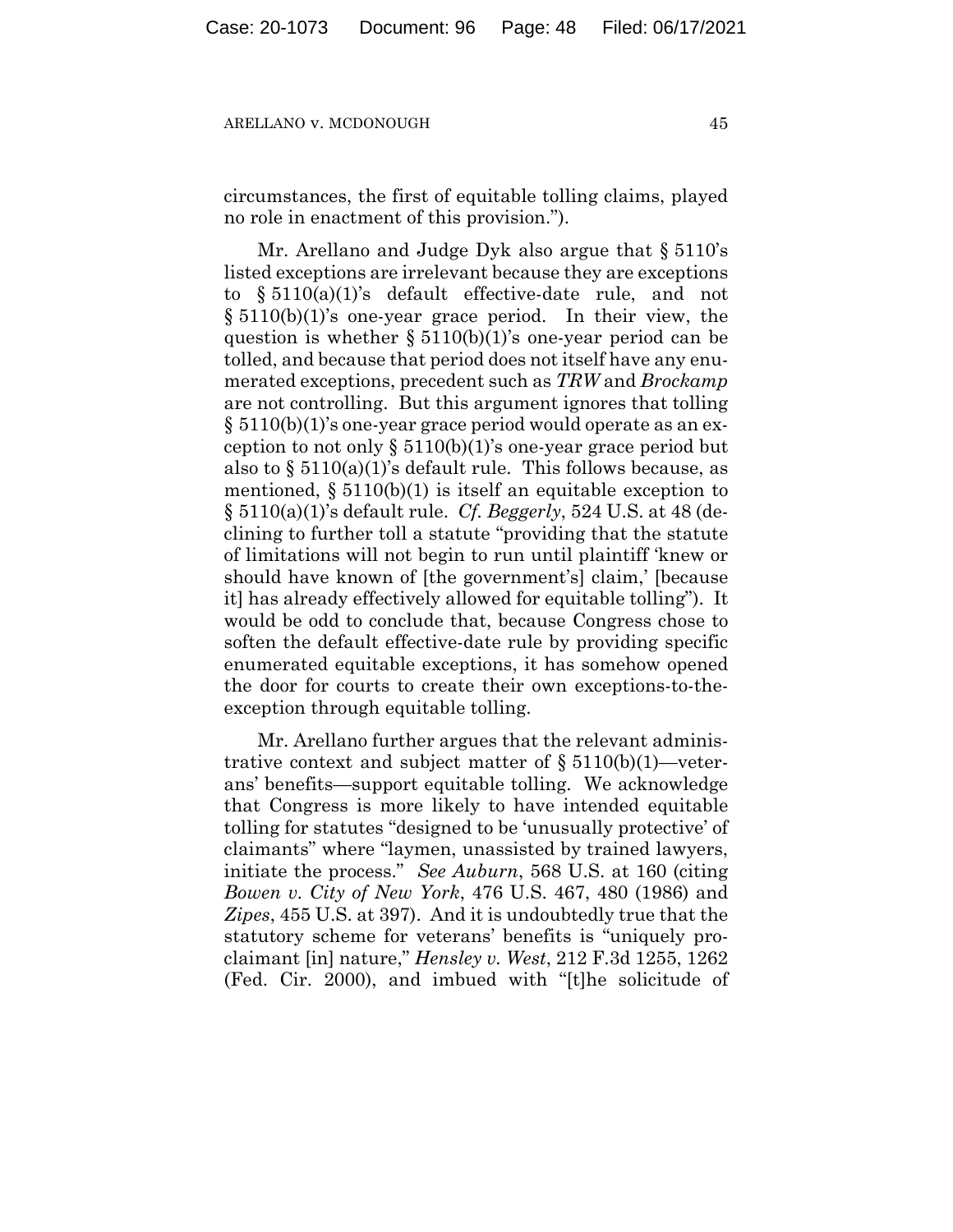Congress for veterans," *United States v. Oregon*, 366 U.S. 643, 647 (1961).

But these general background principles cannot override the unambiguous meaning of the statutory text. *See Kisor v. Wilkie*, 139 S. Ct. 2400, 2415–16 (2019) (ambiguity often resolved by full consideration of "text, structure, history, and purpose"); *cf. Andrus*, 446 U.S. at 618–19 ("[A]lthough the rule by which legal ambiguities are resolved to the benefit to the Indians is to be given the broadest possible scope, a canon of construction is not a license to disregard clear expressions of . . . congressional intent." (cleaned up)); *see also Conn. Nat'l Bank v. Germain*, 503 U.S. 249, 253 (1992) ("canons of construction are no more than rules of thumb," and the text is the "one, cardinal canon" a court must turn to "before all others"). Here, for the reasons we have set forth, the comprehensiveness of the congressionally enumerated exceptions to the § 5110(a)(1) default rule leave no room for additional judicially recognized exceptions. Similarly, the language, context, and characteristics of the  $\S 5110(b)(1)$  time provision leave no room for reasonably concluding that Congress viewed it as a statute of limitations. Those conclusions leave no ambiguity. Where, as here, "the words of a statute are unambiguous, this first step of the interpretive inquiry is our last." *Rotkiske*, 140 S. Ct. at 360.

We recognize there are circumstances under which it may seem unjust to preclude equitable tolling. But where the statutory text demonstrates "a clear intent to preclude tolling, courts are without authority to make exceptions merely because a litigant appears to have been diligent, reasonably mistaken, or otherwise deserving." *Nutraceutical*, 139 S. Ct. at 714; *see also California v. Sierra Club*, 451 U.S. 287, 297 (1981) ("The federal judiciary will not engraft a remedy on a statute, no matter how salutary, that Congress did not intend to provide."). "Under the system of government created by our Constitution, it is up to legislatures, not courts, to decide on the wisdom and utility of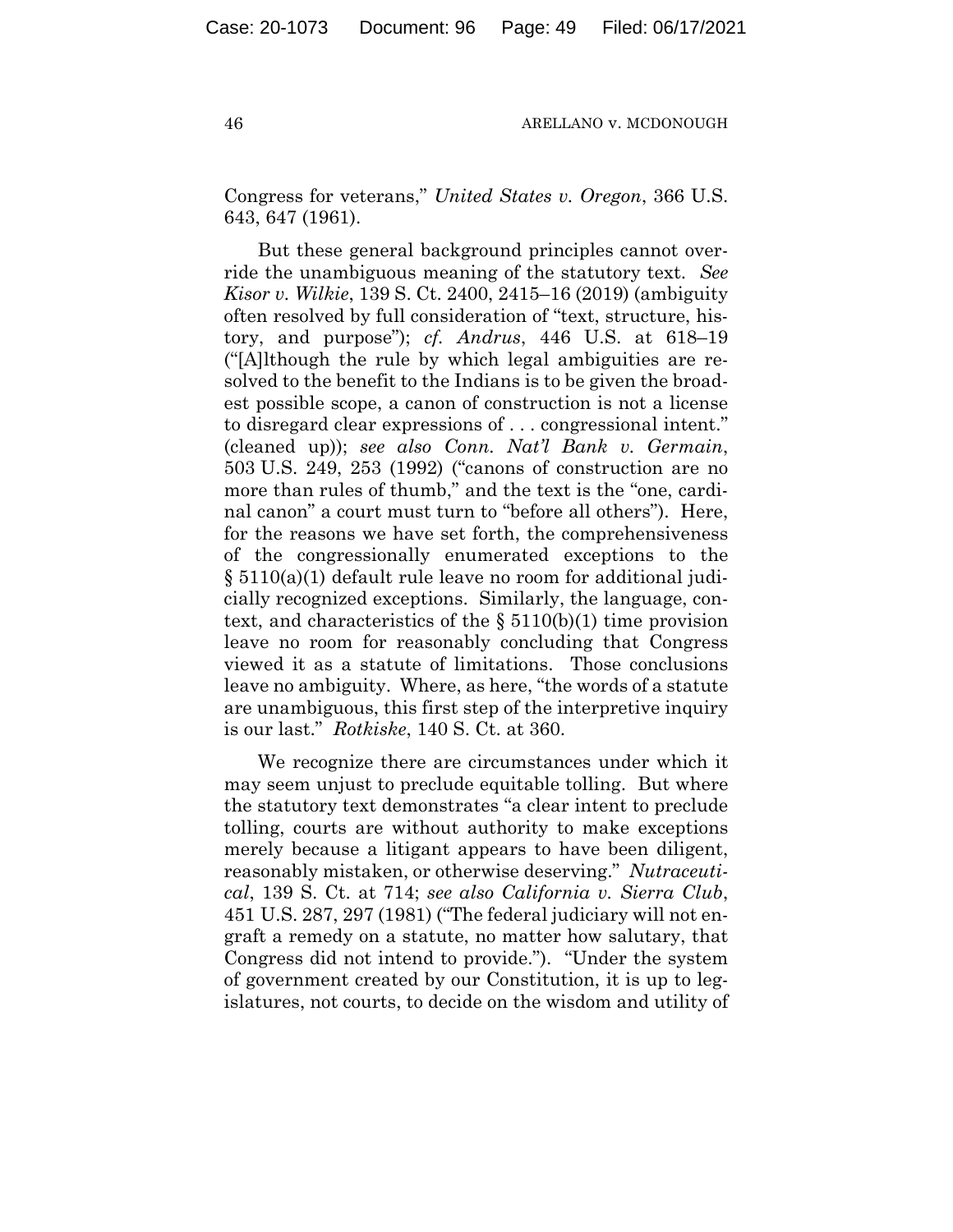legislation." *Ferguson v. Skrupa*, 372 U.S. 726, 729 (1963); *see also United States v. First Nat'l Bank of Detroit*, 234 U.S. 245, 260 (1914) ("The responsibility for the justice or wisdom of legislation rests with the Congress, and it is the province of the courts to enforce, not to make, the laws.").

For these reasons, equitable tolling is inconsistent with Congress' intent in enacting § 5110(b)(1), and *Irwin*'s presumption—were it to apply in this instance—would have been rebutted.

F

Lastly, we briefly address Judge Dyk's conclusion that equitable tolling is unavailable on the undisputed facts of Mr. Arellano's appeal. *See* Dyk Op. at 26 n.20. Because both the Board and the Veterans Court concluded that equitable tolling was categorically unavailable for § 5110(b)(1) as a matter of law, neither had reason to consider whether the specific facts of Mr. Arellano's case justified equitable tolling. Nor did they consider whether further factual development would be warranted if equitable tolling were not categorically unavailable. In the event of a reversal, Mr. Arellano has requested that we remand this case for further proceedings so he can present why his factual circumstances warrant equitable tolling. *See* Appellant's Suppl. Br. 49; Appellant's Br. 32. The government, for its part, has never argued in this court that we can—or should—affirm the denial of equitable tolling on the facts of Mr. Arellano's case; it has only argued that equitable tolling is unavailable as a matter of law.

However, Judge Dyk contends that we may determine the application of equitable tolling in the first instance "[w]here the facts are undisputed, [and] all that remains is a legal question, even if that legal question requires the application of the appropriate standard to the facts of a particular case." Dyk Op. at 26 n.20 (quoting *Former Employees of Sonoco Prod. Co. v. Chao*, 372 F.3d 1291,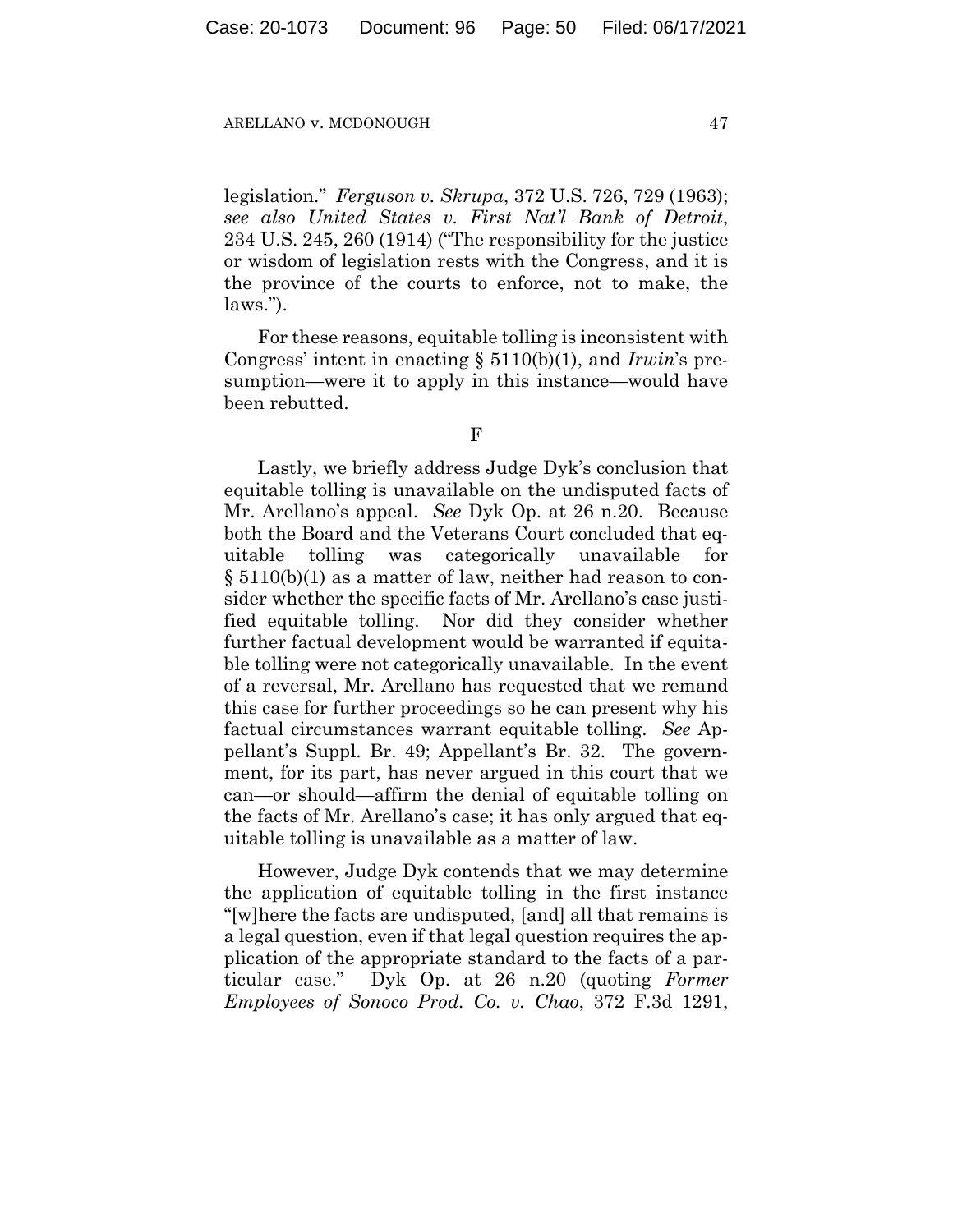1294–95 (Fed. Cir. 2004)). But neither *Former Employees*, nor any case cited within, holds that we may apply a legal standard to the facts where the Veterans Court (and the Board): (1) did not address any of those facts in denying equitable tolling; (2) made no factual findings on this issue; (3) did not consider whether further factual development may be warranted to adequately answer that question; and (4) did not consider Judge Dyk's rigid "caregiver rule" that bars equitable tolling for totally and permanently disabled veterans who have a caregiver. For that reason, it is unsurprising that Mr. Arellano has not alleged "any special circumstances" in relation to his caregiver, as Judge Dyk observes, since no one until today had suggested that having a caregiver creates a default presumption against equitable tolling in this context or in any other setting where equitable tolling can arise. Thus, even if *Irwin*'s presumption of equitable tolling were to apply to  $\S 5110(b)(1)$ , which it does not, we would remand this case for further factual development—which is all the more justified because Mr. Arellano has expressly requested this outcome under such circumstances and no party has argued that we may affirm the Veterans Court's decision on factual grounds.

## **CONCLUSION**

For the aforementioned reasons, and consistent with our longstanding holding in *Andrews*, § 5110(b)(1) is not a statute of limitations subject to *Irwin*'s presumption of equitable tolling. But even if *Irwin*'s presumption were to apply, it would be rebutted by the statutory text of § 5110, which evinces clear intent from Congress to foreclose equitable tolling of  $\S 5110(b)(1)$ 's one-year period.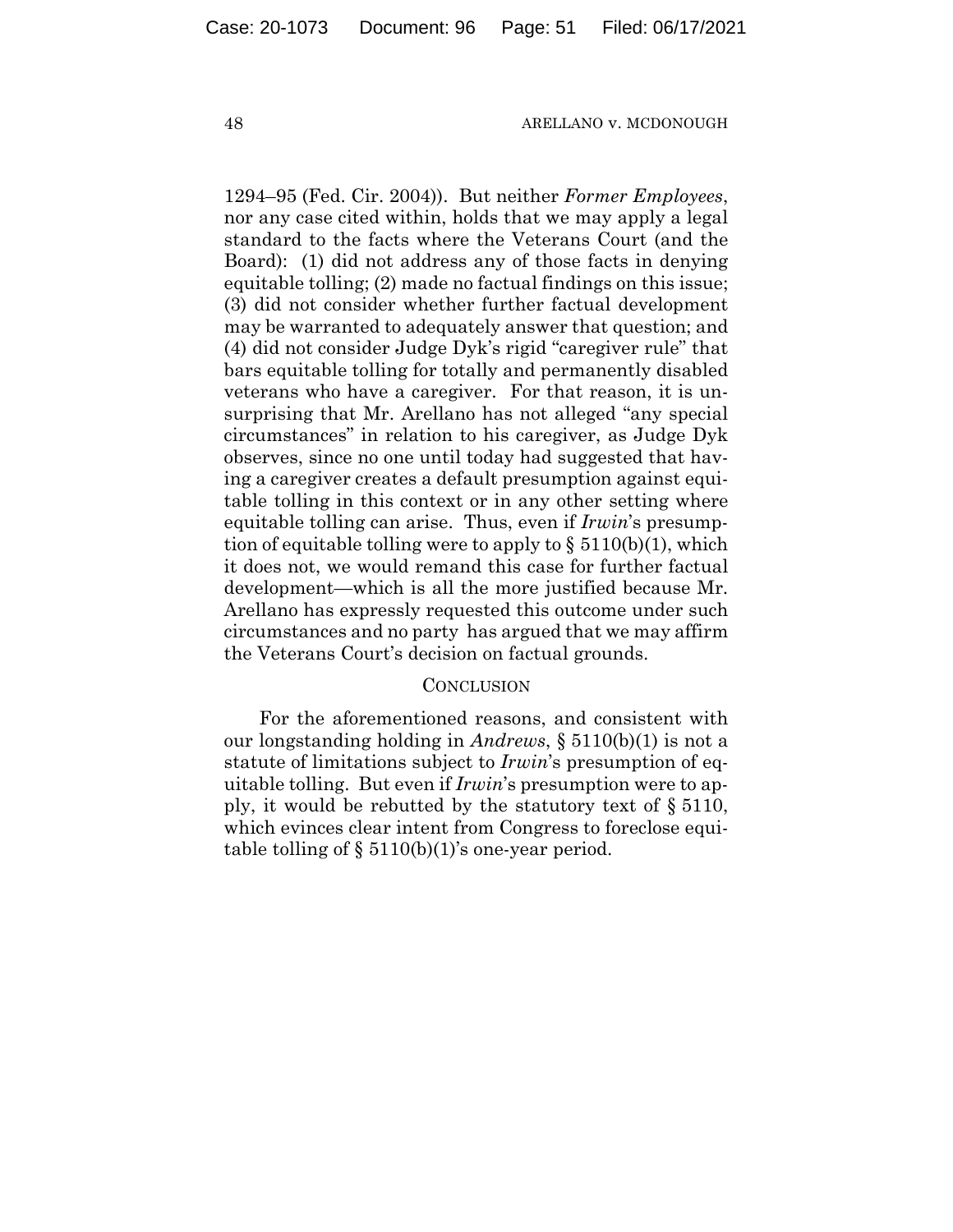# United States Court of Appeals for the Federal Circuit

**\_\_\_\_\_\_\_\_\_\_\_\_\_\_\_\_\_\_\_\_\_\_**

**ADOLFO R. ARELLANO,** *Claimant-Appellant*

**v.**

**DENIS MCDONOUGH, SECRETARY OF VETERANS AFFAIRS,**

*Respondent-Appellee* **\_\_\_\_\_\_\_\_\_\_\_\_\_\_\_\_\_\_\_\_\_\_**

# 2020-1073 **\_\_\_\_\_\_\_\_\_\_\_\_\_\_\_\_\_\_\_\_\_\_**

Appeal from the United States Court of Appeals for Veterans Claims in No. 18-3908, Judge Michael P. Allen.

 $\overline{\phantom{a}}$  , where  $\overline{\phantom{a}}$  , where  $\overline{\phantom{a}}$  , where  $\overline{\phantom{a}}$ 

Decided: June 17, 2021  $\overline{\phantom{a}}$  , where  $\overline{\phantom{a}}$  , where  $\overline{\phantom{a}}$  , where  $\overline{\phantom{a}}$ 

DYK, *Circuit Judge*, with whom NEWMAN, O'MALLEY, REYNA, WALLACH, and STOLL, *Circuit Judges*, join, concurring in the judgment.

The court here agrees that Mr. Arellano's claim for benefits was untimely, but the court is equally divided on the question whether 38 U.S.C.  $\S 5110(b)(1)$  is subject to equitable tolling. Judge Chen (joined by Chief Judge Moore and Judges Lourie, Prost, Taranto, and Hughes) would hold that the section is not a statute of limitations, and, even if it were, the presumption of equitable tolling under *Irwin* has been rebutted. An equal number of judges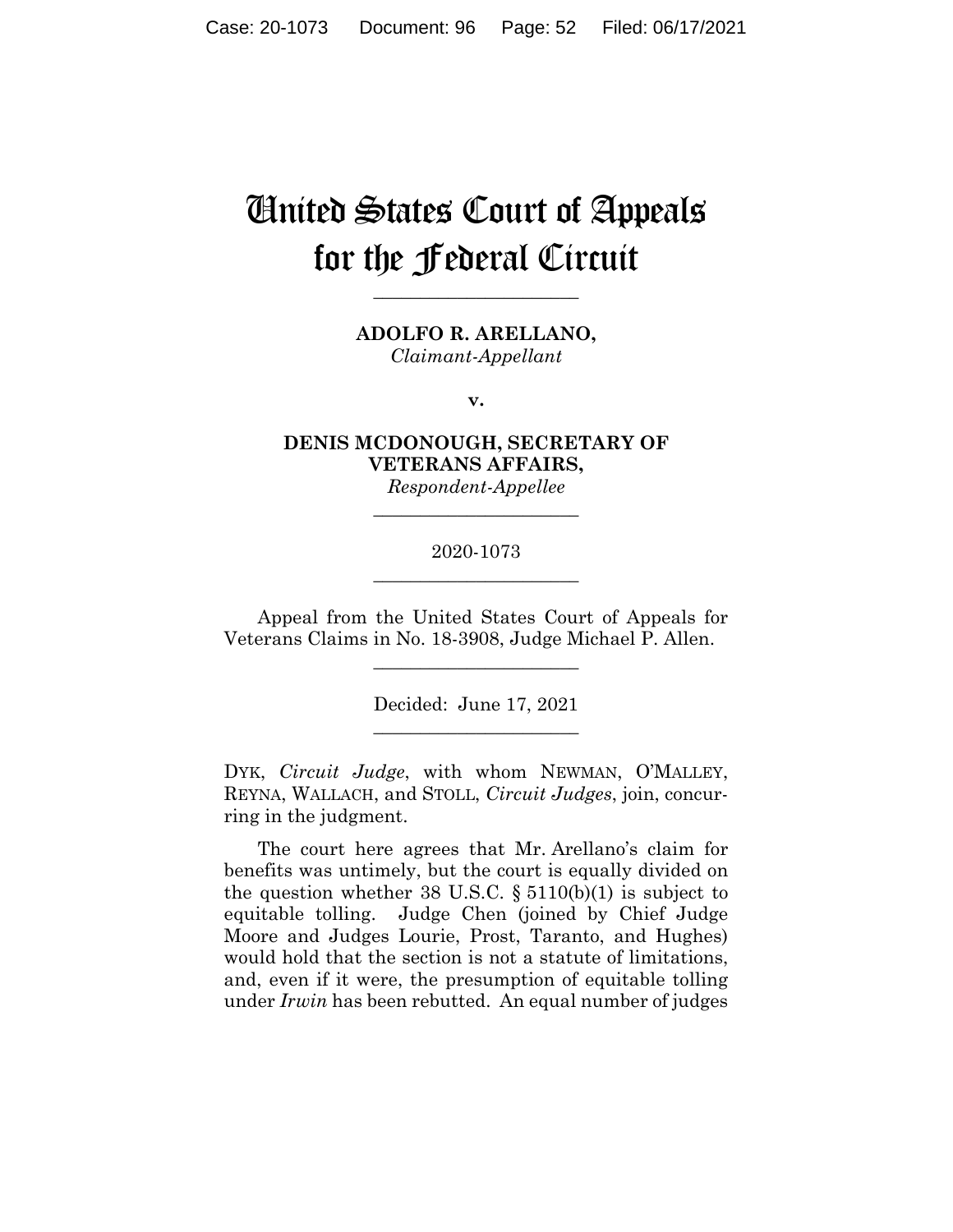(Judges Newman, O'Malley, Reyna, Wallach, Stoll, and myself) join this opinion and would hold that  $\S 5110(b)(1)$ is a statute of limitations subject to equitable tolling, that the *Irwin* presumption of equitable tolling applies, but that § 5110(b)(1) cannot be equitably tolled for mental disability in the circumstances of this case.

I

The effective date of an award of service-connected benefits is governed by 38 U.S.C. § 5110. "Unless specifically provided otherwise in this chapter, the effective date of an award . . . shall be fixed in accordance with the facts found, but shall not be earlier than the date of receipt of application therefor." 38 U.S.C.  $\S 5110(a)(1)$ . An exception to  $\S 5110(a)(1)$  is available under  $\S 5110(b)(1)$ , which provides:

The effective date of an award of disability compensation to a veteran shall be the day following the date of the veteran's discharge or release if application therefor is received within one year from such date of discharge or release.

38 U.S.C. § 5110(b)(1); *see also* 38 C.F.R. § 3.400(b)(2)(i) (2020) ("Day following separation from active service or date entitlement arose if claim is received within 1 year after separation from service; otherwise, date of receipt of claim, or date entitlement arose, whichever is later.").

Here, the claim for benefits was filed on June 3, 2011, thirty years after the veteran's discharge, and benefits were allowed as of the date the claim was filed, June 3, 2011. The question is whether  $\S 5110(b)(1)$  may be equitably tolled based on mental disability so that the veteran can receive retroactive benefits to the date his entitlement arose, which was within a year of his discharge, thirty years earlier.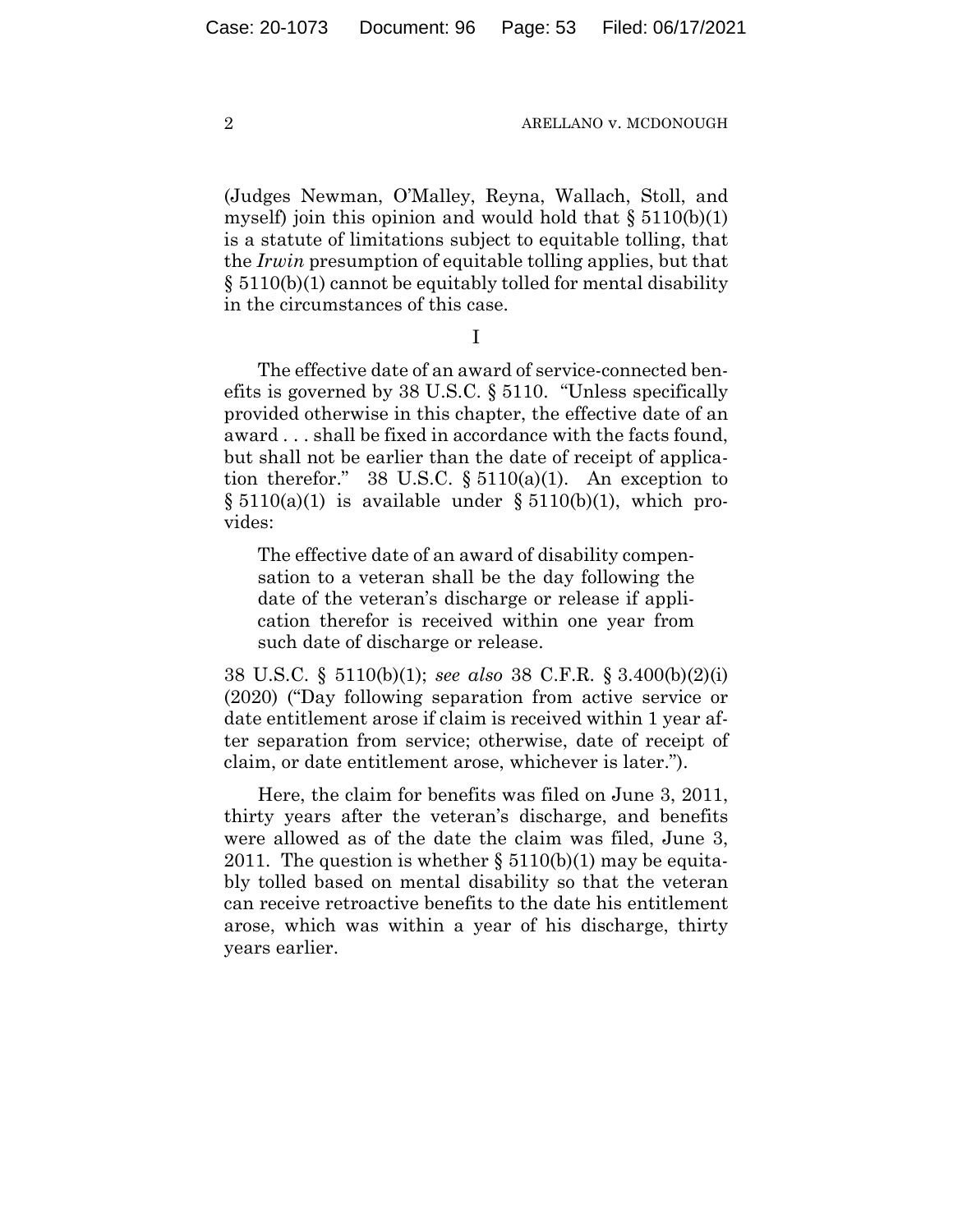"Time requirements in lawsuits between private litigants are customarily subject to 'equitable tolling.'" *Irwin v. Dep't of Veterans Affs.*, 498 U.S. 89, 95 (1990) (quoting *Hallstrom v. Tillamook Cnty.*, 493 U.S. 20, 27 (1989)). *Irwin* held that "the same rebuttable presumption of equitable tolling applicable to suits against private defendants should also apply to suits against the United States." *Id.* at 95–96.

The Supreme Court and several circuits have found equitable tolling to be applicable to time requirements in administrative agency proceedings. *See Zipes v. Trans World Airlines, Inc.*, 455 U.S. 385, 393 (1982) ("[F]iling a timely charge of discrimination with the [Equal Employment Opportunity Commission] is . . . a requirement that, like a statute of limitations, is subject to . . . equitable tolling."); *Farris v. Shinseki*, 660 F.3d 557, 563 (1st Cir. 2011) (citation omitted) ("[F]ailure to comply with an agency's applicable time limit may expose the plaintiff's federal law suit to dismissal . . . subject to narrowly applied equitable doctrines such as tolling . . . ."); *Kratville v. Runyon*, 90 F.3d 195, 198 (7th Cir. 1996) ("Because the deadlines for filing administrative complaints operate as statutes of limitations, the doctrines of equitable tolling and estoppel apply."). The Supreme Court has "never suggested that the presumption in favor of equitable tolling is generally inapplicable to administrative deadlines," *Sebelius v. Auburn Reg'l Med. Ctr.*, 568 U.S. 145, 162 (2013) (Sotomayor, J., concurring), and has suggested that *Irwin* can apply to "matters such as the administration of benefit programs," *Scarborough v. Principi*, 541 U.S. 401, 422 (2004).

## III

The framework governing the *Irwin* presumption of equitable tolling has two steps.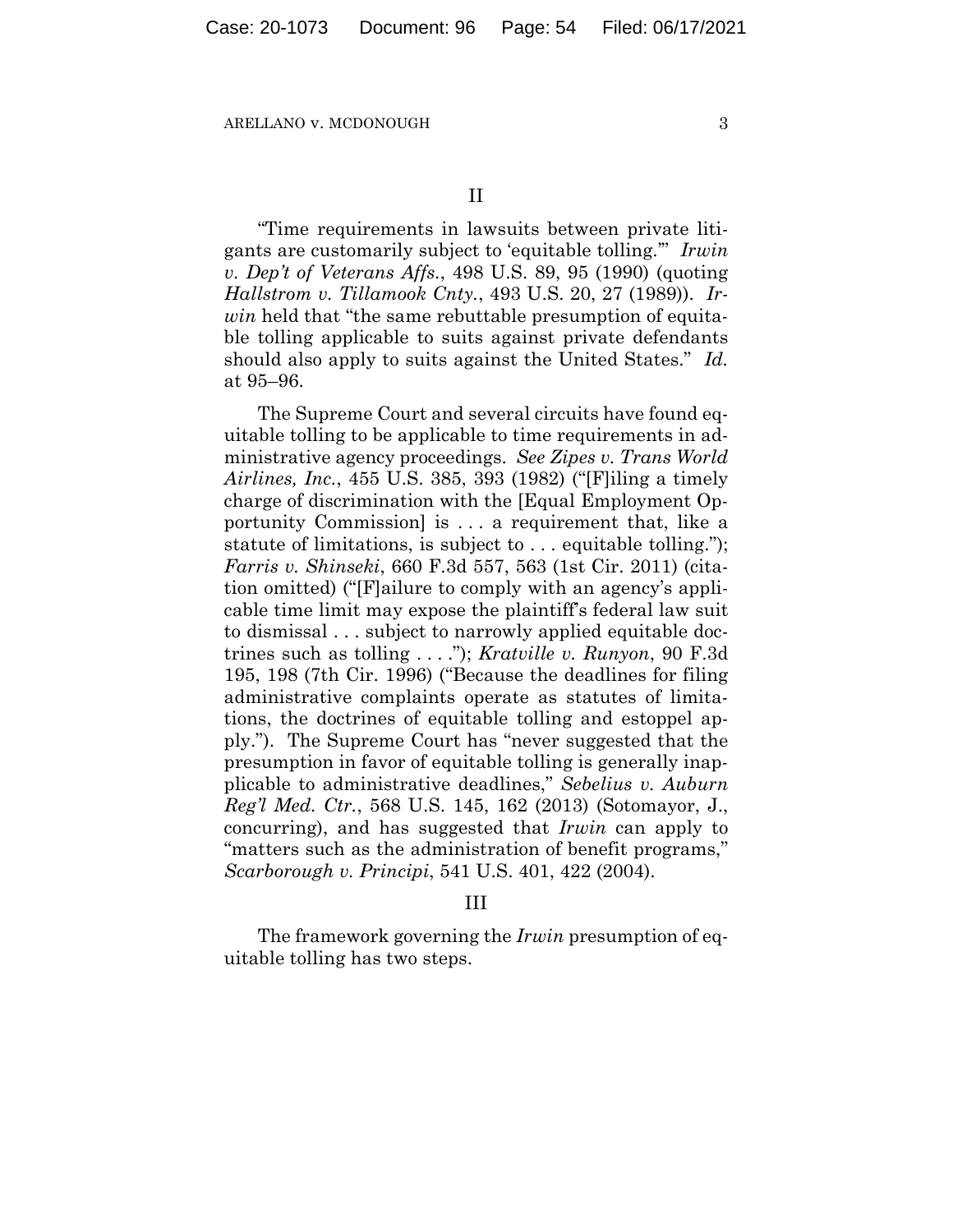The first step is determining whether the statute is a statute of limitations, in which case the *Irwin* presumption will apply. Courts "have only applied [the] presumption [of equitable tolling] to statutes of limitations," *Lozano v. Montoya Alvarez*, 572 U.S. 1, 13–14 (2014), or a "filing period" that "operate[s] as a statute of limitations," *Zipes*, 455 U.S. at 394. The second step is determining if the presumption has been rebutted.

A

Judge Chen at the first step would hold that 38 U.S.C. § 5110(b)(1) is not a statute of limitations or otherwise subject to tolling, and he would reaffirm our *Andrews* panel decision in this respect. I think this view is quite clearly incorrect.

Judge Chen urges that the limitations period on past benefits for disability compensation in  $\S 5110(b)(1)$  is not a statute of limitations because the one-year period "[1] is not triggered by harm from the breach of a legal duty owed by the opposing party, and [2] it does not start the clock on seeking a remedy for that breach from a separate remedial entity." Chen Op. 13 (citing 1 Calvin W. Corman, LIMITATION OF ACTIONS,  $\S 6.1$ , at 370 (1991)). In Judge Chen's view,  $\S 5110(b)(1)$  is not a statute of limitations because "there is no duty, or breach of duty, at the onset of § 5110(b)(1)'s one-year period (i.e., the day after discharge)" and "no remedial authority separate from the [Department of Veterans Affairs ("VA")] is involved in an initial application for veterans' benefits." *Id.* at 13–14.

Judge Chen's opinion is bereft of support for these supposed rules. The cited treatise contains only general language describing general principles of statutes of limitations. *See* Corman, *supra*, § 6.1, at 370 ("The earliest opportunity for a complete and present cause of action is that moment when the plaintiff has suffered a legally recognizable harm at the hands of the defendant, such as the time of contract breach or the commission of a tortious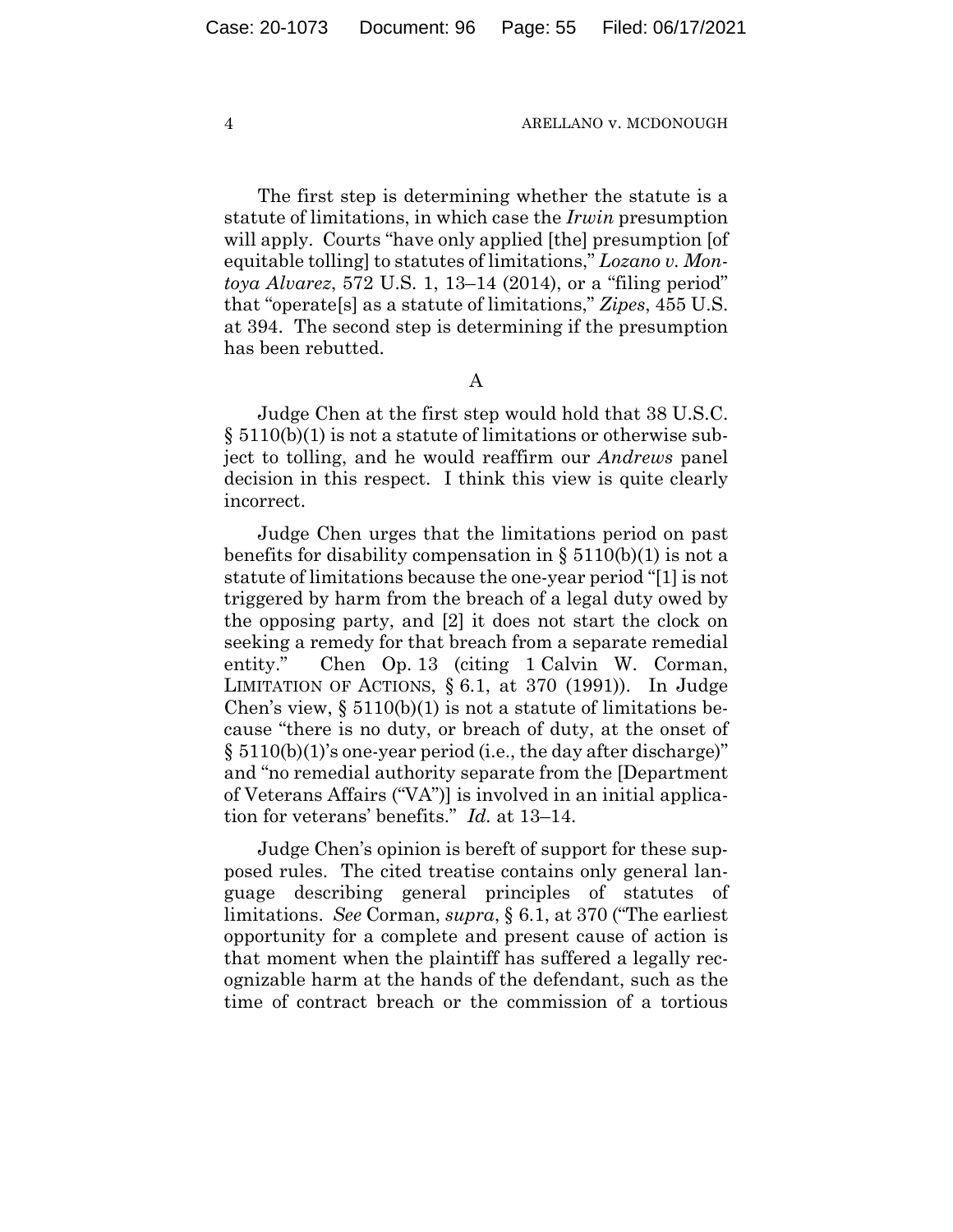wrong."). Judge Chen cites no case, and I am aware of none, holding that statutes of limitations are limited as Judge Chen suggests.[1](#page-55-0)

The cases establish that there are no such rules. The notion that statutes of limitations are triggered only by a breach of legal duty is quite inconsistent with cases holding that a provision barring benefits for failure to file within a prescribed period constitutes a statute of limitations, regardless of any alleged breach of duty by the government. This has been made clear by *Scarborough*, where (as noted above) the Supreme Court explained that *Irwin*'s reasoning may extend to "the administration of benefit programs." 541 U.S. at 422.

A primary example of a no-fault statute of limitations is the National Childhood Vaccine Injury Act of 1986 ("Vaccine Act"), which requires that, for vaccines administered after October 1, 1988, a "petition" for "compensation" for a vaccine-related injury be filed within 36 months "after the date of the occurrence of the first symptom or manifestation of onset . . . of such injury."  $42$  U.S.C. § 300aa-16(a)(2).

Vaccine Act claims are not tied to fault by the government. The system established by the Vaccine Act "was 'intended to be expeditious and fair' and 'to compensate persons with recognized vaccine injuries . . . without a

<span id="page-55-0"></span><sup>1</sup> Judge Chen relies on *Hallstrom*, which concerned the citizen suit provision of the Resource Conservation and Recovery Act of 1976 that required 60 days' notice before filing suit. *See* 493 U.S. at 22 (citing 42 U.S.C. § 6972(b)(1) (1982)). *Hallstrom* noted in passing that, "[u]nlike a statute of limitations," the "60-day notice provision is not triggered by the violation giving rise to the action." *Id.* at 27. The Supreme Court's characterization of the notice provision at issue in *Hallstrom* hardly suggests that a violation is essential to the existence of statute of limitations.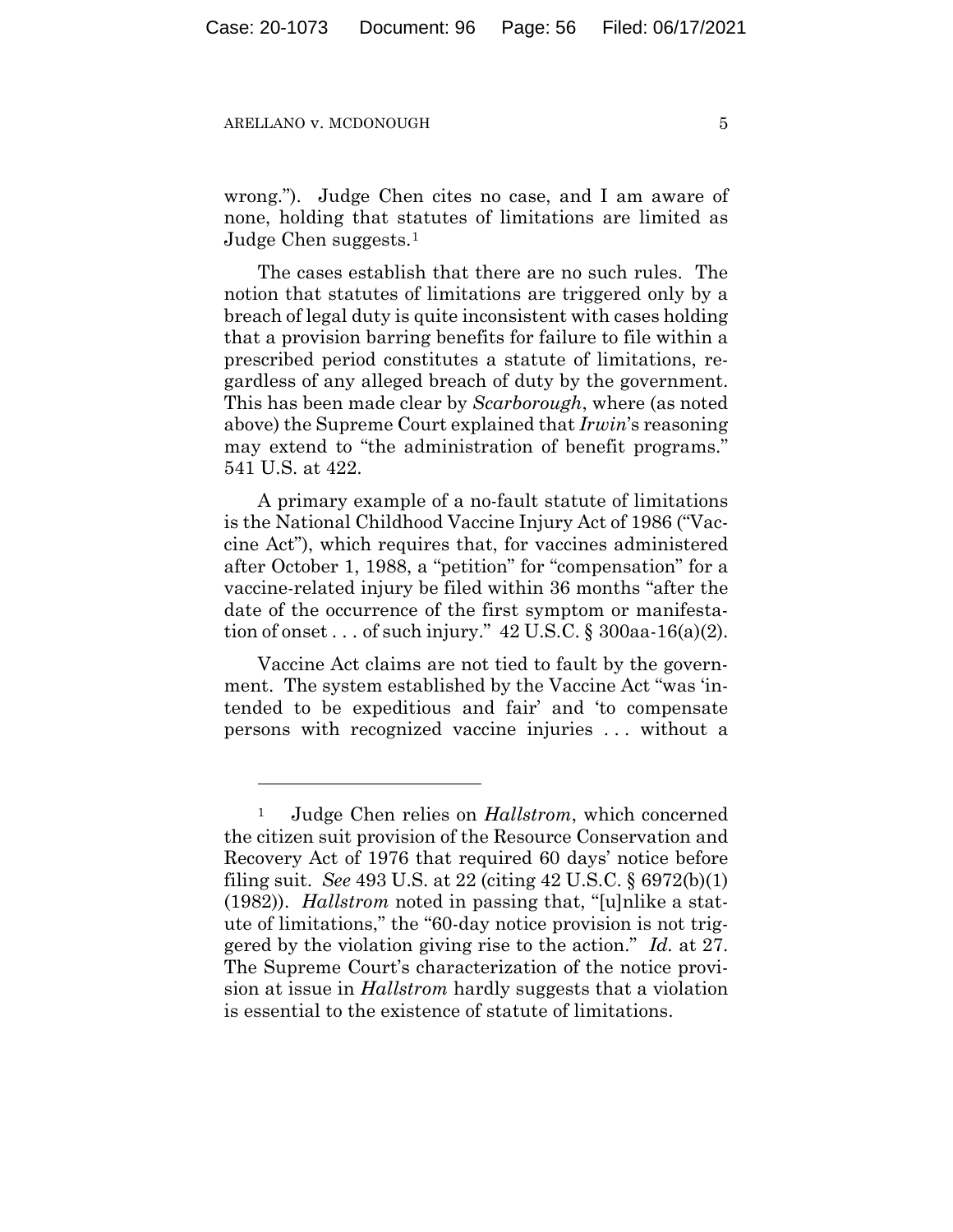demonstration that a manufacturer was negligent or that a vaccine was defective.'" *Zatuchni v. Sec'y of Health & Hum. Servs.*, 516 F.3d 1312, 1316 (Fed. Cir. 2008) (quoting H.R. Rep. 99-908, at 12, *reprinted in* 1986 U.S.C.C.A.N. 6344, 6353).

Under this compensation system, vaccine-injured persons may obtain a full and fair award for their injuries even if the manufacturer has made as safe a vaccine as possible. Petitioners are compensated because they suffered harm from the vaccine—even a 'safe' one—not because they demonstrated wrongdoing on the part of the manufacturer.

H.R. Rep. 99-908, at 26, *reprinted in* 1986 U.S.C.C.A.N. at 6367.

We have nonetheless held en banc that 42 U.S.C. § 300aa-16(a)(2) establishes a statute of limitations subject to equitable tolling under *Irwin*. *See Cloer v. Sec'y of Health & Hum. Servs.*, 654 F.3d 1322, 1340–44 (Fed. Cir. 2011) (en banc); *see also id.* at 1341 n.9. We held that "[t]he statute of limitations begins to run on a specific statutory date: the date of occurrence of the first symptom or manifestation of onset of the vaccine-related injury recognized as such by the medical profession at large." *Id.* at 1340. We reached this conclusion because "the plain words of the statute trigger the statute of limitations on the date of the first symptom or manifestation of onset of the injury claimed," and Congress did not intend for a discovery rule to apply. *See id.* at 1336, 1340. The prescribed period is a statute of limitations even though the underlying claim is not based on a breach of duty, either by the government or the manufacturer. *See Zatuchni*, 516 F.3d at 1316; H.R. Rep. 99-908, at 12, *reprinted in* 1986 U.S.C.C.A.N. at 6353.

The second of Judge Chen's factors—the involvement of a "separate remedial entity," Chen Op. 13—is also inconsistent with cases in the administrative context, in which the Supreme Court and other courts have made clear that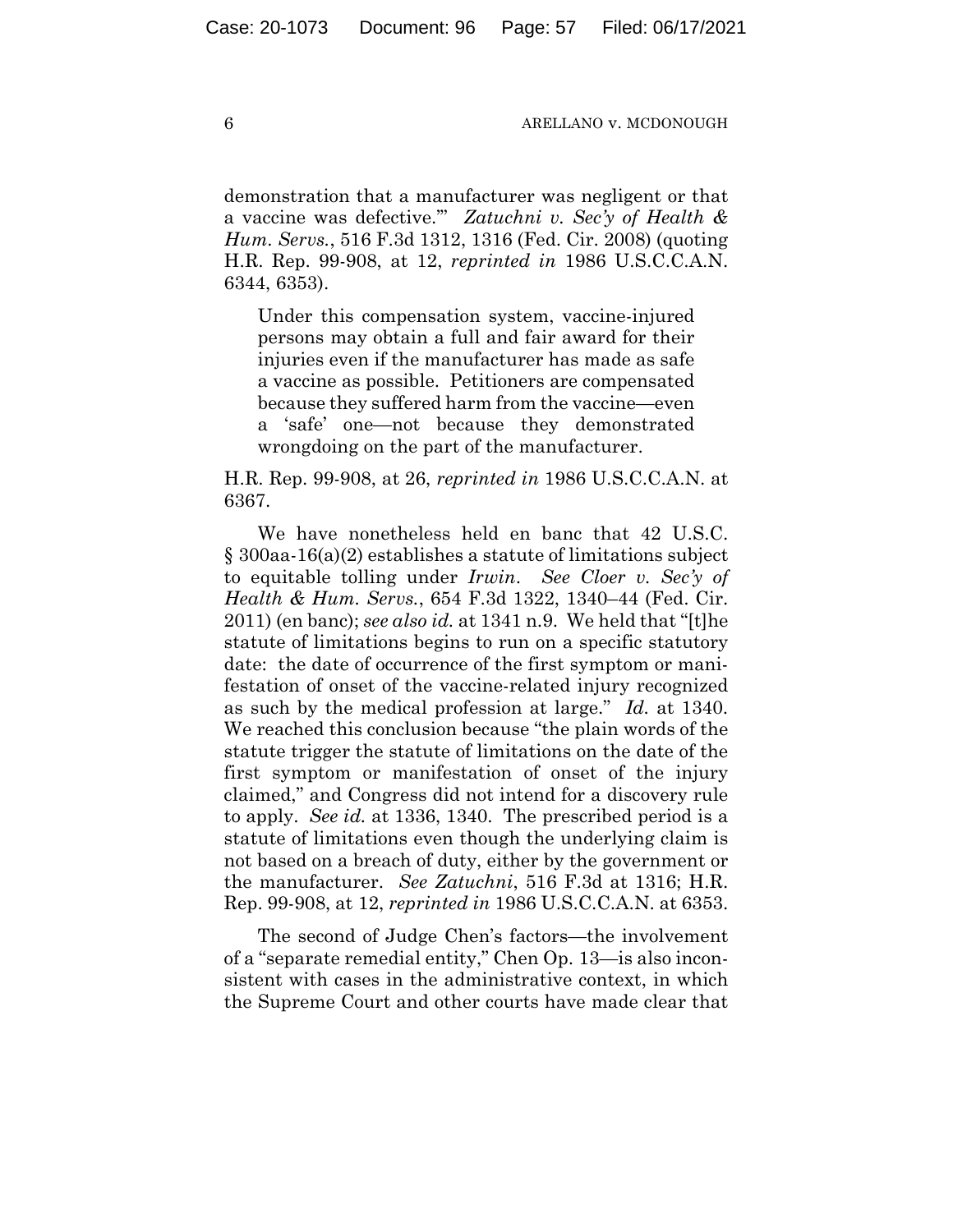a statute governing the timeliness of a claim to an agency for payment from that agency is a statute of limitations. *See United States v. Williams*, 514 U.S. 527, 534 & n.7  $(1995)$  (26 U.S.C. § 6511(a) is a "statute of limitations" that "bar[s] . . . tardy" tax refund claims filed with the Internal Revenue Service); *Colvin v. Sullivan*, 939 F.2d 153, 156 (4th Cir. 1991) (referring to 42 U.S.C. § 1320b-2(a), which provides for a two-year period during which states are permitted to file claims with the federal government for expenditures made in carrying out a state plan under specific subchapters of the codification of the Social Security Act, as a "statute of limitations"); *cf. Warren v. Off. of Pers. Mgmt.*, 407 F.3d 1309, 1316 (Fed. Cir. 2005) (referring to the two-year period "after the date on which the marriage of [a] former spouse . . . is dissolved" to make an election with the Office of Personal Management to provide a survivor annuity for the former spouse, *see* 5 U.S.C.  $\S$  8339(j)(3), as a "statute of limitations").

B

Judge Chen offers an alternative theory—that § 5110(b)(1) is not a statute of limitations because it "does not eliminate a veteran's ability to collect benefits for [a service-connected] disability," Chen Op. 13, but instead "forgives a veteran's temporary delay in filing a claim in the immediate aftermath of a veteran's transition back to civilian life upon discharge from military service," *id.* at 19 (emphasis omitted). In my view, this analysis blinks reality.

The claim for benefits here has two components: (1) a retrospective claim for benefits for past disability, and (2) a prospective claim for future benefits. The statute imposes no statute of limitations for prospective benefits, and a veteran may be entitled to forward-looking benefits after the one-year period prescribed by § 5110(b)(1) runs. *See Henderson v. Shinseki*, 562 U.S. 428, 431 (2011) ("A veteran faces no time limit for filing a claim . . . ."). But  $\S 5110(b)(1)$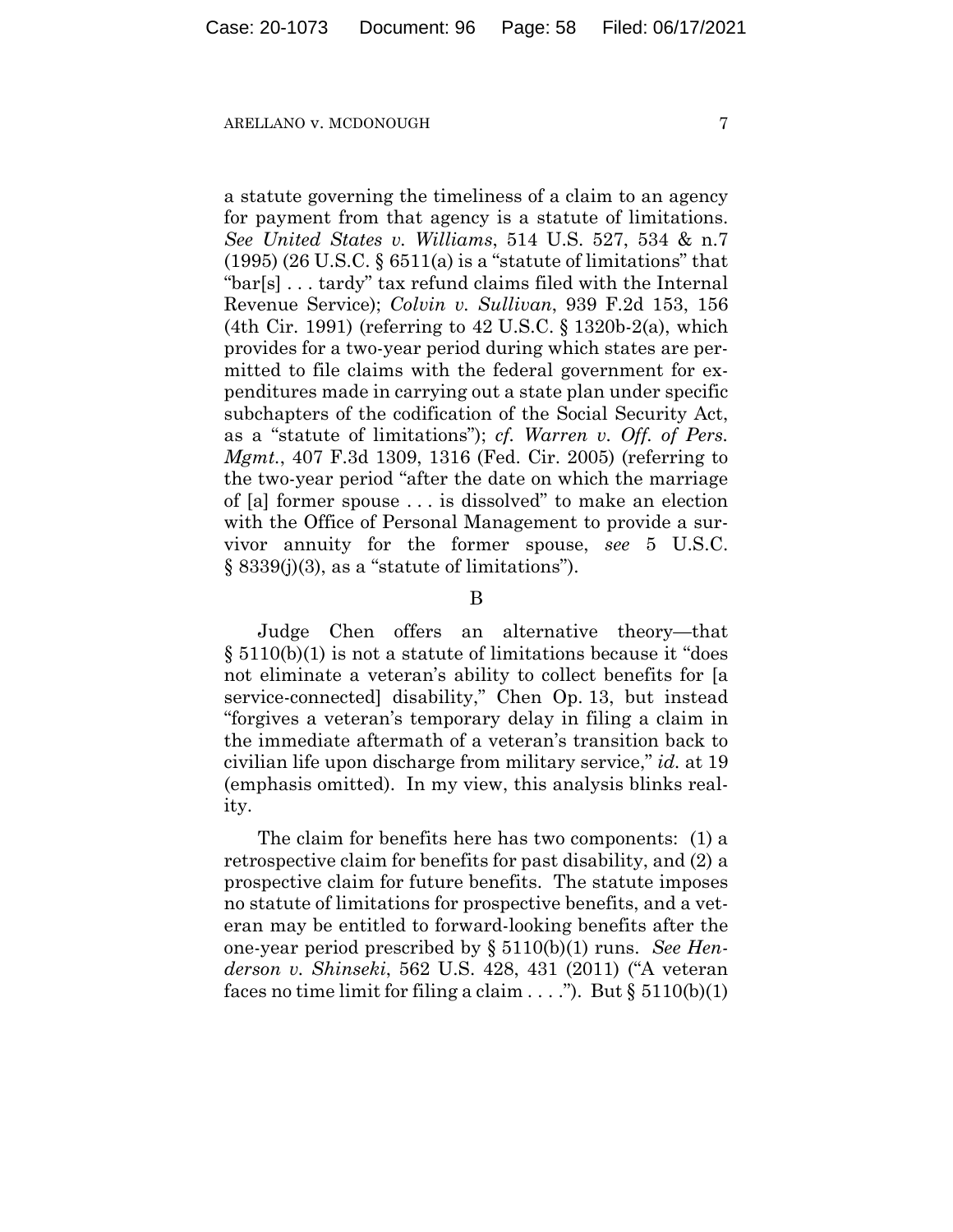does impose what is clearly a one-year statute of limitations for retrospective claims—making retrospective benefits unavailable unless the claim is filed within one year after discharge. Section 5110(b)(1) is a "more limited statute of limitations," *see Young v. United States*, 535 U.S. 43, 48 (2002), applicable only to retrospective benefit claims, but it is a statute of limitations nonetheless. Section 5110(b)(1) "is a limitations period because it prescribes a period within which certain rights . . . may be enforced." *See id.* at 47. It bars retroactive benefits if the claim is filed more than a year after discharge.

This approach to periods of limitations for claims for benefits is not unusual. Government benefits programs often provide that an individual qualifying for benefits may recover future benefits once an application is filed but is limited in the recovery of past benefits to a set period before the filing of the application. One example is the statute providing for Social Security disability benefits, which provides no limit on the recovery of future benefits once an application has been filed but imposes a twelve-month limitations periods on the recovery of past benefits—in other words, a statute of limitations. *Begley v. Weinberger*, 400 F. Supp. 901, 911 (S.D. Ohio 1975) (noting a "one-year statute of limitations upon the availability of retroactive disability insurance benefits" established by 42 U.S.C.  $§$  4[2](#page-58-0)3(b)).<sup>2</sup>

*Yeiter* rejected the argument that "Congress did not intend the one-year limit on retroactive benefits [in 42 U.S.C. § 423(b)] to apply where the failure to file for benefits arises

<span id="page-58-0"></span><sup>2</sup> The cases Judge Chen cites, both decided before *Irwin*, are not to the contrary. *See* Chen Op. 31 (citing *Yeiter v. Sec'y of Health & Hum. Servs.*, 818 F.2d 8, 10 (6th Cir. 1987); and then citing *Sweeney v. Sec'y of Health, Ed. & Welfare*, 379 F. Supp. 1098, 1100 (E.D.N.Y. 1974)).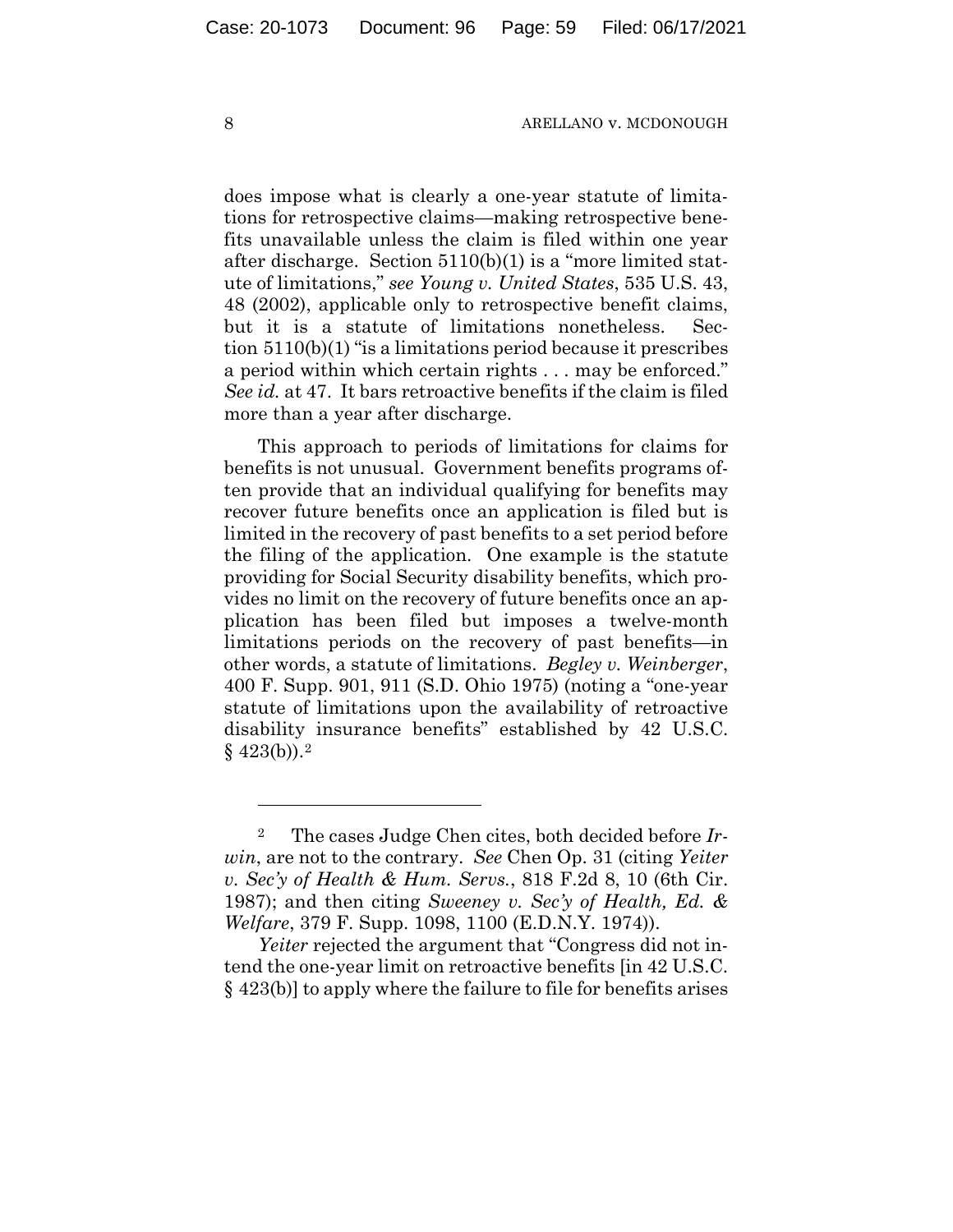Section 5110(b)(1) is nearly the same as the statutes of limitation in copyright actions and patent infringement, where the statutes bar recovery for past events if the claim is not filed within a specified period, but permit recovery for future acts. The copyright limitations period is gov-erned by 17 U.S.C. § 507,<sup>[3](#page-59-0)</sup> which the Supreme Court has described as a "limitations period [that] allows plaintiffs during [the copyright] term to gain retrospective relief running only three years back from the date the complaint was filed." *Petrella v. Metro-Goldwyn-Mayer, Inc.*, 572 U.S. 663, 672 (2014); *see also id.* at 670 (describing copyright limitations period as a "a three-year look-back limitations period").[4](#page-59-1) Thus, "the infringer is insulated from liability for earlier infringements of the same work." *Id.* at 671.

Likewise,  $\S 5110(b)(1)$  is similar to the limitations period in patent infringement actions, 35 U.S.C. § 286,[5](#page-59-2) which "represents a judgment by Congress that a patentee

from the disability itself." 818 F.2d at 9. *Sweeney* held that "equitable considerations [were] irrelevant" to the application of § 423 "to this case." 379 F. Supp. at 1100–01. Neither held that  $\S$  423(b) is not a statute of limitations.

<span id="page-59-0"></span><sup>3</sup> "No civil action shall be maintained under the provisions of this title unless it is commenced within three years after the claim accrued." 17 U.S.C. § 507(b).

<span id="page-59-1"></span><sup>4</sup> The copyright statute of limitations has been held to be subject to equitable tolling. *See Prather v. Neva Paperbacks, Inc.*, 446 F.2d 338, 340 (5th Cir. 1971) ("[T]he intent of the drafters [of the predecessor of § 507(b)] was that the limitations period would affect the remedy only, not the substantive right, and that equitable considerations would therefore apply to suspend the running of the statute.").

<span id="page-59-2"></span><sup>&</sup>lt;sup>5</sup> "Except as otherwise provided by law, no recovery shall be had for any infringement committed more than six years prior to the filing of the complaint or counterclaim for infringement in the action." 35 U.S.C. § 286.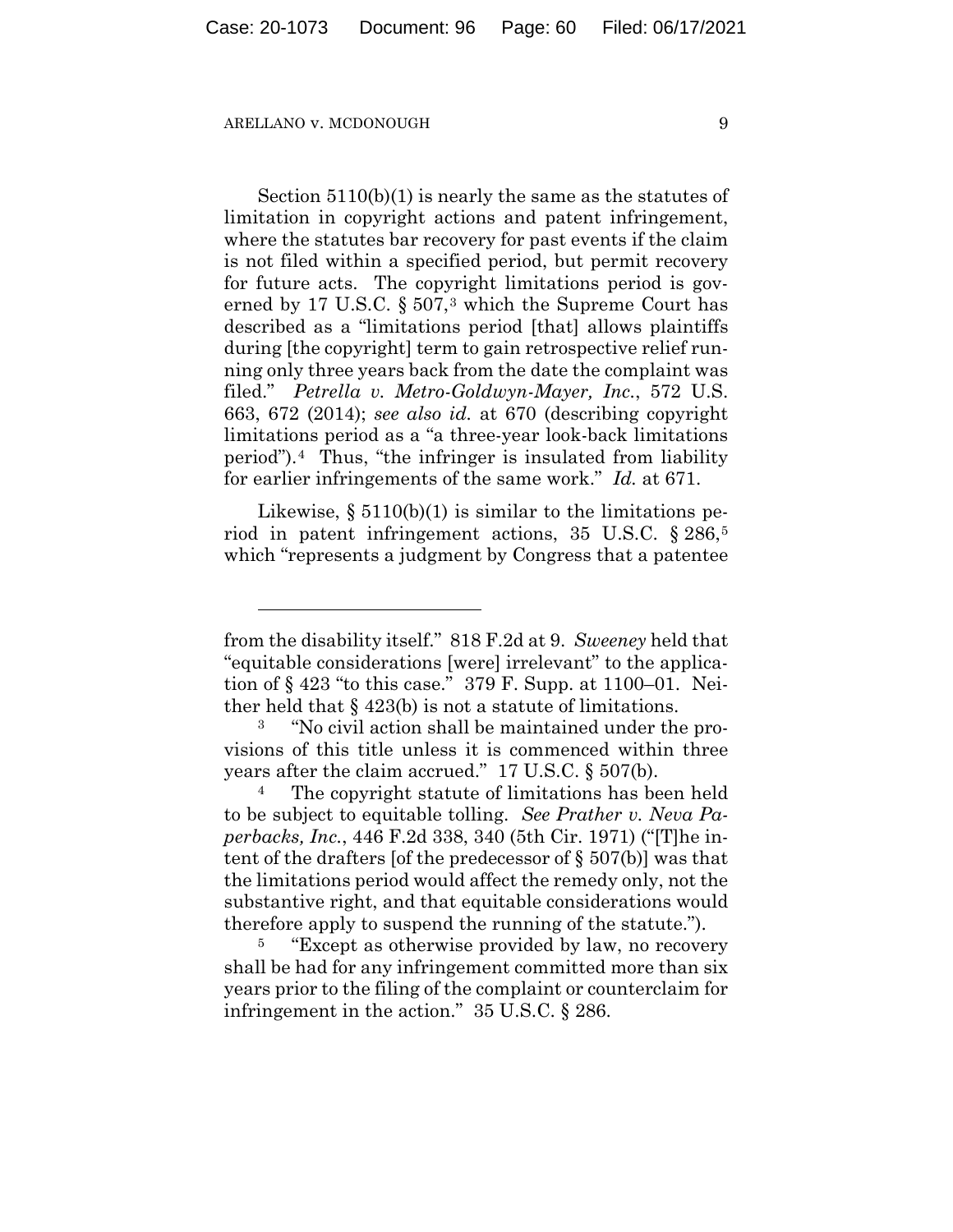may recover damages for any infringement committed within six years of the filing of the claim." *SCA Hygiene Prods. Aktiebolag v. First Quality Baby Prods.*, LLC, 137 S. Ct. 954, 961 (2017). In so holding, the Supreme Court rejected the argument that § 286 was not a "true statute of limitations" because it "runs backward from the time of suit." *Id.* at 961–62 (citing *Petrella*, 572 U.S. at 672).[6](#page-60-0)

Judge Chen attempts to distinguish these cases on the ground that "§ 5110(b)(1) establishes the effective date of a single benefits claim for an ongoing disability, whereas an ongoing course of infringement in *Petrella* and *SCA Hygiene* comprises a 'series of discrete infringing acts,' each of which is a distinct harm giving rise to an independent claim for relief that starts a new limitations period." Chen Op. 20 (quoting *Petrella*, 572 U.S. at 671–72). The same is true here. The claim is not a single benefits claim, but a claim for a series of payments allegedly due. *See* 38 U.S.C. § 1110 (establishing basic entitlement for disability compensation); *id.* § 1114 (providing monthly rates for disability compensation); *id.* § 1115 (providing additional compensation for dependents); *see also* Veterans' Compensation Cost-of-Living Adjustment Act of 2020, Pub. L. 116- 178, 134 Stat. 853 (providing cost-of-living adjustment).

The Supreme Court's decision in *Young*, 535 U.S. 43, also supports the view that  $\S 5110(b)(1)$  is a statute of limitations. In *Young*, the Supreme Court considered whether a three-year lookback period provided by § 507 of the Bankruptcy Code was a statute of limitations. *See* 11 U.S.C. § 507(a)(8)(A)(i). Under this lookback period, "[i]f the IRS has a claim for taxes for which the return was due within

<span id="page-60-0"></span><sup>6</sup> The holdings of *Petrella* and *SCA Hygiene* addressed whether the provisions were statutes of limitations because that affected application of the doctrine of laches. *See Petrella*, 572 U.S. at 686; *SCA Hygiene*, 137 S. Ct. at 967.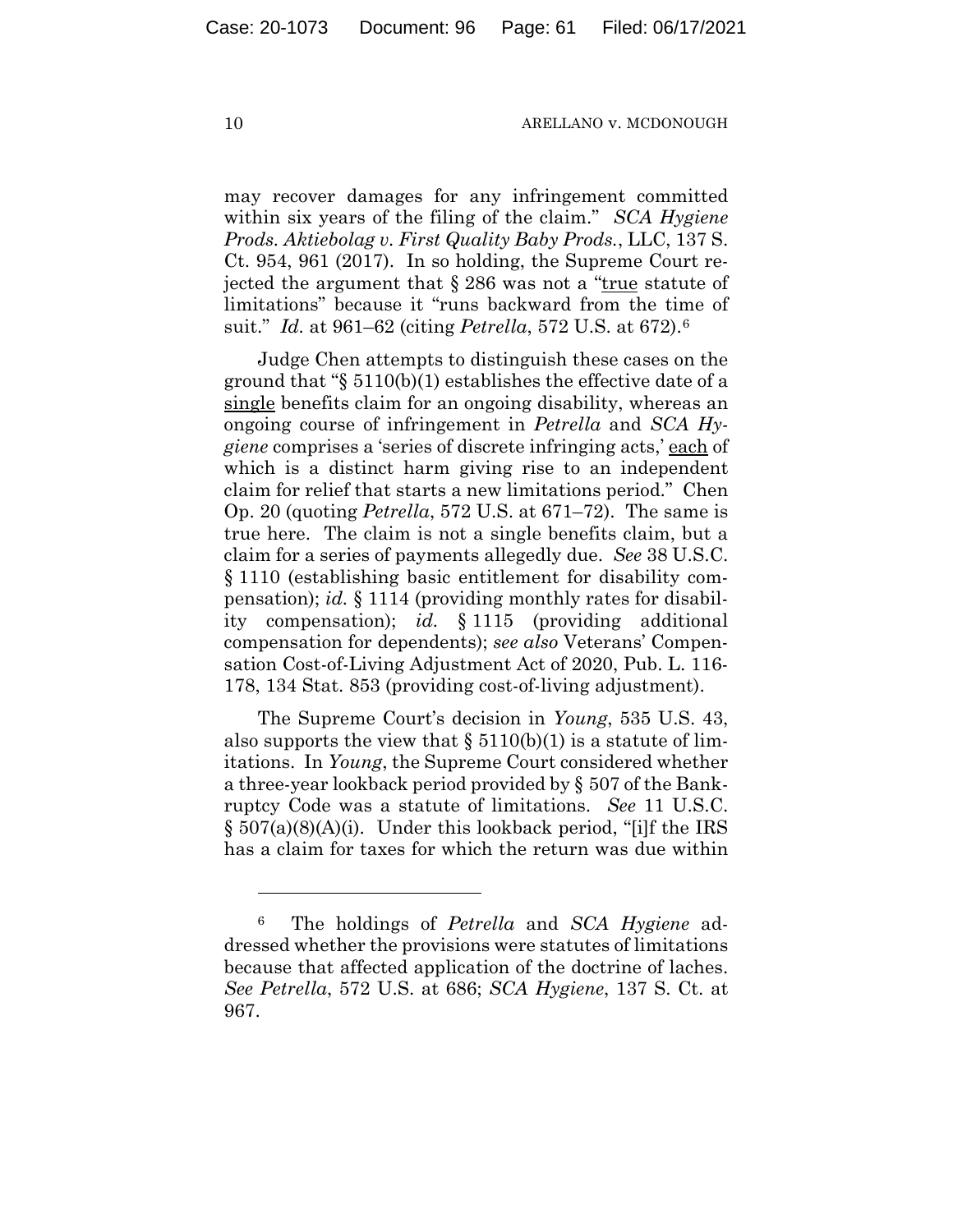three years before the bankruptcy petition was filed, the claim enjoys eighth priority . . . and is nondischargeable in bankruptcy." *Young*, 535 U.S. at 46. "The period thus encourages the IRS to protect its rights—by, say, collecting the debt, or perfecting a tax lien—before three years have elapsed." *Id.* at 47 (citations omitted). "If the IRS sleeps on its rights, its claim loses priority and the debt becomes dischargeable." *Id.* The Supreme Court acknowledged that, "unlike most statutes of limitations, the lookback period bars only *some*, and not *all*, legal remedies for enforcing the claim," *id.* (footnote omitted), and noted that "[e]quitable remedies may still be available," *id.* at 47 n.1. That qualification "ma[de] it a more limited statute of limitations, but a statute of limitations nonetheless" subject to equitable tolling. *Id.* at 48.

In determining that the lookback period was a statute of limitations, the Supreme Court found it significant that "the lookback period serve[d] the same 'basic policies [furthered by] all limitations provisions: repose, elimination of stale claims, and certainty about a plaintiff's opportunity for recovery and a defendant's potential liabilities.'" *Young*, 535 U.S. at 47 (second alteration in original) (quoting *Rotella v. Wood*, 528 U.S. 549, 555 (2000)).

Section 5110(b)(1), like the provision at issue in *Young*, serves the same basic policies of limitations periods. It encourages veterans to file for disability compensation benefits within a year of their discharge, or else lose retroactive benefits that they would otherwise be entitled to. It limits veterans' "opportunity for recovery" and the government's "potential liabilities," *see Rotella*, 528 U.S. at 555, to only forward-looking benefits if the filing deadline is missed.

Judge Chen attempts to find support in the Supreme Court's *Lozano* decision. *Lozano* involved Article 12 of the Hague Convention on the Civil Aspects of International Child Abduction, which was held not to be a statute of limitations. "When a parent abducts a child and flees to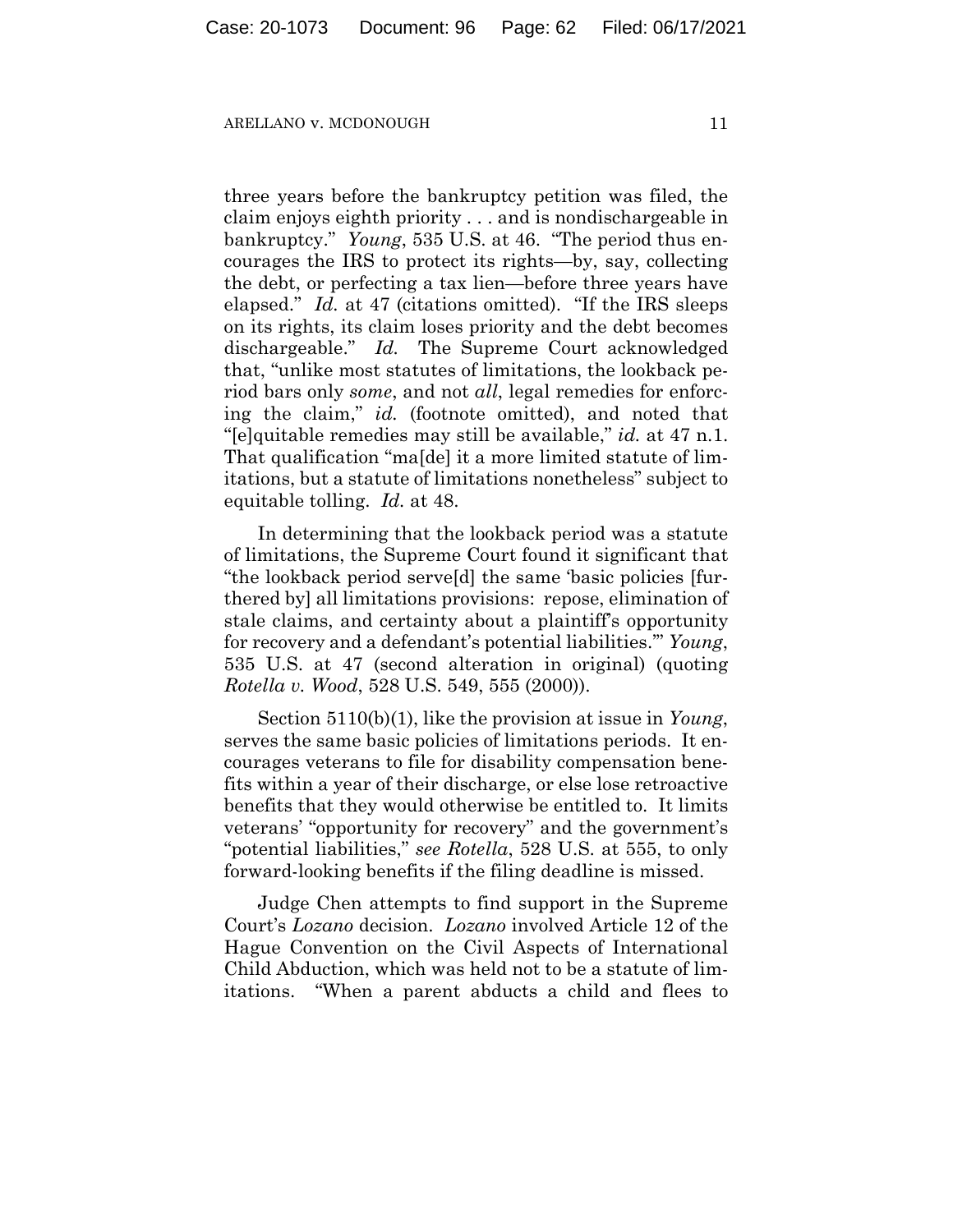another country," the Hague Convention "generally requires that country to return the child immediately if the other parent requests return within one year." *Lozano*, 572 U.S. at 4. After the one-year period has expired, under Article 12, the court "shall also order the return of the child, unless it is demonstrated that the child is now settled." *Id.* at 15 (citation and quotation marks omitted). *Lozano* did not involve a statute, but rather a treaty provision, which "was not adopted against a shared background of equitable tolling." *Id.* at 11. Also, this treaty provision in *Lozano* did not provide a cut-off for monetary recovery, unlike § 5110(b)(1), which provides "certainty about a plaintiff's opportunity for recovery and a defendant's potential liabilities" by providing a cut-off date for retroactive disability benefits. *See Rotella*, 528 U.S. at 555. *Lozano* has no relevance here.

Nor is this case similar to *Hallstrom*, on which Judge Chen also relies. As noted above, *Hallstrom* concerned a 60-day notice provision of the Resource Conservation and Recovery Act of 1976. 493 U.S. at 22 (citing 42 U.S.C.  $§ 6972(b)(1) (1982)$ . The Supreme Court held that this "60-day notice provision" was "[u]nlike a statute of limitations" because "petitioners [had] full control over the timing of their suit: they need only give notice to the appropriate parties and refrain from commencing their action for at least 60 days." *Id.* at 27. Section  $\S 5110(b)(1)$  is not a notice provision.

In sum,  $\S 5110(b)(1)$  is a statute of limitations, and the *Irwin* rebuttable presumption of equitable tolling applies. As Judge Newman has noted, "[t]he time period of § 5110(b)(1) is not a jurisdictional restriction, and its blanket immunization from equitable extension, whatever the circumstances, appears to be directly contrary to the legislative purpose." *Butler v. Shinseki*, 603 F.3d 922, 928 (Fed. Cir. 2010) (Newman, J., concurring in the result).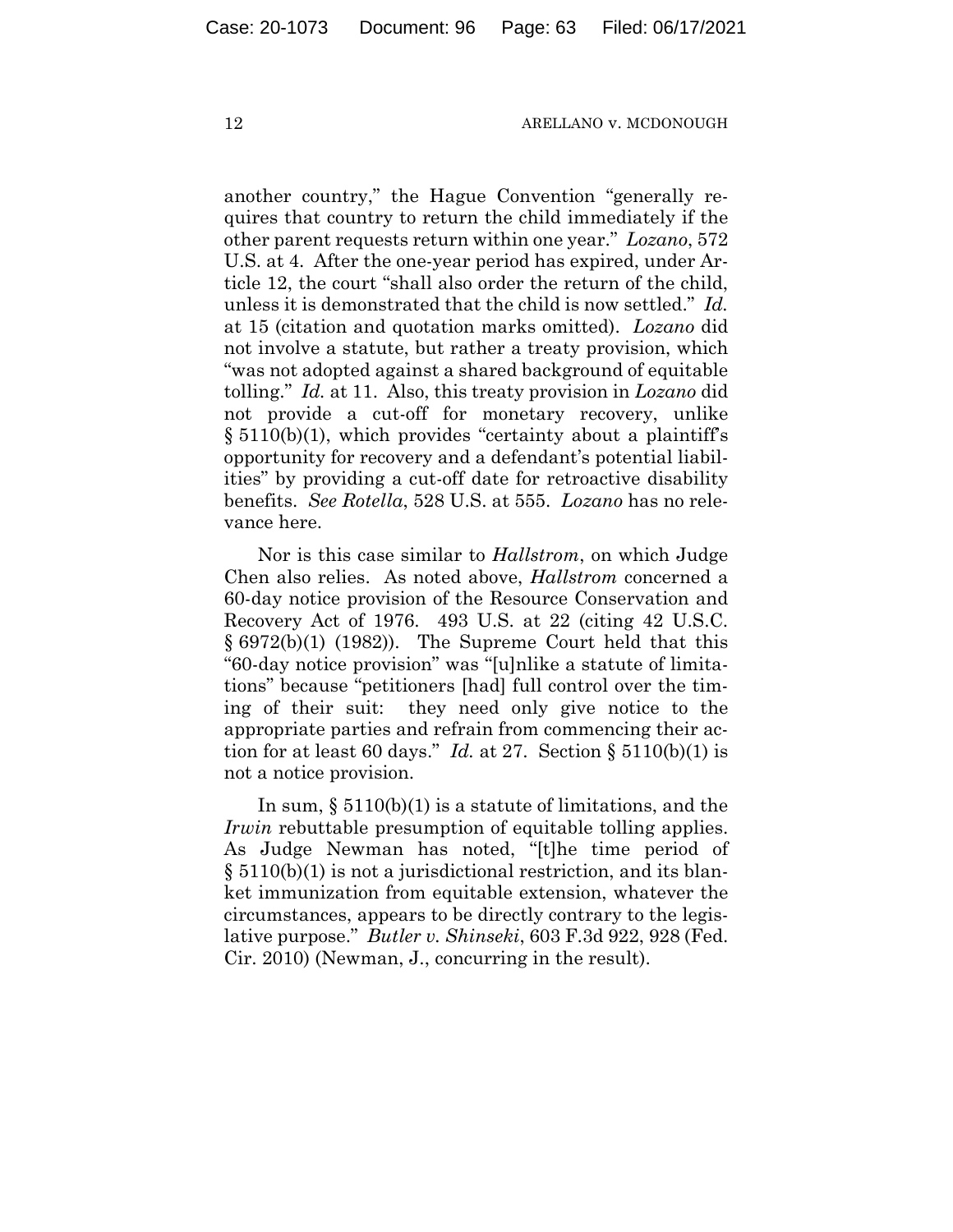"To be sure, *Irwin*'s presumption is rebuttable." *United States v. Kwai Fun Wong*, 575 U.S. 402, 419 (2015). Judge Chen concludes that even if the presumption of equitable tolling applies to  $\S 5110(b)(1)$ , the presumption has been rebutted. I disagree. Congress has not clearly indicated a general prohibition against equitable tolling as to  $§ 5110(b)(1).$ 

The Supreme Court has identified several factors that determine whether the equitable tolling presumption has been rebutted, and here, almost all of the factors signal that there is no general prohibition against equitable tolling.[7](#page-63-0)

The first factor is the language of the statute. The language of a statute of limitations may indicate that it is jurisdictional, in which case a court must enforce the limitation "even if equitable considerations would support extending the prescribed time period." *Kwai Fun Wong*, 575 U.S. at 408–09. In determining whether a statute is jurisdictional, courts have often held that it does not matter if a statute's language is "mandatory" or "emphatic" if "text speaks only to a claim's timeliness, not to a court's power." *Id.* at 410–11.

Section 5110(b)(1) is not jurisdictional, as Judge Chen concedes. Chen Op. 36–37. Nevertheless, Judge Chen relies on the use of the phrase "[u]nless specifically provided otherwise in this chapter" in  $\S 5110(a)(1)$ , concluding that by using that term, Congress "implicitly intended to preclude the general availability of equitable tolling by

<span id="page-63-0"></span><sup>7</sup> Our decision in *Cloer* identified many of the same factors. *See* 654 F.3d at 1342. The Supreme Court has identified further factors since we decided *Cloer* that I discuss here. *See generally Auburn*, 568 U.S. 145; *Kwai Fun Wong*, 575 U.S. 402.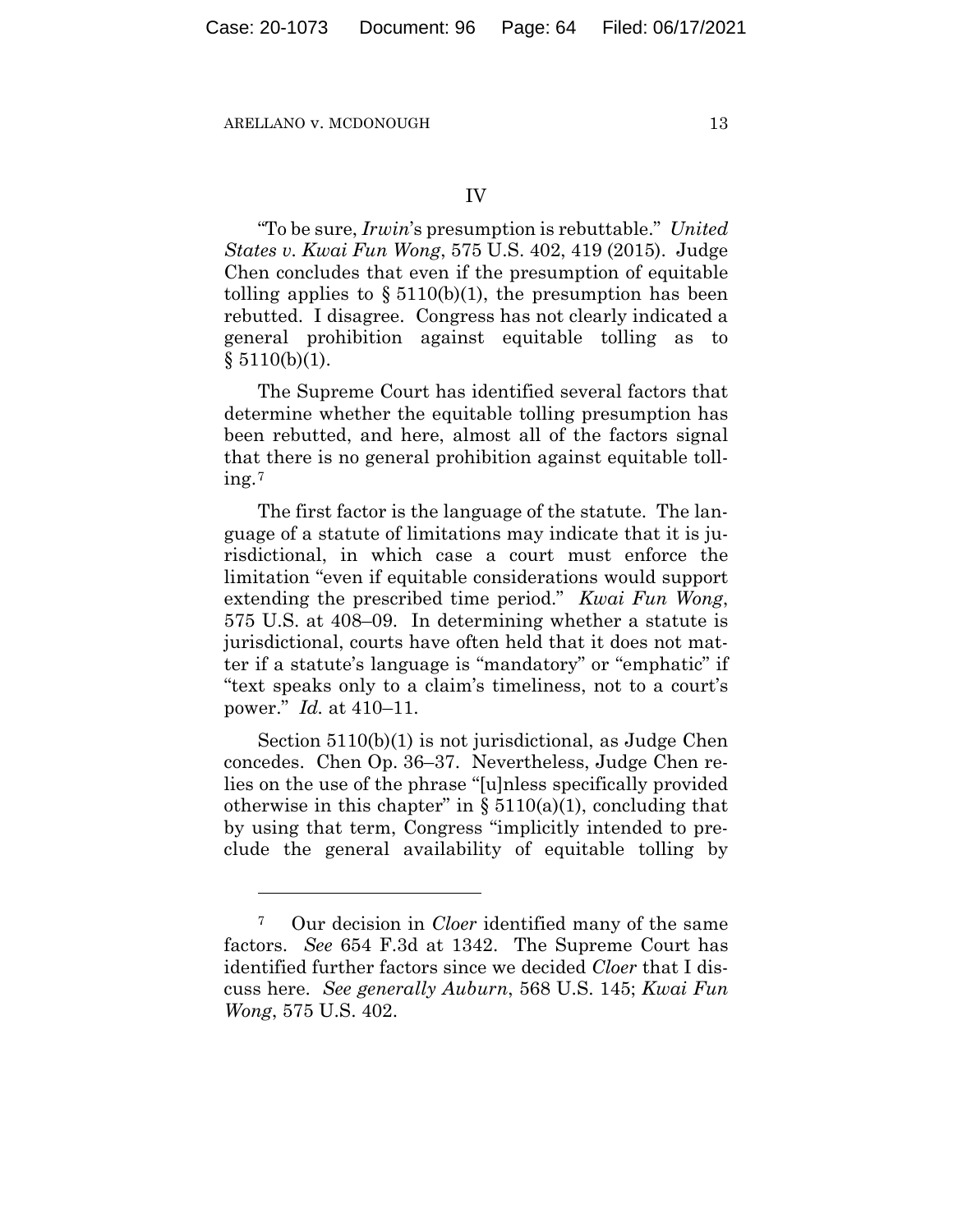explicitly including a more limited, specific selection of equitable circumstances under which a veteran is entitled to an earlier effective date and specifying the temporal extent of the exceptions for those circumstances." *Id.* at 37–38.

In *Kwai Fun Wong*, the Supreme Court held that the use of the phrase "shall be forever barred" in the Federal Tort Claims Act limitations period, 28 U.S.C. § 2401(b), though "mandatory" and "emphatic," "[spoke] only to a claim's timeliness, not to a court's power," and did not designate § 2401(b) as a jurisdictional time bar not subject to equitable tolling. 575 U.S. at 410–11. Here, too, the phrase "[u]nless specifically provided otherwise in this chapter" in § 5110(a)(1), though mandatory and emphatic, does not clearly foreclose equitable tolling of  $\S 5110(b)(1)$ .

Second, the detailed nature of a statute may suggest that Congress did not intend for a statute of limitations to be equitably tolled. "Ordinarily limitations statutes use fairly simple language, which one can often plausibly read as containing an implied 'equitable tolling' exception." *United States v. Brockamp*, 519 U.S. 347, 350 (1997). A statute that "uses language that is not simple" and "sets forth its limitations in a highly detailed technical manner, that, linguistically speaking, cannot easily be read as containing implicit exceptions" could indicate Congress's intent to preclude equitable tolling. *Id.*

Judge Chen determines that the language and structure of § 5110's subsections are "highly detailed" and "technical." Chen Op. 39 (quoting *Brockamp*, 519 U.S. at 350). While it is true that  $\S 5110$  is a detailed statute, it "use[s] fairly simple language." *See Brockamp*, 519 U.S. at 350. For example,  $\S 5110(b)(1)$  simply states that "[t]he effective date of an award of disability compensation to a veteran shall be the day following the date of the veteran's discharge or release if application therefor is received within one year from such date of discharge or release." 38 U.S.C.  $\S 5110(b)(1)$ . Section  $\S 5110$ , even considered as a whole, is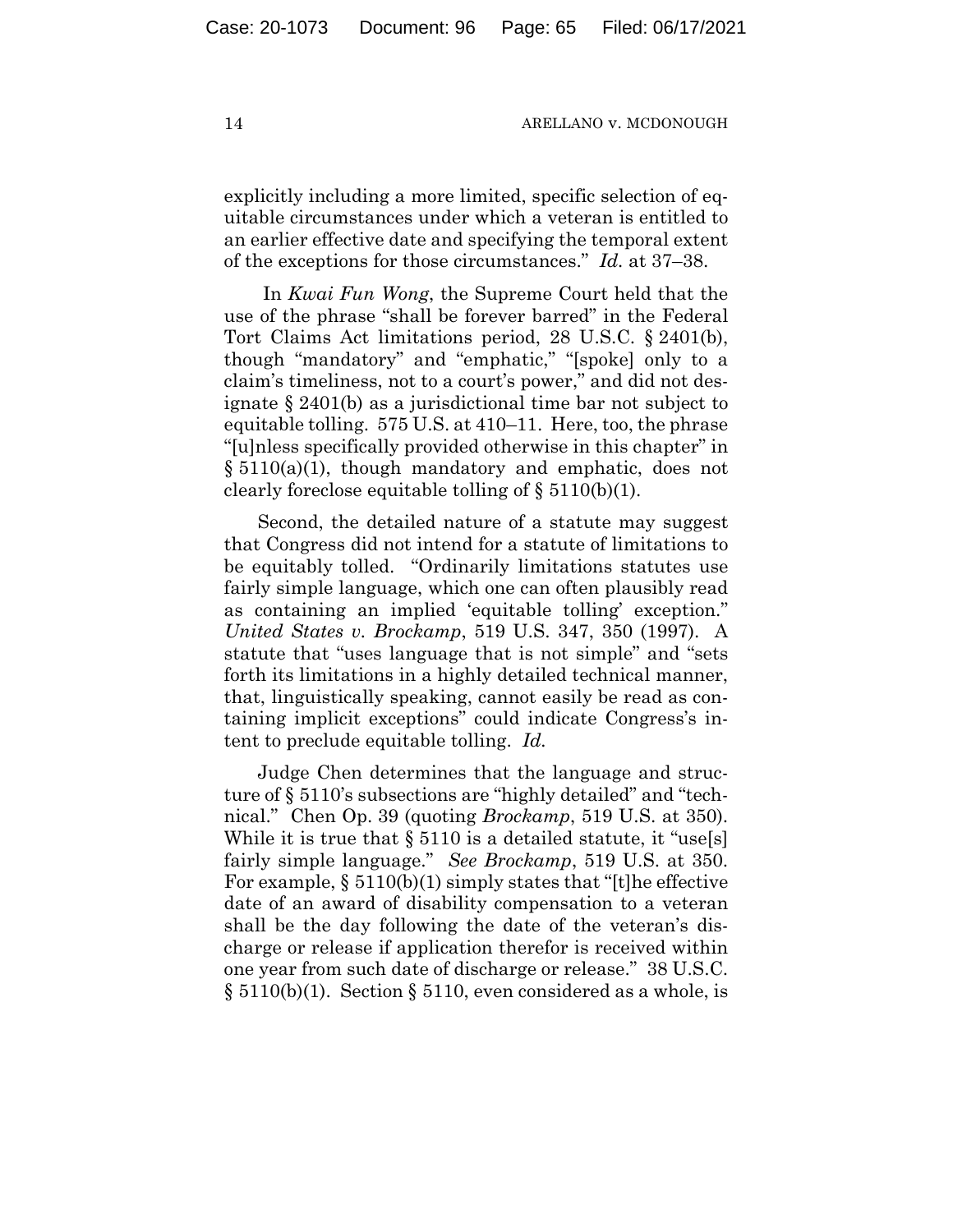not as detailed as the tax statute at issue in *Brockamp*, 26 U.S.C. § 6511, where equitable tolling was disallowed. This factor does not weigh against equitable tolling of  $§ 5110(b)(1).$ 

Third, we consider if a statute of limitations has "explicit exceptions to its basic time limits," which may preclude equitable tolling. *Brockamp*, 519 U.S. at 351. Judge Chen concludes that "§ 5110's enumerated exceptions confirm that Congress has already considered which equitable considerations may provide a retroactive effective date and declined to provide the relief Mr. Arellano seeks." Chen Op. 41.

We noted in *Cloer* that "exceptions to statutes of limitations do not necessarily rebut the bedrock *Irwin* presumption in favor of equitable tolling," and that "an exception may signal a beneficent Congressional act, not a rebuttal of the *Irwin* presumption." 654 F.3d at 1343. Although  $\S 5110(b)(1)$  is itself an exception to the general effective date rule of  $\S 5110(a)(1)$ , there are no explicit exceptions to the one-year period in  $\S 5110(b)(1).$ <sup>[8](#page-65-0)</sup>

Nor do the other provisions of § 5110 speak to equitable tolling, with the exception of  $\S 5110(b)(4)$ , which provides a retroactive period of disability pension benefits for a veteran who is "prevented by a disability from applying for disability pension."  $38 \text{ U.S. C. }$  §  $5110(b)(4)(B)$ .

Apart from  $\S 5110(b)(4)$ , this is not a situation in which the statute "has already effectively allowed for equitable

<span id="page-65-0"></span>Under the VA's regulation, "[t]ime limits within which claimants or beneficiaries are required to act to perfect a claim or challenge an adverse VA decision may be extended for good cause shown." 38 C.F.R. § 3.109(b) (2020). The government argues that this regulation does not apply to  $\S$  5110(b)(1), and Mr. Arellano does not contend otherwise.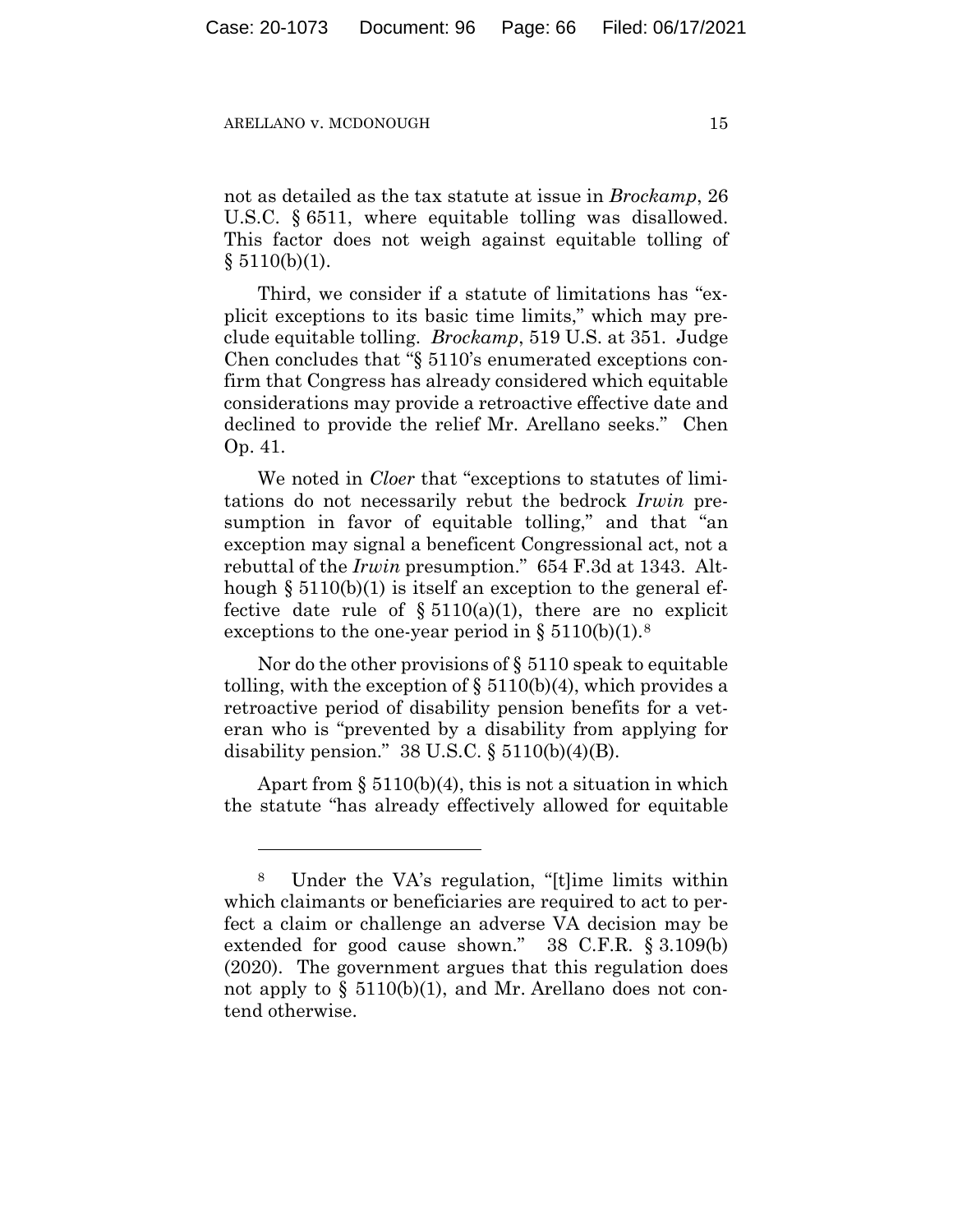tolling." *See United States v. Beggerly*, 524 U.S. 38, 48 (1998). The other § 5110 provisions discuss situations—for example, when a child turns 18, 38 U.S.C.  $\S 5110(e)(2)$ ; when there has been a report or finding of death of a service member, *id.* § 5110(*j*); or when there has been an annulment of marriage, *id.* § 5110(k)—which do not on their face relate to equitable tolling or indicate Congress's intent to preclude equitable tolling of  $\S$  5110(b)(1).

With respect to  $\S 5110(b)(4)$ , it is true that  $\S 5110(b)(4)$ speaks to one limited aspect of equitable tolling (tolling for disability), but only in the unique context of disability pension and not disability compensation. While this may indicate a desire to limit equitable tolling for mental disability in specific circumstances (as discussed below), this can hardly be read as evincing a desire by Congress to eliminate equitable tolling generally as to disability compensation. It is simply an example of "a beneficent Congressional act, not a rebuttal of the *Irwin* presumption." *See Cloer*, 654 F.3d at 1343.

Fourth, Congress is more likely to have intended a statute of limitations that governs a statutory scheme "in which laymen, unassisted by trained lawyers, initiate the process" to be subject to equitable tolling, *Zipes*, 455 U.S. at 397 (quoting *Love v. Pullman Co.*, 404 U.S. 522, 527 (1972)), in contrast to statutory schemes that govern sophisticated parties "assisted by legal counsel," *Auburn*, 568 U.S. at 160.

The fact that "the veteran is often unrepresented during the claims proceedings," *Shinseki v. Sanders*, 556 U.S. 396, 412 (2009), especially, as here, "in the early stages of the application process," when "the veteran is almost always unassisted by legal counsel," *Hensley v. West*, 212 F.3d 1255, 1262 (Fed. Cir. 2000), suggests that Congress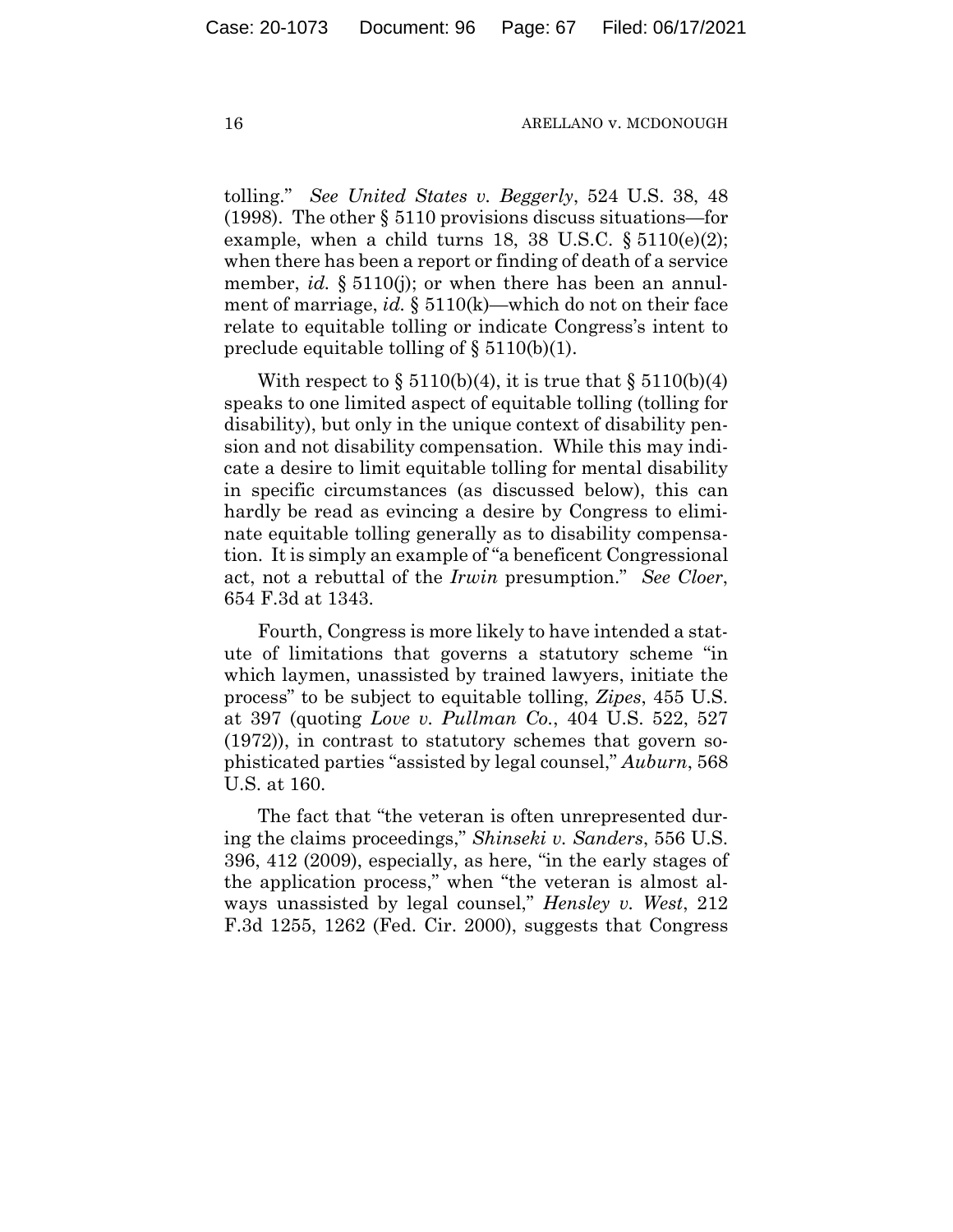intended for equitable tolling to be available.[9](#page-67-0) This is in contrast to situations such as in *Auburn*, where the statutory scheme at issue governed reimbursements to healthcare providers. The statute "[was] not designed to be unusually protective of claimants," was not one "in which laymen, unassisted by trained lawyers, initiate the process," and "applie[d] to sophisticated institutional providers assisted by legal counsel." 568 U.S. at 160–61 (citations and internal quotation marks omitted) (holding that equitable tolling did not apply to the 180-day statutory deadline for health care providers to file appeals with the Provider Reimbursement Review Board under 42 U.S.C.  $§ 139500(a)(3)$ .

Fifth, we consider the subject matter of the statute. If the statute of limitations "is contained in a statute that Congress designed to be 'unusually protective' of claimants," that will suggest Congress intended for equitable tolling to apply. *Bowen v. City of New York*, 476 U.S. 467, 480 (1986) (quoting *Heckler v. Day*, 467 U.S. 104, 106 (1984)).

"[T]he uniquely pro-claimant nature of the veterans compensation system" suggests that Congress intended at

representation).

<span id="page-67-0"></span><sup>9</sup> *See also* Department of Veterans Affairs Board of Veterans' Appeals, Annual Report Fiscal Year 2020, 36, https://www.bva.va.gov/docs/Chairmans\_Annual Rpts/BVA2020AR.pdf (24.4% of legacy appeals before the Board of Veterans' Appeals ("Board") in fiscal year 2020 had attorney representation); Connie Vogelmann, Admin. Conf. of the United States, *Self-Represented Parties in Ad-*

*ministrative Hearings* 29 (Oct. 28, 2016), https://www.acus.gov/sites/default/files/documents/Self-Represented-Parties-Administrative-Hearings-Final-Report-10-28-16.pdf (10.5% of claimants before the Board between fiscal years 2011–2015 had attorney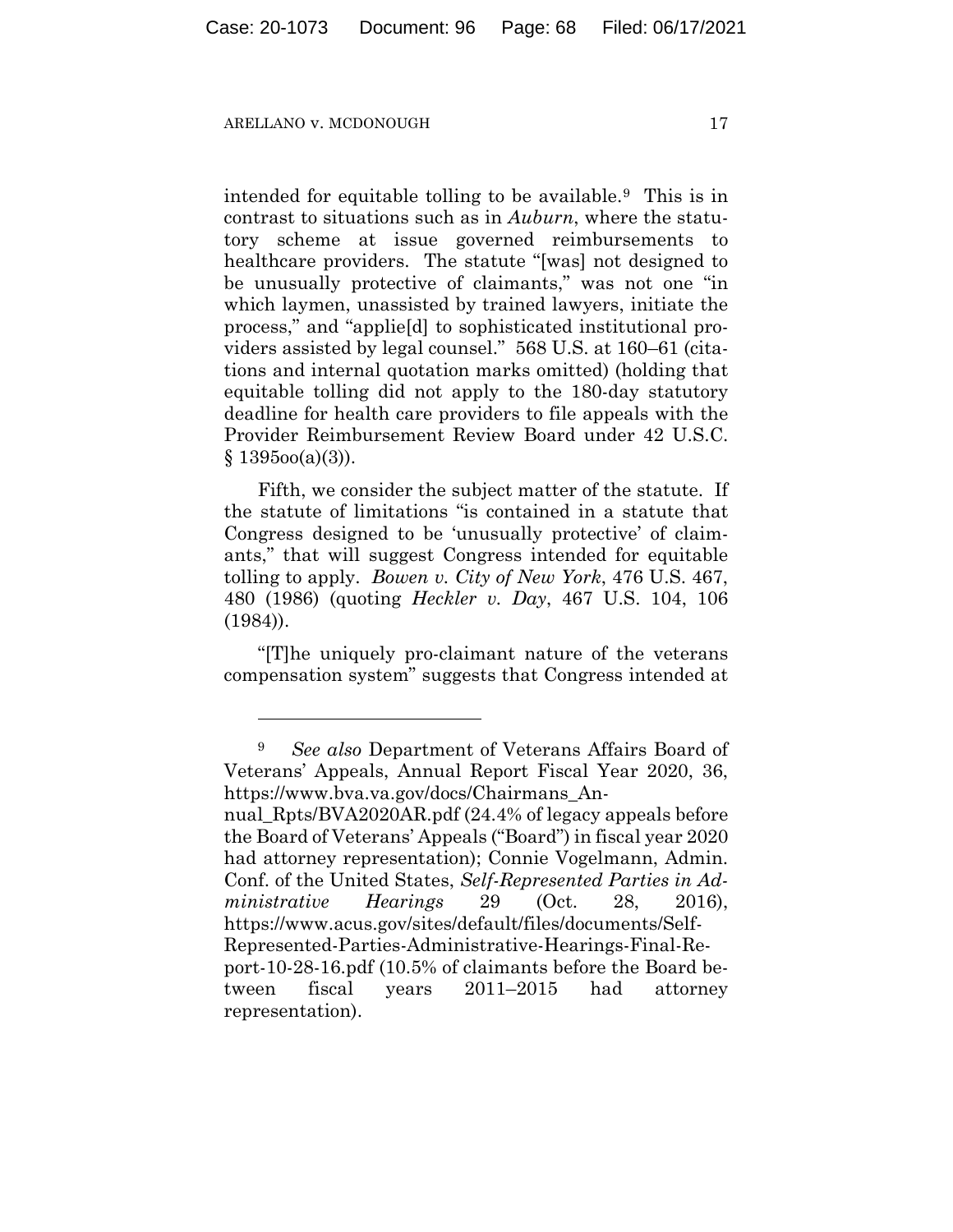least some form of equitable tolling to be available. *Hensley v. West*, 212 F.3d 1255, 1262 (Fed. Cir. 2000). The veterans' claims process is "designed to be 'unusually protective' of claimants," *see Bowen*, 476 U.S. at 480, and "is designed to function throughout with a high degree of informality and solicitude for the claimant," *Henderson*, 562 U.S. at 431 (quoting *Walters v. Nat'l Assn. of Radiation Survivors*, 473 U.S. 305, 311 (1985)).<sup>[10](#page-68-0)</sup>

"Congress has expressed special solicitude for the veterans' cause." *Shinseki*, 556 U.S. at 412. "A veteran, after all, has performed an especially important service for the Nation, often at the risk of his or her own life." *Id.* "[T]he veterans benefit system is designed to award 'entitlements to a special class of citizens, those who risked harm to serve and defend their country. This entire scheme is imbued with special beneficence from a grateful sovereign.'" *Barrett v. Principi*, 363 F.3d 1316, 1320 (Fed. Cir. 2004) (quoting *Bailey v. West*, 160 F.3d 1360, 1370 (Fed. Cir. 1998) (Michel, J., concurring)).[11](#page-68-1)

<span id="page-68-0"></span>Although *Walters* noted in passing that "[t]here is no statute of limitations" in the veterans' claims process generally, 473 U.S. at 311, the court appears to have been referring to the fact that "[a] veteran faces no time limit for filing a claim," *Henderson*, 562 U.S. at 431.

<span id="page-68-1"></span><sup>11</sup> In *Bailey*, we held that the 120-day period for a claimant to appeal an adverse decision of the Board to the Court of Appeals for Veterans Claims ("Veterans Court"), 38 U.S.C. § 7266, is subject to equitable tolling. 160 F.3d at 1368 (en banc). *Bailey* and its progeny, including *Jaquay v. Principi*, 304 F.3d 1276 (Fed. Cir. 2002) (en banc), were overruled by our en banc decision in *Henderson v. Shinseki*, 589 F.3d 1201, 1203 (Fed. Cir. 2009) (en banc), reversed in *Henderson v. Shinseki*, 562 U.S. 428, 441–42 & n.4 (2011). The effect of the Supreme Court's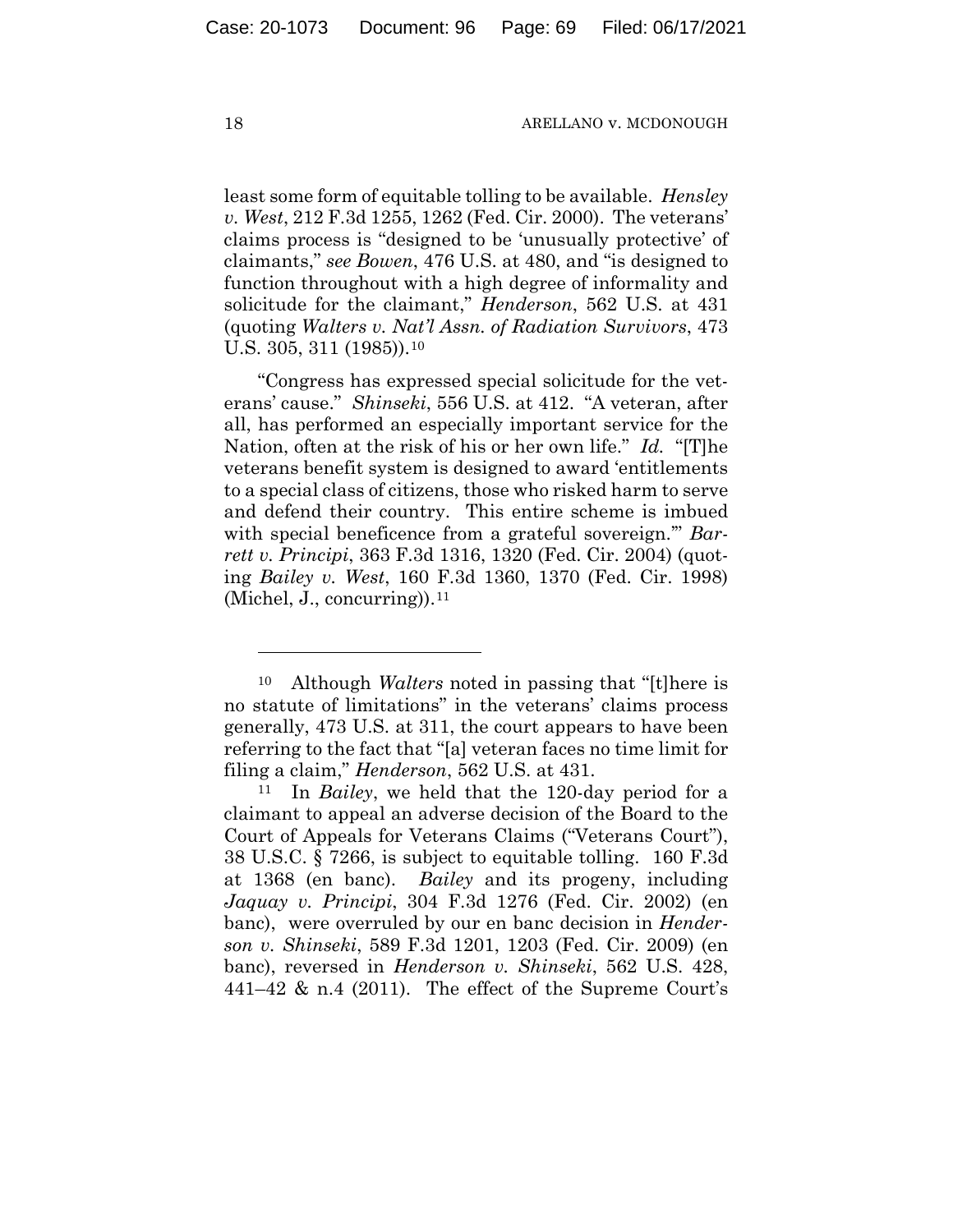The veterans benefits system is unlike the tax collection system, which the Supreme Court held was not subject to equitable tolling because "Congress decided to pay the price of occasional unfairness in individual cases (penalizing a taxpayer whose claim is unavoidably delayed) in order to maintain a more workable tax enforcement system." *Brockamp*, 519 U.S. at 352–53.

"[O]nce a claim is filed, the VA's process for adjudicating it at the regional office and the Board is *ex parte* and nonadversarial." *Henderson*, 562 U.S. at 431; *see* 38 C.F.R. §§ 3.103(a), § 20.700(c) (2020). "In the context of the nonadversarial, paternalistic, uniquely pro-claimant veterans' compensation system, and consistent with our decision in *Bailey*, the availability of equitable tolling pursuant to *Irwin* should be interpreted liberally with respect to filings during the non-adversarial stage of the veterans' benefits process." *Jaquay*, 304 F.3d at 1286.

These factors, as well as "the canon that provisions for benefits to members of the Armed Services are to be construed in the beneficiaries' favor," *King v. St. Vincent's Hosp.*, 502 U.S. 215, 221 n.9 (1991), lead to the conclusion that there is no clear indication that Congress intended to broadly foreclose equitable tolling in § 5110(b)(1), and that equitable tolling should be available in appropriate cases.

Nor does the fact that Congress amended § 5110 four times since *Andrews* indicate approval of *Andrews*. The presumption that reenactment of a statute ratifies the settled interpretation of that statute is strongest when there is evidence that "Congress was indeed well aware of [the prior interpretation]." *Lindahl v. OPM*, 470 U.S. 768, 782

decision was to reinstate our decision in *Bailey*, and we have since reaffirmed that "[t]he filing deadline of §7266 is not jurisdictional and may be tolled where appropriate." *James v. Wilkie*, 917 F.3d 1368, 1372 (Fed. Cir. 2019).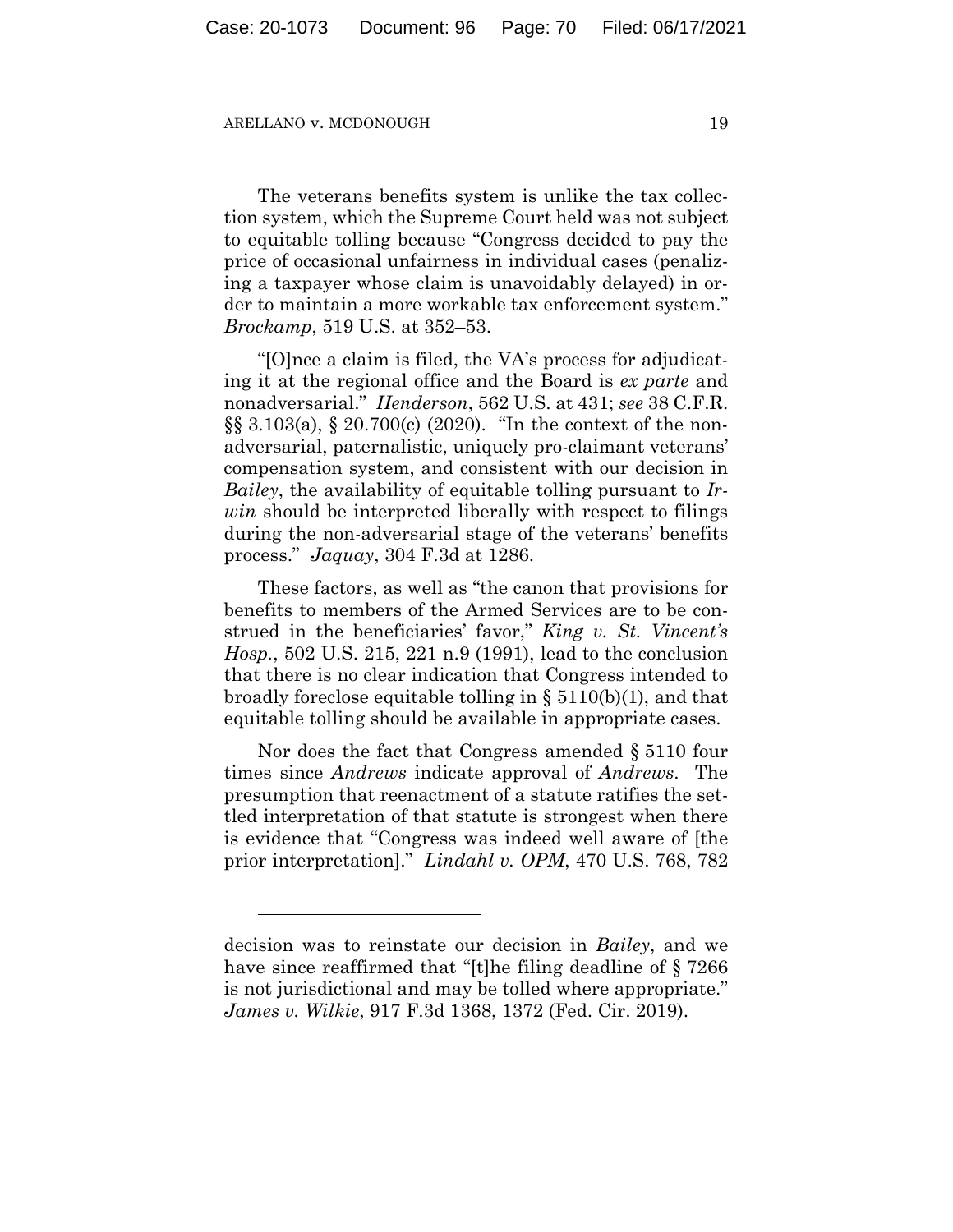(1985); *see also Lorillard v. Pons*, 434 U.S. 575, 580–81 (1978). However, "[r]e-enactment—particularly without the slightest affirmative indication that Congress ever had the [prior judicial interpretation] decision before it—is an unreliable indicium at best." *C.I.R. v. Glenshaw Glass Co.*, 348 U.S. 426, 431 (1955); *see also Brown v. Gardner*, 513 U.S. 115, 121 (1994) (declining to find that reenactment of a statute ratified the VA's interpretation of that statute in part because "the record of congressional discussion preceding reenactment ma[de] no reference to the VA regulation [interpreting the statute at issue], and there is no other evidence to suggest that Congress was even aware of the VA's interpretive position."); *Micron Technology, Inc. v. U.S.*, 243 F.3d 1301, 1310 (Fed. Cir. 2001). There is not the slightest indication that Congress when it amended § 5110 was aware of our decision in *Andrews*, and there is no basis for concluding that Congress intended to approve that decision.[12](#page-70-0) Nor is this a well-settled administrative interpretation as in *Auburn*, 568 U.S. 145. *Auburn* concerned Congress's delegation of rulemaking authority relating to a specific statutory provision to the Secretary of Health and Human Services, and the Secretary's implementation of that authority. 568 U.S. at 159. Here, by contrast, we are dealing with the decision of a single circuit court, which has not been reviewed by the Supreme Court.

Judge Chen's approach is particularly difficult to defend because it would bar equitable tolling in all cases,

<span id="page-70-0"></span><sup>12</sup> This is especially true because, as Judge Newman pointed out in her concurrence in *Butler*, it is unclear whether the broad language in *Andrews* was even relevant to its resolution of the precise issue for which it is now cited to us. 603 F.3d at 927 ("The Veterans Court enlarged *Andrews* beyond its premises, in holding that tolling of the one-year term of retroactivity under  $\S 5110(b)(1)$  is never available.").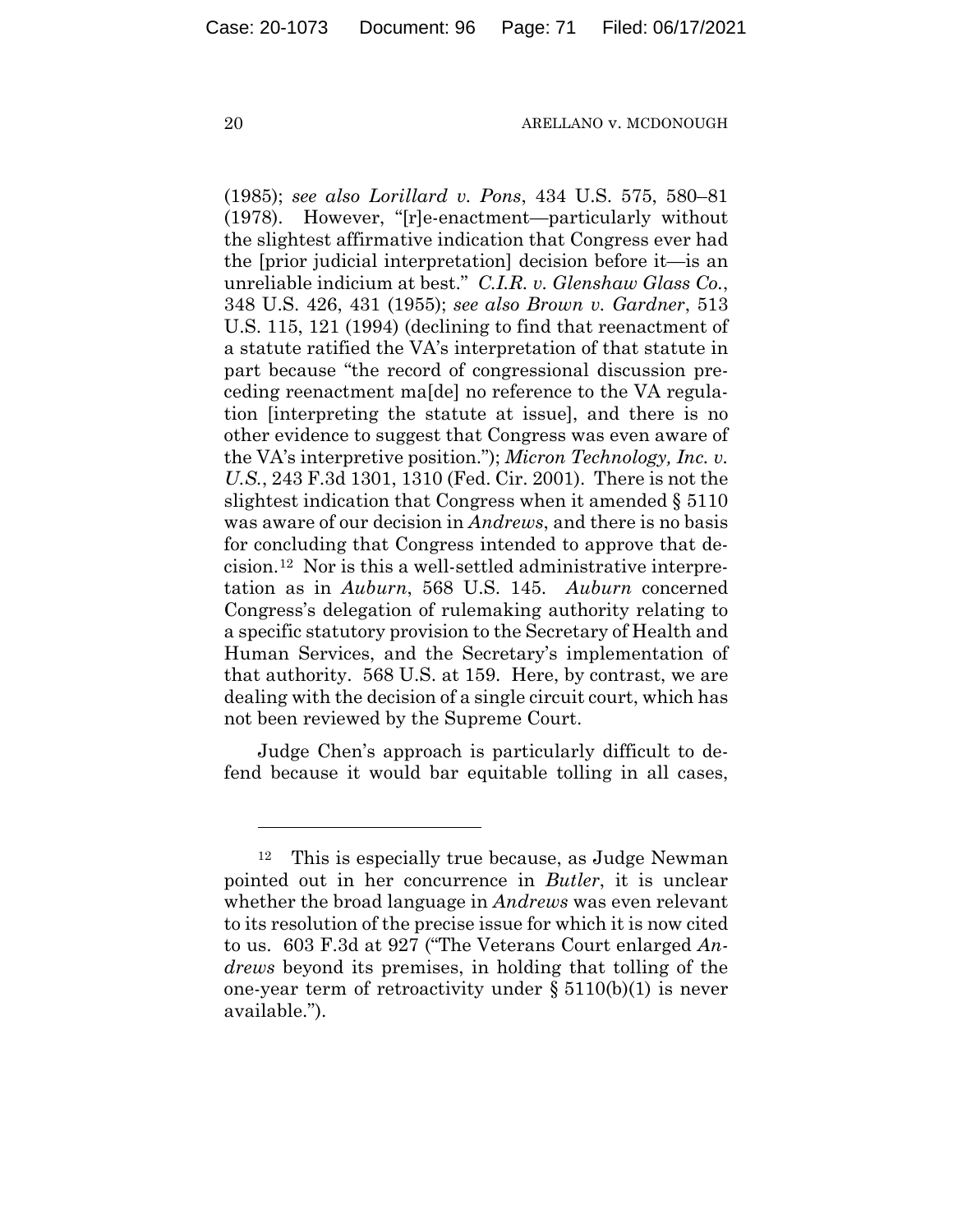including cases where equitable tolling could be argued to be particularly important and appropriate. This approach forecloses the possibility of equitable tolling entirely, even in circumstances in which there is no indication that Congress intended strict enforcement of the one-year period of  $§ 5110(b)(1).$ 

V

The fact that the statute does not foreclose equitable tolling in the case of  $\S 5110(b)(1)$  does not suggest that equitable tolling is available in every circumstance. While the statute does not indicate a general prohibition against equitable tolling, "[f]ederal courts have typically extended equitable relief only sparingly." *Irwin*, 498 U.S. at 96. To determine when equitable tolling is justified, we apply well-established equitable tolling principles to the circumstances presented. Such analysis is done on a case-by-case basis, though general principles will often guide the analysis in a broad swath of cases.

Equitable tolling analysis begins with the governing statutory scheme. Even where the *Irwin* presumption has not been rebutted, the statute and statutory scheme are instructive as to the particular circumstances that will justify equitable tolling. *See Mapu v. Nicholson*, 397 F.3d 1375, 1381 (Fed. Cir. 2005) (concluding that "Congress's explicit decision not to broaden the postmark rule by extending it to delivery services other than the Postal Service must trump any extension of equitable tolling to this case"); *Cloer*, 654 F.3d at 1345 (no relief under equitable tolling because of "a policy calculation made by Congress not to afford a discovery rule to all Vaccine Act petitioners and Dr. Cloer's failure to point to circumstances that could justify the application of equitable tolling to forgive her untimely claim"). The statutory scheme here helps inform the scope of equitable tolling on the ground of mental disability.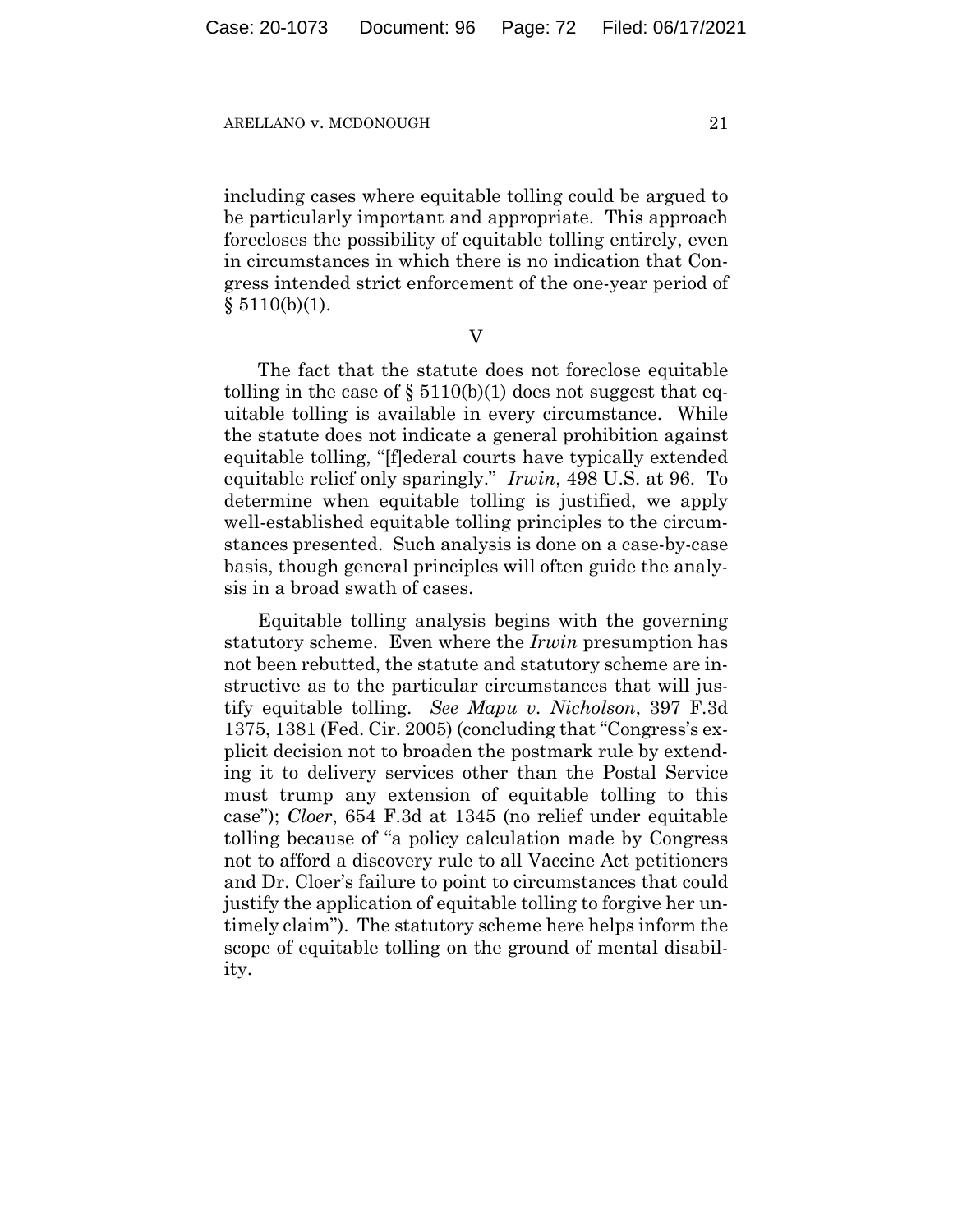First, an individual who lacks mental capacity may have a caregiver sign a form for benefits on his or her behalf. Under 38 U.S.C.  $\S 5101$ , as amended in 2012,<sup>[13](#page-72-0)</sup> if an "individual lacks the mental capacity . . . to provide substantially accurate information needed to complete a form; or . . . to certify that the statements made on a form are true and complete," 38 U.S.C.  $\S 5101(e)(1)$ ,<sup>[14](#page-72-1)</sup> then "a form" filed . . . for the individual may be signed by a court-appointed representative, a person who is responsible for the care of the individual, including a spouse or other relative, or . . . agent authorized to act on behalf of the individual under a durable power of attorney," *id.* § 5101(a)(2).

In addition, 38 C.F.R. § 3.155 provides that "some person acting as next friend of claimant who is not of full age or capacity may indicate a claimant's desire to file a claim for benefits by submitting an intent to file a claim to [the] VA." 38 C.F.R. § 3.155(b) (2020). "Upon receipt of the intent to file a claim, [the] VA will furnish the claimant with the appropriate application form prescribed by the Secretary." *Id.* Thus, § 3.155 "provide[s] a way for claimants who cannot engage in a legal contract due to age or disability to be represented by someone (or next friend) who can do so on their behalf." Standard Claims and Appeals

<span id="page-72-0"></span><sup>13</sup> *See* Honoring America's Veterans and Caring for Camp Lejeune Families Act of 2012, Pub. L. 112-154, Title V, § 502(a), 126 Stat. 1165, 1190.

<span id="page-72-1"></span><sup>14</sup> 38 U.S.C. § 5101(d) (2020) was renumbered as § 5101(e) in 2021. *See* Johnny Isakson and David P. Roe, M.D. Veterans Health Care and Benefits Improvement Act of 2020, Pub. L. 116-315, § 2006(a), 134 Stat. 4932 (enacted Jan. 5, 2021).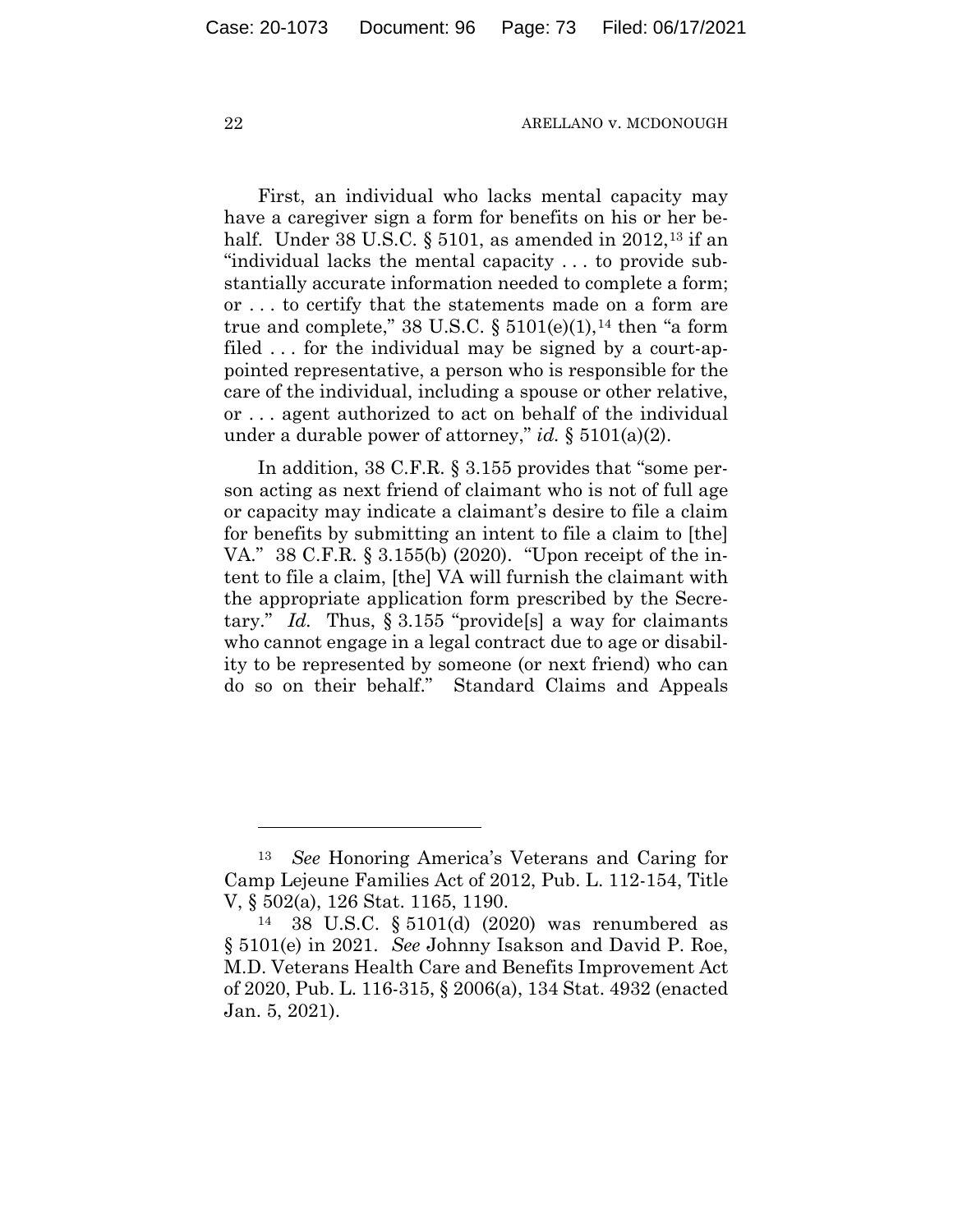Forms, 79 Fed. Reg. 57,660, 57,667 (Sept. 25, 2014) (Final  $Rule).<sup>15</sup>$  $Rule).<sup>15</sup>$  $Rule).<sup>15</sup>$ 

In the context of the Vaccine Act, the provision that allows a "legal representative," 42 U.S.C. § 300aa-11(b)(1)(A), to file a petition on the behalf of a person who is disabled, "does not foreclose the availability of equitable tolling for claimants with mental illness," under all circumstances. *K. G. v. Sec'y of Health & Hum. Servs.*, 951 F.3d 1374, 1381 (Fed. Cir. 2020). *K.G.* makes clear that the mere fact that a guardian has been appointed for a claimant is a factor in the equitable tolling inquiry, but only one factor. While that fact is true for veterans as well, it is a more important factor in the veteran's context than in Vaccine Act cases. That is because Congress has gone further in the veteran's context, by allowing any person on the claimant's behalf to indicate an intent to file a claim, and making a mere indication of a desire to file a claim sufficient to start the claims process. *See* 38 C.F.R. § 3.155(b) (2020).

Thus, absent special circumstances demonstrating an inability of the caregiver to at least indicate an intent to

<span id="page-73-0"></span><sup>15</sup> A similar provision existed under the informal claim system, which ended in 2015. *See Shea v. Wilkie*, 926 F.3d 1362, 1366 n.3 (Fed. Cir. 2019). Under the informal claim system, "[a]ny communication or action, indicating an intent to apply for one or more benefits under the laws administered by [the VA], from a claimant . . . or some person acting as next friend of a claimant who is not sui juris" could be "considered an informal claim," which was a longstanding practice of the VA. 26 Fed. Reg. 1561, 1570, (codified at 38 C.F.R. § 3.155(a)) (Feb. 24, 1961). *Compare id. with* 38 C.F.R. § 3.155(a) (2014).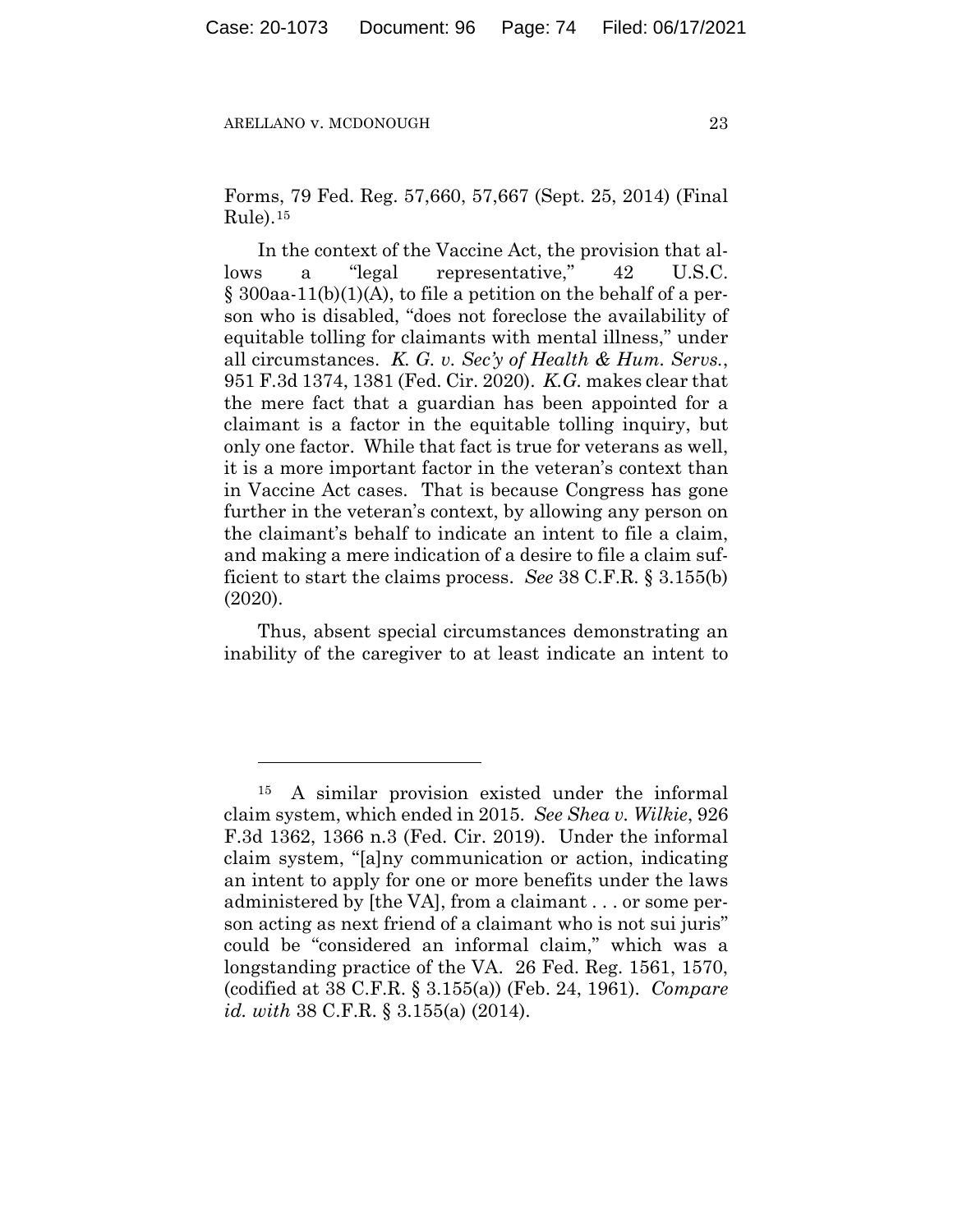file a claim (which can trigger the claim filing process),  $^{16}$  $^{16}$  $^{16}$  I believe it would be only the rare case where a mentally disabled veteran with a caregiver would be entitled to equitably toll  $\S$  5110(b)(1).

Second, 38 U.S.C. § 5110(b)(4) provides a one-year period for a retroactive effective date for disability pension (a form of compensation distinct from service-connected benefits).[17](#page-74-1) That subsection provides:

(A) The effective date of an award of disability pension to a veteran described in subparagraph (B) of this paragraph shall be the date of application or the date on which the veteran became permanently and totally disabled, if the veteran applies for a retroactive award within one year from such date, whichever is to the advantage of the veteran.

(B) A veteran referred to in subparagraph (A) of this paragraph is a veteran who is permanently and totally disabled and who is prevented by a disability from applying for disability pension for a period of at least 30 days beginning on the date on

<span id="page-74-0"></span><sup>16</sup> For claims of equitable tolling prior to 2015, as is the case here, the relevant inquiry would be whether there are special circumstances demonstrating an inability of the caregiver to submit an informal claim. *See* 38 C.F.R. § 3.155(a) (2014).

<span id="page-74-1"></span><sup>17</sup> Disability pension is available for veterans who are "permanently and totally disabled from non-service-connected disability," 38 U.S.C. § 1521(a), and pension is needbased, so veterans who exceed a maximum annual income or net worth set by regulation will not qualify. *See id.* § 1522; 38 C.F.R. §§ 3.274, 3.275 (2020); *see also* H.R. Rep. No. 79-2425 (June 28, 1946); Act of July 9, 1946, Pub. L. No. 79-494, 60 Stat. 524.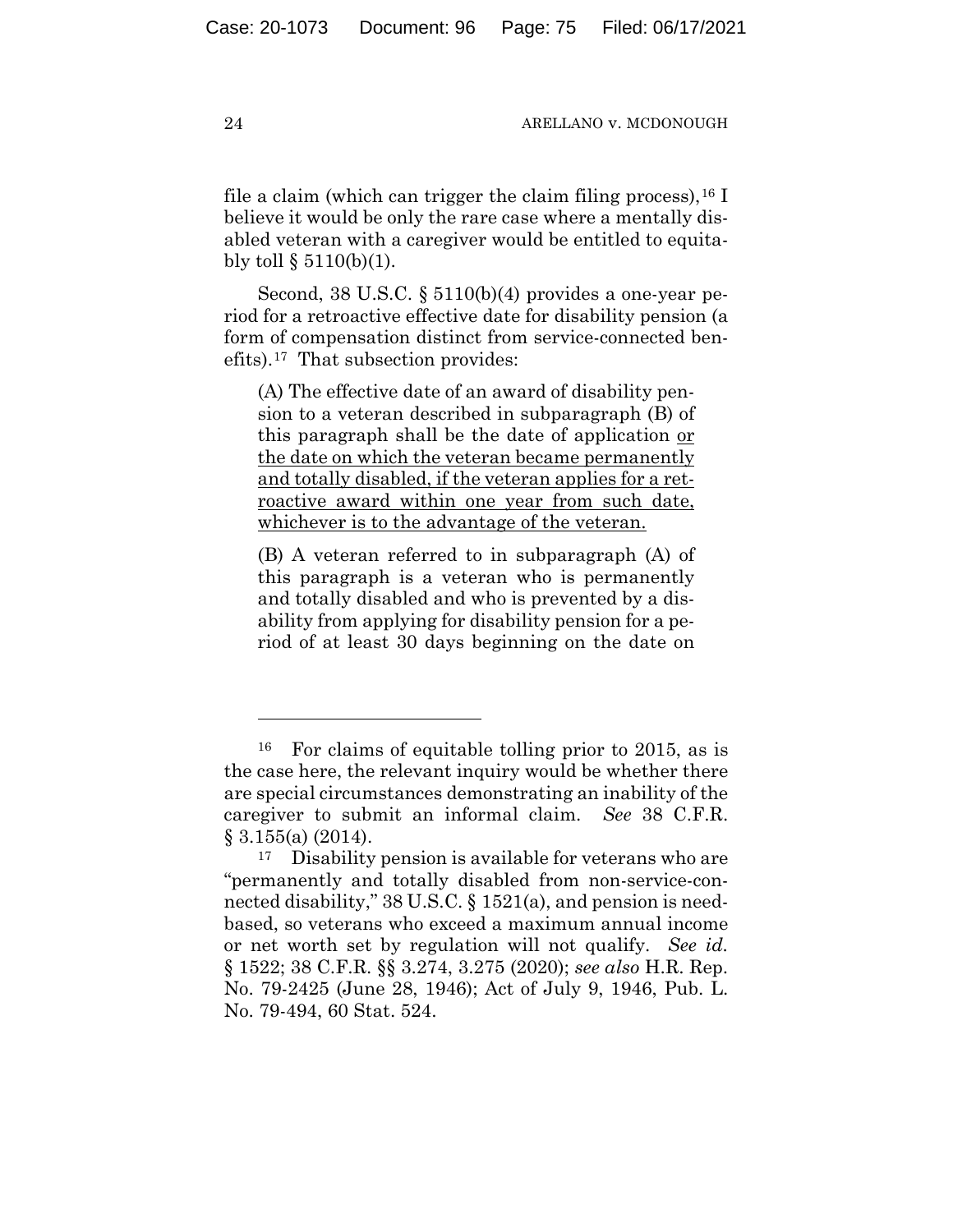which the veteran became permanently and totally disabled.

## 38 U.S.C. § 5110(b)(4) (emphasis added).

The predecessor to subsection (A) of  $\S 5110(b)(4)$  was adopted[18](#page-75-0) based on a proposal from the VA to address "problems resulting from the veteran's disability [that] delays [the veteran's] application for the benefit," whereby "the very condition upon which entitlement may depend may also prevent prompt application for the benefit." H.R. Rep. 93-398, 1973 U.S.C.C.A.N. 2759, 2772 (July 25, 1973) (letter dated May 10, 1973, from Donald E. Johnson, Administrator of Veterans Affairs). The VA's proposal "would alleviate this situation by affording the disabled veteran a year from onset of disability to apply for pension and, if he is otherwise eligible, authorize payment retroactively to the date on which he became permanently and totally disabled." *Id.* "The 1-year period prescribed by the proposal within which to apply for disability pension [was] considered reasonable . . . ." *Id.*

This provision was further amended in 1984 in part to add subsection (B), which specified that veterans who qualify for the one-year lookback period for disability pension are veterans "who [are] permanently and totally disabled and who [are] prevented by a disability from applying for disability pension for a period of at least 30 days beginning on the date on which the veteran became permanently and totally disabled." Deficit Reduction Act of 1984, Pub. L. 98– 369, sec. 2501, 98 Stat. 494, 1116–17.[19](#page-75-1)

<span id="page-75-0"></span><sup>&</sup>lt;sup>18</sup> The predecessor to  $\S 5110(b)(4)(A)$  was enacted in 1973 as 38 U.S.C. § 3010(b)(2). *See* Act of Dec. 6, 1973, Pub. L. 93-177, sec. 6, 87 Stat. 694, 696.

<span id="page-75-1"></span><sup>&</sup>lt;sup>19</sup> The predecessor to  $\S 5110(b)(4)(B)$  was enacted in 1984 as 38 U.S.C § 3010(b)(3)(B). Deficit Reduction Act of 1984, Pub. L. 98–369, sec. 2501(a)(1), 98 Stat. at 1116.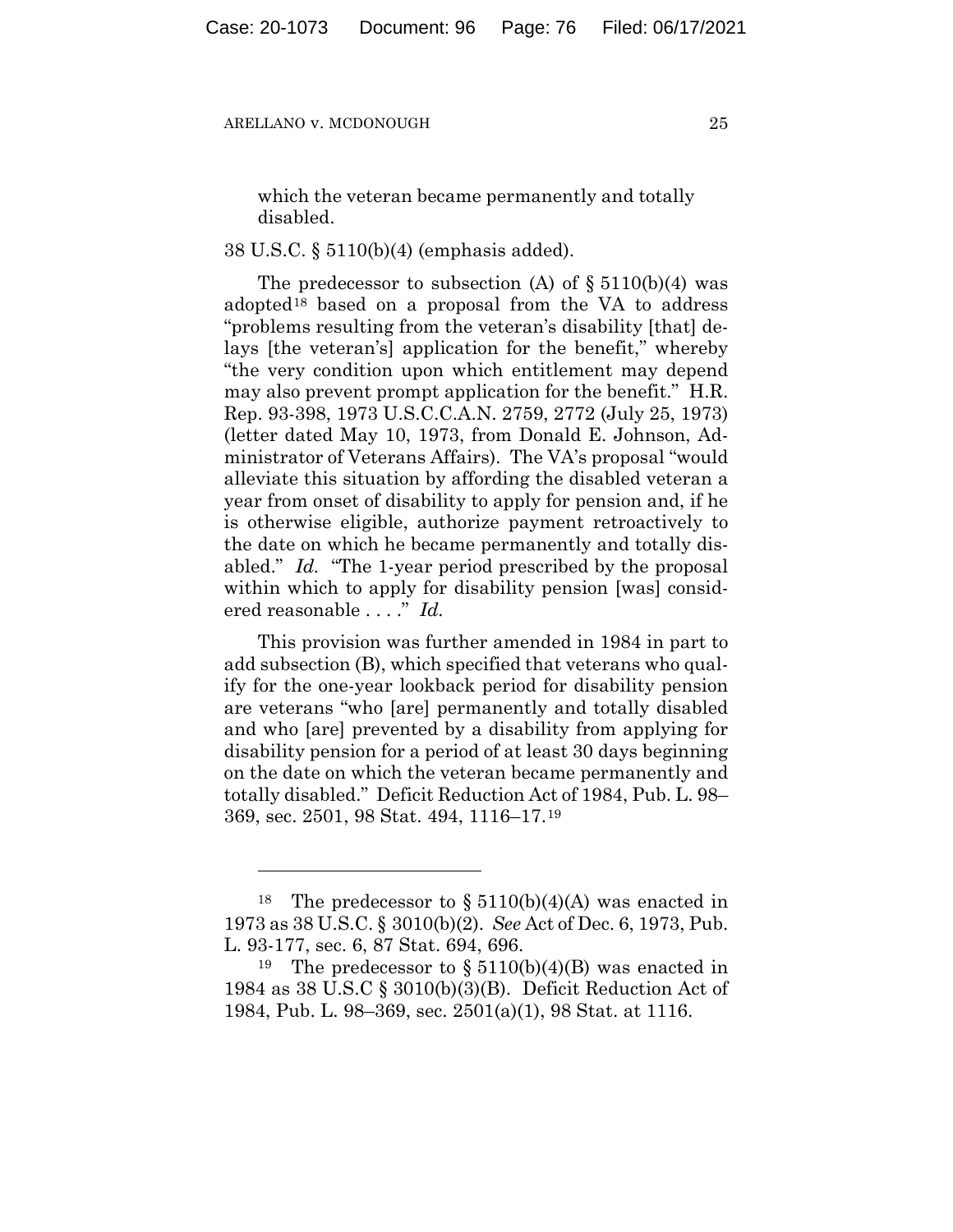While pension benefits are different from disability benefits, this provision is instructive because it indicates Congressional willingness to delay veterans' filing obligations where a disability makes meeting them difficult or impossible, but not to do so indefinitely, or even for a substantial period of time.

Against this backdrop, I now turn to the particular circumstances presented here.[20](#page-76-0) Mr. Arellano's brother, Pedro Arellano Lamar, has been Mr. Arellano's "caregiver since [Mr. Arellano] returned home mentally disabled in November 1981." J.A. 554; *see also id.* at 565. Yet, the VA did not receive Mr. Arellano's application until June 3, 2011. According to Mr. Arellano's counsel, Mr. Arellano's brother, "acting as guardian ad litem," filed the application on Mr. Arellano's behalf. Oral Arg. 41:25–42:06, 43:27– 44:10, http://oralarguments.cafc.uscourts.gov/default. aspx?fl=20-1073\_02042021.mp3. There is no allegation that Mr. Lamar was somehow prevented from filing, or faced obstacles in his attempt to file, Mr. Arellano's request for benefits sooner. Unlike in *K. G.*, there is no claim that Mr. Arellano was estranged from Mr. Lamar or refused to interact with him. *See* 951 F.3d at 1377. Indeed, Mr. Arellano signed the application himself at Mr. Lamar's direction. There is nothing in the record that justifies the inordinate thirty-year delay in filing the application at issue.

<span id="page-76-0"></span><sup>20</sup> We have recognized that in determining the application of equitable tolling, "[w]here the facts are undisputed, all that remains is a legal question, even if that legal question requires the application of the appropriate standard to the facts of a particular case." *Former Employees of Sonoco Prod. Co. v. Chao*, 372 F.3d 1291, 1294–95 (Fed. Cir. 2004) (collecting cases). Because we assume the facts are as Mr. Arellano describes them, we address the availability of tolling in the first instance.